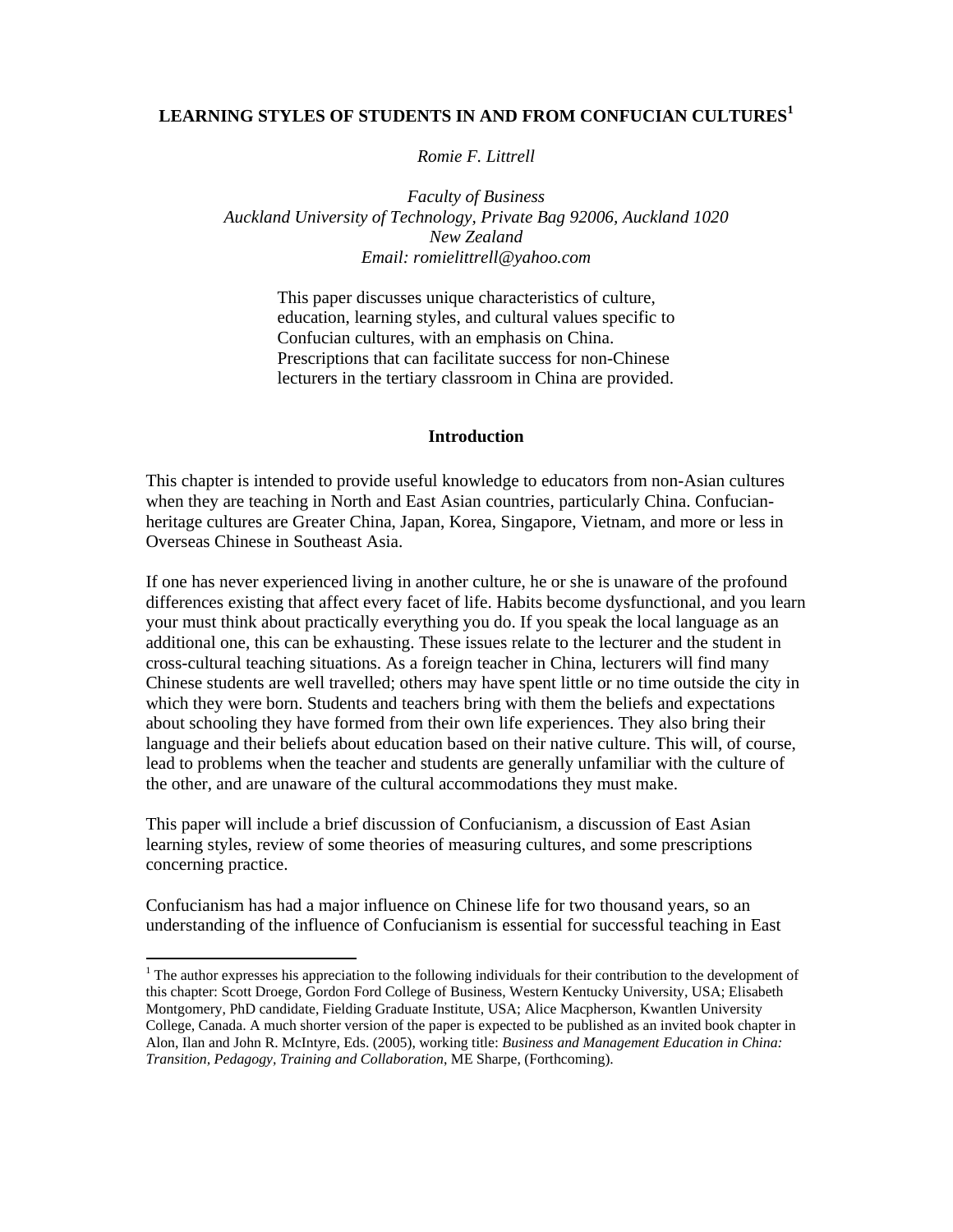Asia. Confucian cultures will be discussed, with the majority of the information dealing with China.

# **Confucianism**

The most important figure in North Asian civilization is unquestionably Confucius (Little and Reed, 1989). The Confucian philosophy of life has had strong influence for more than two thousand years on the cultures of China, Vietnam, Korea, and Japan.

The resilience of the Confucian way of life in China can be seen in the results of "The Great Proletarian Cultural Revolution", a movement launched in 1966 to remould Chinese society and return to Communist ideals. It resulted in disaster, quickly degenerating into a power struggle between Mao Zedong, Chairman of the Communist Party, and his rivals. For many it resulted in a loss of tradition, a loss of their career, loss of hope and loss of trust. Many people lost their lives. A tenet of the revolution was elimination of the "Four Olds",

- Old ideas
- Old culture
- Old customs
- Old habits

Confucianism was an overarching way of life underpinning the rejected Four Olds. Despite the campaign by the government to minimize the hold of the Confucian philosophy of life on Chinese, the influence remains.

Confucianism was adopted as China's state religion during the Han Dynasty  $(250 B.C. - 0,$ Christian/Gregorian calendar, used hereafter). During the Tang Dynasty (618-906), the Confucian Classics became the basis for the great civil service examinations that provided magistrates and bureaucrats (the "Mandarins") for the Chinese government.

Confucianism became the state ideology of Korea during the *Choson* Dynasty in Korea in 1392. The Korean Choson dynasty's King Sejong the Great (r. 1418-1450), was noted for his mastery of Confucian learning; King Sejo (r. 1455-1468) attempted to abolish Confucian influence on government; and Songjong (r.1469-1494) reinstated it, and Confucian indoctrination was again the order of the day. The influence is still considerable.

Confucianism was introduced into Japan via Korea in the year 285. In 1600, the Tokugawa clan succeeded in establishing its supremacy in Japan following over two centuries of civil wars between powerful clans. During this period of the Tokugawa Shogunate Confucianism was adopted as a state ideology. Confucianism was also become an integral part of the warrior or *bushido* culture

Confucianism was introduced into Vietnam in the first century, during the Chinese domination. However, it was after Vietnam achieved independence from China that Chinese influence and Confucianism became important. As a political philosophy favourable to the monarchy, Confucianism was promoted and supported by the government. Vietnam was considered a Confucian state until the mid nineteenth century. In Vietnam official support of the Confucian system of philosophy lost prominence in more recent history, but its practice is still common among government bureaucrats and leaders.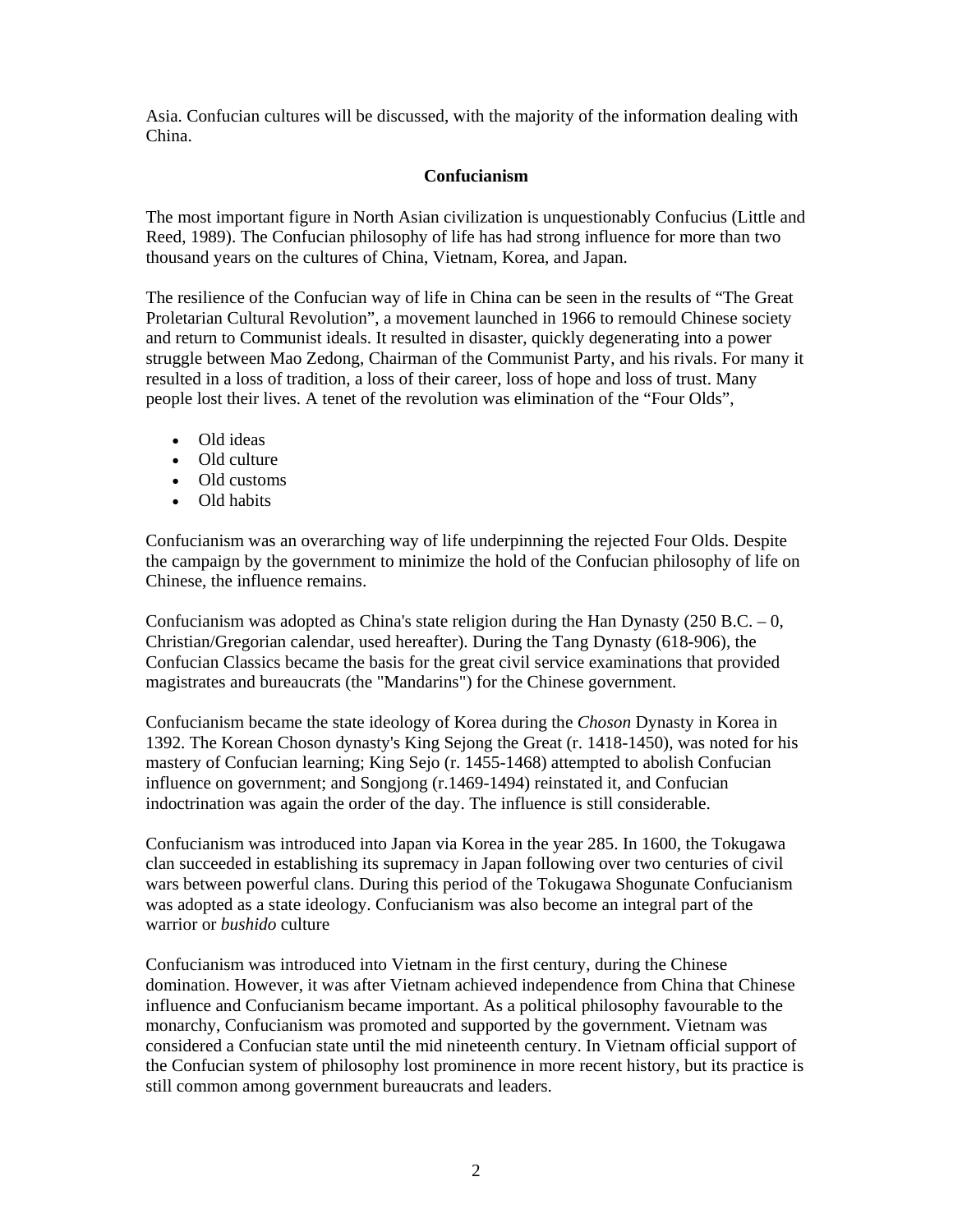The mythology that determines the reputation of Confucius today is, of course, largely the product of his long history of influence in China. The writings that are ascribed to him or his influence have set parameters that have been the dominant philosophical, social, and political force in the evolution of Chinese civilization.

 "Confucius" is a Romanization of Kong Fu Zi (Master Kong Fu); he was a scholar, teacher, and occasional government official, born in 551 B.C., during the Spring and Autumn Period. It is generally accepted that Confucius and Lao Zi (Li Er), founder of Taoism (Daoism), both worked for the government in Luoyang during the Spring and Autumn Period, and were said to have met and had a discussion of their philosophies there.

The foundation of his philosophy was that Man was essentially good. Confucius had a simple moral and political philosophy: to love others; to honour one's parents; to do what is right instead of what is to one's exclusive advantage; to practice "reciprocity," i.e., "don't do to others what you would not want yourself"; to rule by moral example instead of by force and violence. Confucius thought that a ruler who had to resort to force had already failed as a ruler, "Your job is to govern, not to kill." (*Analects* XII: 19, all quotations are from Yu, 1999). This was not a principle universally adhered to by Chinese rulers, however, it was the ideal of benevolent rule. Obviously, these humane principles are paternalistic and statist, with no incorporation of individual liberty. Nevertheless, the Confucian ideal avoids the worst of modern paternalism with the principle of government by example and by "Not Doing", putting Confucianism closer to Taoism than to modern practices of authoritarian control. Confucius thought that government by laws and punishments could keep people in line, but government by example of virtue and good manners would enable the people to control themselves (*Analects* II: 3). "The way the wind blows, that's the way the grass bends" (*Analects* XII: 19). Self-control is the basis of the industrious virtues that have made the Chinese people economically successful whenever they have been allowed to prosper, whether in California, Malaysia, or China.

Sometimes noted for denigrating engaging in commerce, Confucius himself stated, "Wealth and high station are what men desire" (*Analects*, IV: 5), however, later Confucians turned warnings against succumbing to the *temptation* of profit into a *condemnation* of profit, which meant that their influence was often turned against the development of Chinese industry and commerce. Thus, neo-Confucians themselves were perfectly happy to seek "wealth and high station," while stifling the ability of other Chinese to produce wealth. Over time, this became a debilitating influence in Chinese history. A more detailed discussion of Confucius and commerce is available in Lu (2003).

Confucius' writings have played a significant role in the life of the common man as well as the educated and intellectual in Chinese civilization. Emphasizing a preference for government by Man, or virtue, rather than by law, Confucius posed a major weakness of the rule of law:

"Lead the people by laws and regulate them by penalties and the people will try to keep out of jail but will have no sense of shame. Lead the people by virtue and restrain them by the rules of decorum, and the people will have a sense of shame and moreover, will become good."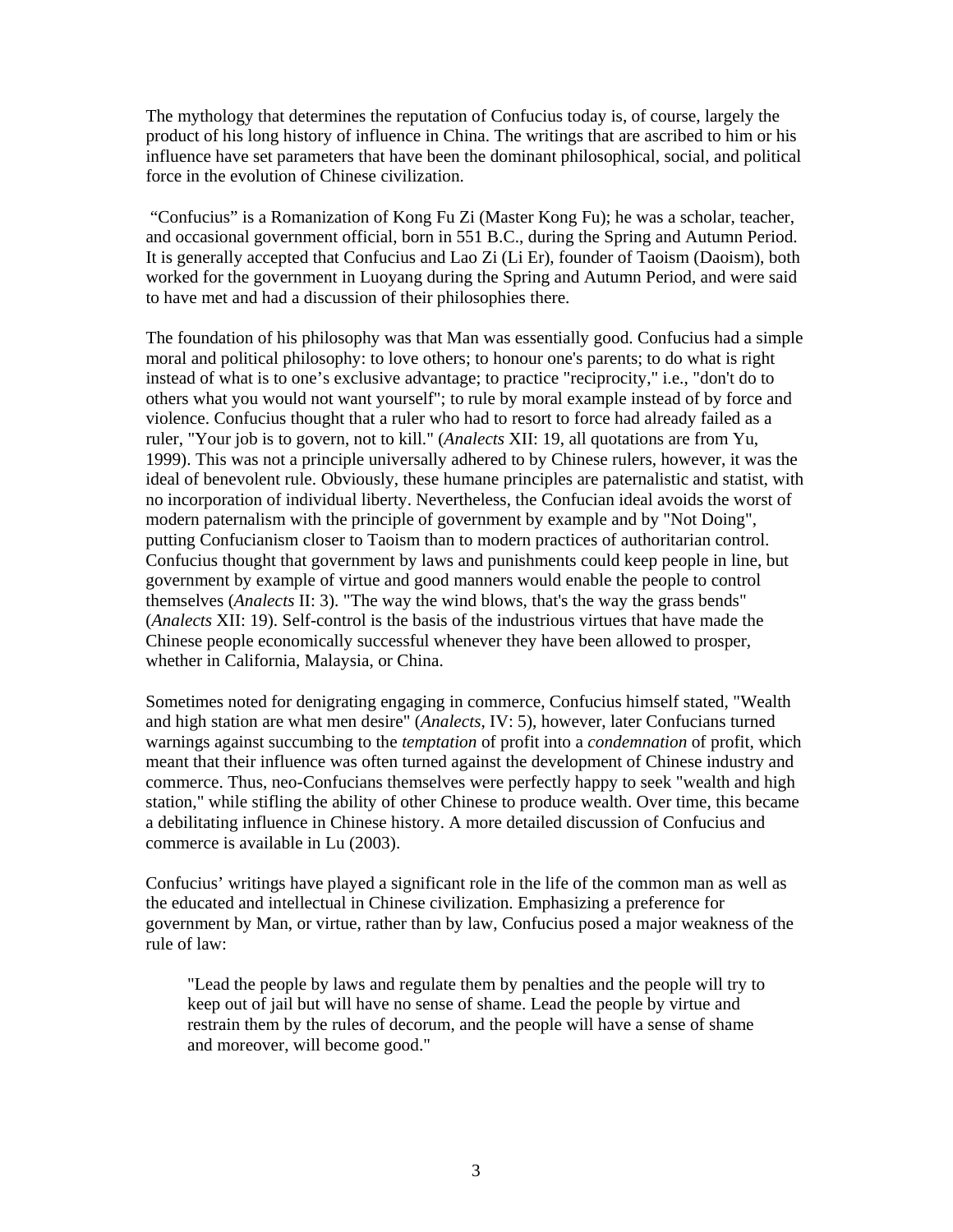This early statement of this dilemma and the recurring debate between Confucian and Legalist factions throughout Chinese history have created a deep cultural awareness of the complexities and subtleties of rule by virtue and by law.

The influence of Confucianism may be waning, as Egri and Ralston (2004), in a study of Chinese managers in three age cohorts of "less than 41 years", "41–51 years", and "older than 51 years", reported younger managers to be higher in individualism values, lower in collectivism values, and lower in the values of Confucianism, with the differences significant a *p* < 0.05 or better.

Of interest in this paper is Confucius' emphasis upon respect for education. Confucius emphasized by example and in his teaching the importance of education and self-cultivation in the service of the community and to achieve good government. His teachings have contributed to the development of a tradition of a ruthlessly competitive education process as a preparation for the holding of high office and as qualification to enter the bureaucracy. This kind of bureaucracy has governed China and continuously recorded this experience over several thousand years, in a manner unknown in the rest of the world. However, this respect for education is linked with a tradition of unquestioning obedience to superiors, teachers, parents, and a reverence for antiquity.

## **Spiritual Pollution and Education**

The frequent Chinese campaigns against spiritual pollution often draw criticism from Western observers, yet the concern is one which appears to run throughout the North Asian communities. For several decades Japanese diplomats and businessmen have expressed their concerns about the implications for Japan of the apparent weakening of the spirit of young Japanese through increasing "Westernization" and "Americanization". In South Korea, the same concerns seem to break out at regular intervals into open conflict between government forces and students who are claiming liberties and rights common in the West but still not readily acknowledged in that country. See Little and Reed (1989). So far, Western business education has been spared from being painted by this brush.

# **Cultural Differences in Discourse**

Taylor (1990, chapter III) points out that in addition to learning style differences between cultural groups, variations also exist in the rules for general discourse in oral communication. Teachers and students will naturally follow the assumptions and rules from their respective cultures. Discourse rules govern such aspects of communication as:

- Opening or closing conversations;
- Taking turns during conversations;
- Interrupting;
- Using silence as a communicative device;
- Knowing appropriate topics of conversation;
- Interjecting humour at appropriate times;
- Using nonverbal behaviour;
- Expressing laughter as a communicative device;
- Knowing the appropriate amount of speech to be used by participants;
- Sequencing of elements during discourse.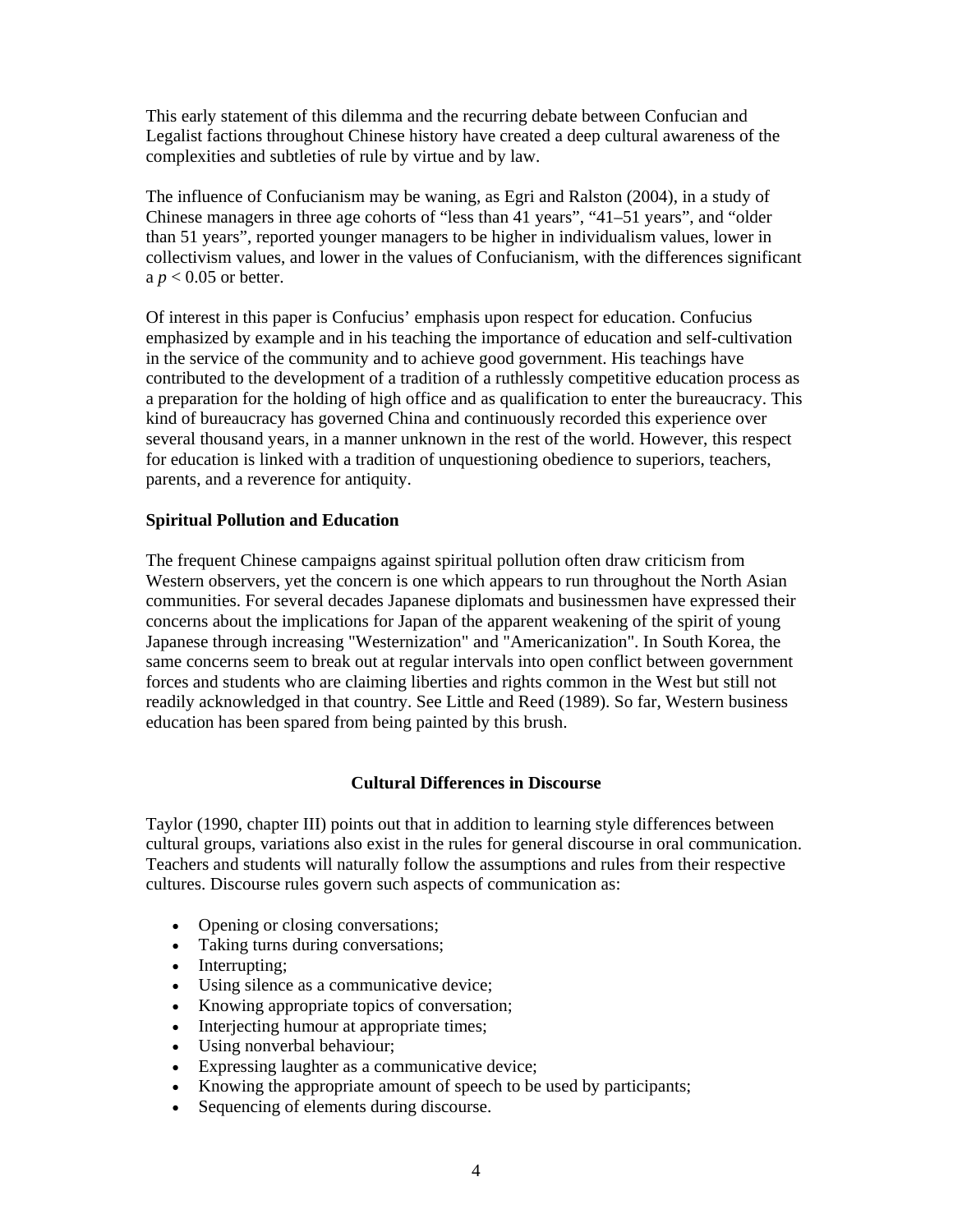A careful review of the literature concerning these aspects of communication by a lecturer will lead to the conclusion that practically everything one does in a classroom can lead to cross-cultural misunderstandings.

# **Nonverbal Communication**

Any analysis of interpersonal communication in the classroom is incomplete without considering non-verbal aspects of communication. Understanding of a communication derives from the interaction of the verbal and non-verbal activities with each other and with the context in which they occur. E.T. Hall was one of the first researchers to consider and publish in cross-cultural non-verbal communication. His major works,

- *The Silent Language*, Hall's (1959) seminal study in which he argues that culture is communication and demonstrates the pervasive influence of the "silent language."
- *The Hidden Dimension*, Hall (1966), provides a penetrating analysis of how the use of space differs from culture to culture and the impact it has on human relations
- *Beyond Culture*, Hall (1976) examines the manner in which culture binds humans to deeply ingrained attitudes and behaviours that may be destructive if not surmounted.
- *The Dance of Life*, Hall (1983), reveals the ways in which individuals in a culture are tied together by invisible threads of rhythm and yet isolated from each other by hidden walls of time.
- Hall (1985), *Hidden Differences: Studies in International Communication*.
- Hall and Hall (1987), *Hidden differences: Doing business with the Japanese*.
- Hall and Hall (1990), *Understanding cultural differences: Germans, French, and Americans*

Upshur (1979) found cultural differences in non-verbal communications can reduce or enhance the effects of oral, verbal communication. Upshur discussed a hypothetical test of two non-native speakers of English, whose task was to court an American teenager. One was successful; but the other failed. There was no measurable difference in the candidates' language proficiency; however, the successful suitor encouraged and allowed the girl to talk with smiles and sincere looks. Carroll (1968) argued that the actual manifestation of language performance was affected by a large number of non-linguistic variables. The examination of the non-verbal features of communicative competence can lead to ways to avoid "the danger that non-linguistic variables in performance will mask the manifestations of competence" (Carroll, 1968, p.50).

Minimum communicative competence includes the meaning of a smile, eye contact, conversational distance, and actual touching. Some issues in non-verbal behaviour such as time, space, and context in Asian cultures:

- Conversational distance is extremely close, from a "western" perspective, but touching, particularly across genders, is risky.
- Silence is respected and not interrupted.
- Conversationalists do not usually engage in direct eye contact.
- Greet with a slight nod and a bow; many countries use the "Namaste" gesture of palms and fingers together in front of the fact, pointing upward, with a bow.
- In China people greeting guests might applaud; this should be returned by applauding the greeters.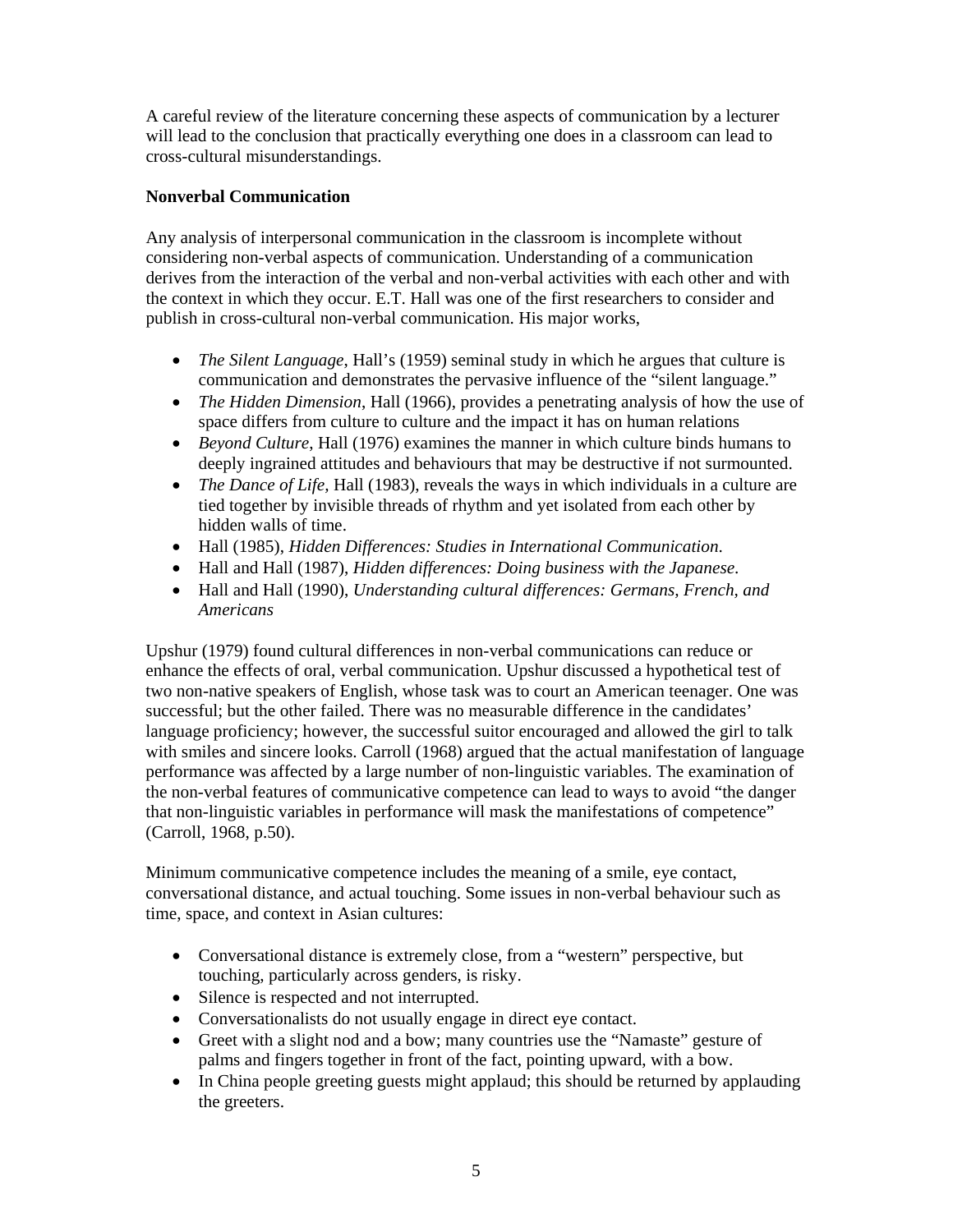- In China, it is proper for hosts to refuse a gift many times before it is accepted. Do not give up.
- In China, the guest of honour sits at the head of the table, with his/her back to the door, and the special guest sits to the left of the host.
- In China, the senior member of a group at a meeting should enter the room first, followed by others in order of rank.

The powerful and respected lecturer can get away with a lot, but culturally different nonverbal language can be distracting to the students. Practically no serious research has been carried out to codify non-verbal communication in ASEAN and North Asian cultures.

## **East Asian Learning Styles**

Reid (1997) and Peacock (2001) carried out studies indicating that lecturer-student mismatches in teaching and learning styles cause learning failure, frustration and demotivation.

Significant study of learning styles across cultures began in the 1980s in the USA, driven by teachers of English to speakers of other languages. If you are not familiar with "learning styles", a useful textbook is Reid (1998), and "Learning styles and pedagogy in post-16 learning: A systematic and critical review" is available for download at no charge. This report critically reviews the literature on learning styles and examines in detail thirteen of the most influential models. The report concludes that results of assessment are a function of which instrument is chosen. The implications for teaching and learning in tertiary education are serious and should be of concern to learners, teachers and trainers, managers, and researchers in education, the website is: http://www.lsda.org.uk/files/PDF/1543.pdf

As noted above, Egri and Ralston (1999) have demonstrated significant generational differences in individualism, collectivism, and the influence of Confucianism. However, the long influence of a stable cultural milieu in East Asia, with major international interactions being between neighbouring countries, has led to a unique cultural cluster in East Asia, which has in turn led to a particular learning style on the part of students from the area. In theory, there exist as many learning styles as there are learners, but national groups have proven to demonstrate similarities. Various theorists have defined several schemes of classifying learning styles.

Montgomery (2004) comments that she used the Canfield learning styles inventory (www.tecweb.org/styles/canfield1.html) when teaching Economics in English in China. The inventory was developed for K-12 and then turned into a college level curriculum tool in the USA. "It is such a foreign way to look at learning (in China) that it generates a great deal of discussion about cultural differences."

Rao (2001) and Clenton (1999) have provided excellent discussions of the many student learning styles observed in East Asia. Teaching in most East Asian countries is traditionally dominated by a teacher-centred, book-cantered method and an emphasis on rote memory (Liu & Littlewood, 1997). These traditional teaching approaches have resulted in a number of common learning styles.

*Introverted learning.* For this style, knowledge is something to be transmitted by the teacher rather than discovered by the learners; the students receive learning from the teacher rather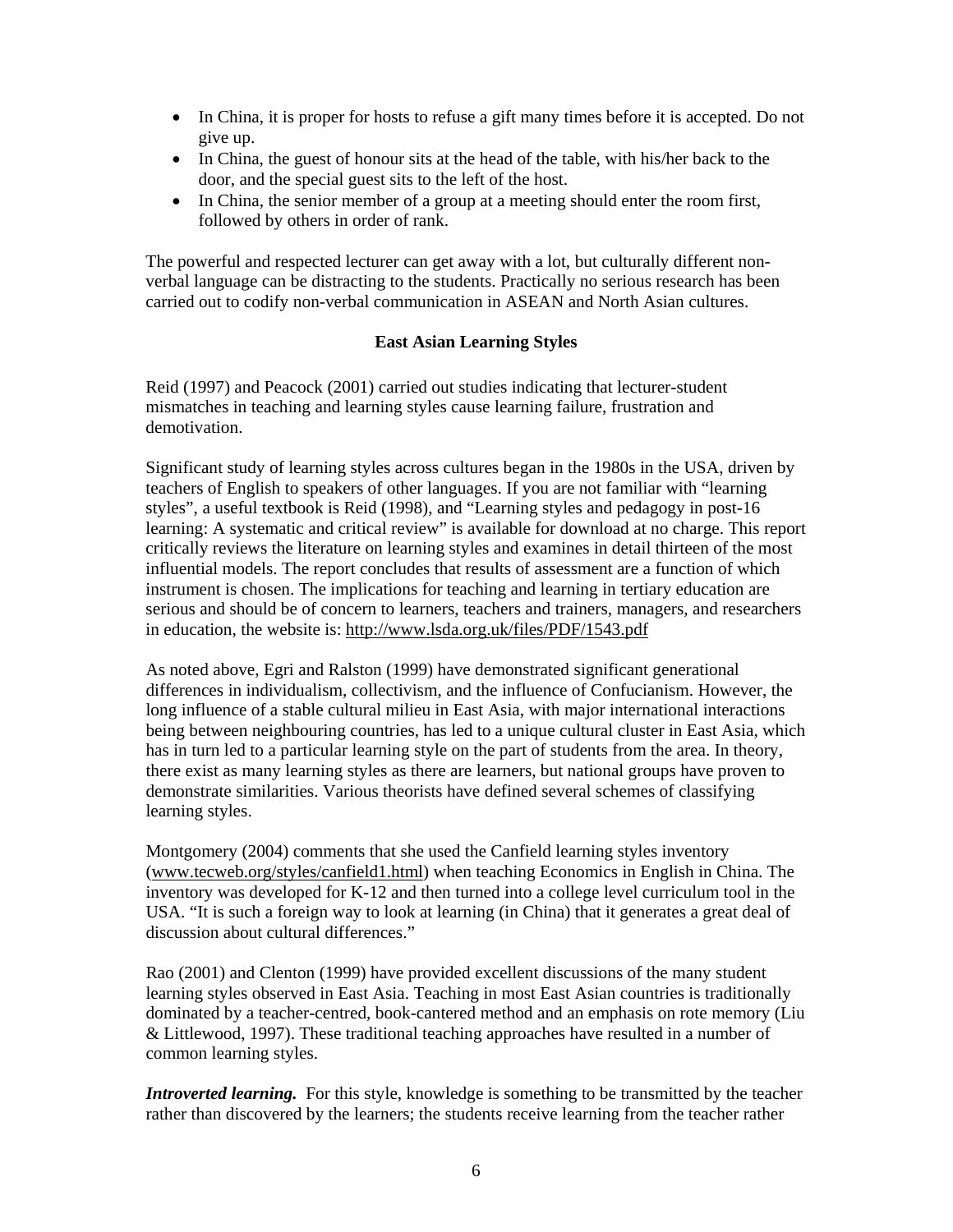than interpret it. Harshbarger et al. (1986) reported Japanese and Korean students are often quiet, shy and reticent in classrooms. They dislike public touch and overt expressions of opinions or displays of emotions, indicating a reserve that is the hallmark of the Western definition of introverts. Chinese students likewise name "listening to teacher "as their most frequent activity in senior school classes (Liu & Littlewood, 1997). All these claims are supported by Sato (1982); she compared the participation of Asian students in classroom interaction with that of non-Asian students. Sato found that the Asians took significantly fewer speaking turns than did their non-Asian classmates (36.5% as opposed to 63.5%). Asian students are reluctant to "stand out" by expressing their views or raising questions, particularly if this might be perceived as expressing public disagreement (Song, 1995).

*Closure-oriented style.* Closure-oriented students dislike ambiguity, uncertainty, or fuzziness; to avoid these, they will sometimes jump to hasty conclusions from incomplete information. Sue and Kirk (1972) found Asian students to be autonomous, more dependent on authority figures, and more obedient and conforming to rules and deadlines. Harshbarger et al. (1986) noted that Korean students insist that the teacher be the authority and are disturbed if this does not happen. Japanese students often want rapid and constant correction from the teacher and do not feel comfortable with multiple correct answers.

*Analytic* and *field-independent***.** Analytic learners are sequential, orderly and organized, and focus on details and tend to formulate plans. If you are "field independent," you will be able to focus on the relevant details and not be distracted by unnecessary details. Field dependence means being "holistically oriented", going from the big picture to the detail. Generally, field independent learners are better at spatial tasks, math, and science. Individuals with an analytical learning style tend to focus on sequential details rather than the overall structure. People with a relational (global) learning style tend to relate all of the information to the overall structure and focus on the interactions involved. Oxford and Burry-Stock (1995) state that the Chinese, along with the Japanese, are often detail-and precision-oriented, showing some features of the analytic and field-independent styles. They have no trouble picking out significant detail from a welter of background items and prefer learning strategies that involve dissecting and logically analyzing the given material, searching for contrasts, and finding cause-effect relationship.

*Visual learning style***.** Reid (1987) found Korean, Chinese and Japanese students to be visual learners, with Korean students ranking the strongest. They like to read and obtain a great deal of visual stimulation. For them, lectures, conversations, and oral directions without any visual backup can be very confusing and anxiety-producing. This visual learning style stems from a traditional classroom teaching in East Asia, where most teachers emphasize learning through reading and tend to put a great deal of information on the blackboard. The perceptual channels are strongly visual (text and blackboard), with most auditory input closely tied to the written

*Concrete-sequential***.** Students favouring this learning style are likely to follow the teacher's guidelines to the letter, to be focused on the present, and demand full information rather than drawing their own conclusions. They prefer learning materials and techniques that involve combinations of sound, movement, sight, and touch that can be applied in a concrete, sequential, linear manner. Oxford and Burry-Stock (1995) found that Chinese and Japanese are concrete-sequential learners, and use a variety of strategies such as memorization, planning, analysis, sequenced repetition, detailed outlines and lists, structured review and a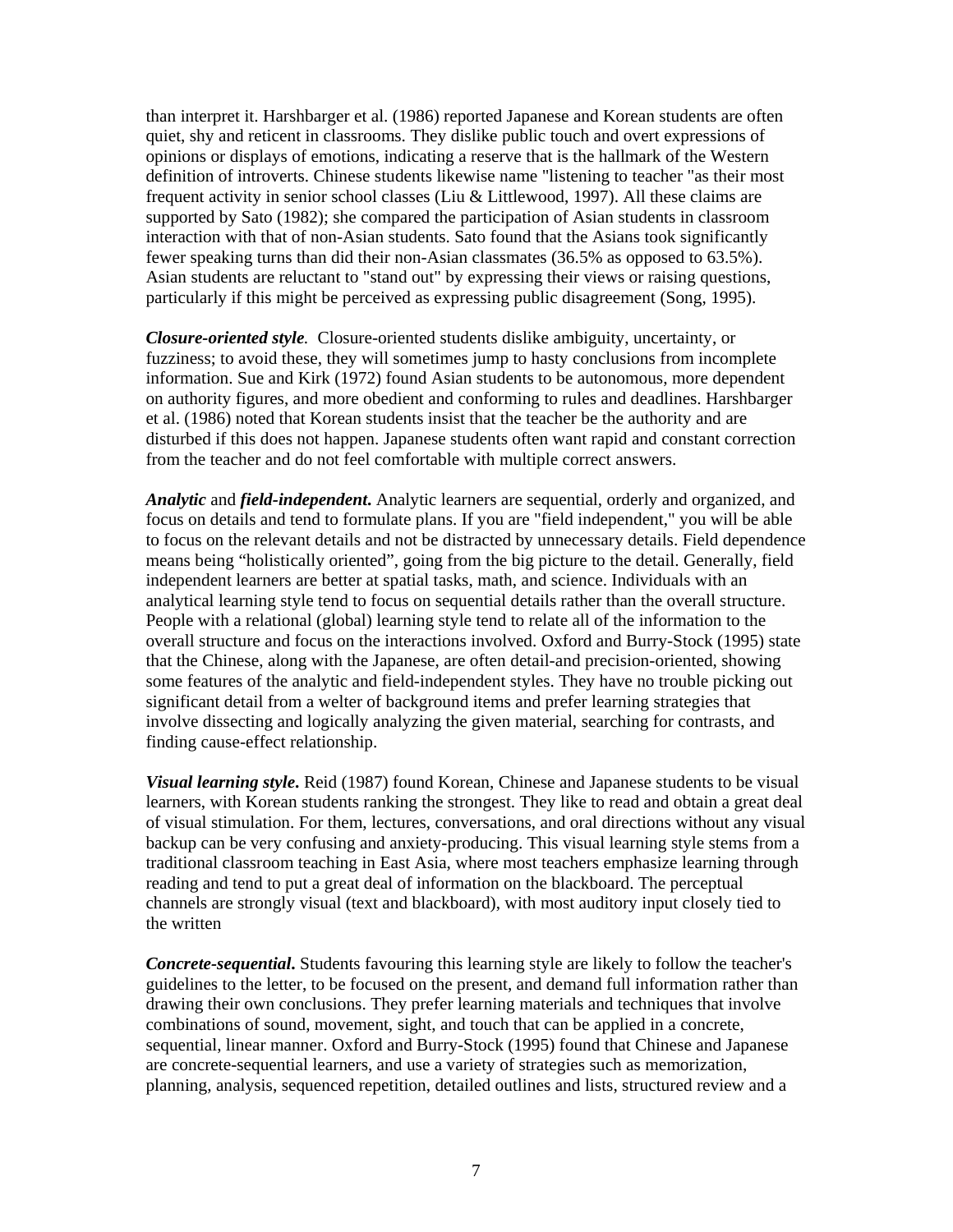search for perfection. Many Korean students also prefer situations where they have rules to follow (Harshbarger et al, 1986), indicating a concrete-sequential style.

*Thinking-oriented and reflective styles*. These styles are closely related to visual, concretesequential, analytic and field-independent. Nelson (1995) found Asian students to be more overtly thinking-oriented than feeling-oriented. They typically base judgment on logic and analysis (rather than on feelings of others), the emotional climate, and interpersonal values. Compared with American students, Japanese students, like most Asians, show greater reflection (Condon, 1984), as shown by the concern for precision and for not taking risks in conversation (Oxford et al, 1992). Typical is "the Japanese student who wants time to arrive at the correct answer and is uncomfortable when making a guess" (Nelson, 1995, p.16). Chinese students have also been identified to posses this type of thinking orientation by Anderson (1993).

The generalizations made above about learning styles in East Asia do not apply to every representative of all East Asian countries; many individual exceptions of course exist. Nevertheless, these descriptions do have a basis in research. Worthley (1987, in Rao, 2001) noted that while diversity within any culture is the norm, research shows that individuals within a culture tend to have a common pattern of learning and perception when members of their culture are compared to members of another culture.

Comparison of East Asian learning styles with those of students from other cultures will indicate differences, and understanding and accommodating the differences should be a goal of a dedicated teacher. There is no clear evidence that any one style is generally better than another for efficient and effective learning, and cannot alter how we prefer to learn. Accommodation is the responsibility of the lecturer.

# **Matching Teaching Styles with Learning Styles**

An imperfect tool, but providing instant feedback, is available on the Internet, being only in English and providing a limited set of styles. The learning styles diagnostic developed in the USA by Barbara A. Soloman and Richard M. Felder at North Carolina State University in Raleigh, North Carolina, USA, is available online at http://www.engr.ncsu.edu/learningstyles/ilsweb.html

From this tool you can get some idea about your own learning styles, which will affect your teaching, as can your students' styles. Ideally, you need the assessment of the various styles of your students prior to developing course materials. The general recommendation for solving the problem of lack of knowledge concerning styles is to design the course to use techniques that support ALL learning styles. Which, given enough time and money, is a wonderful idea. If you don't have enough time and money, consider the following suggestions from a panel session at the March 1999 National Meetings of the American Association of Higher Education, paraphrased and organized by McKinney (2004). McKinney provides examples of how teacher's teaching style can be matched with students' learning style in East Asian settings. She obtained the ideas from literature review; responses to a questionnaire sent to selected overseas students in the USA from Japan, Korea and China in Australia; and her teaching experience in China:

#### **Diversity in Design, Structure, and Strategies of the Course**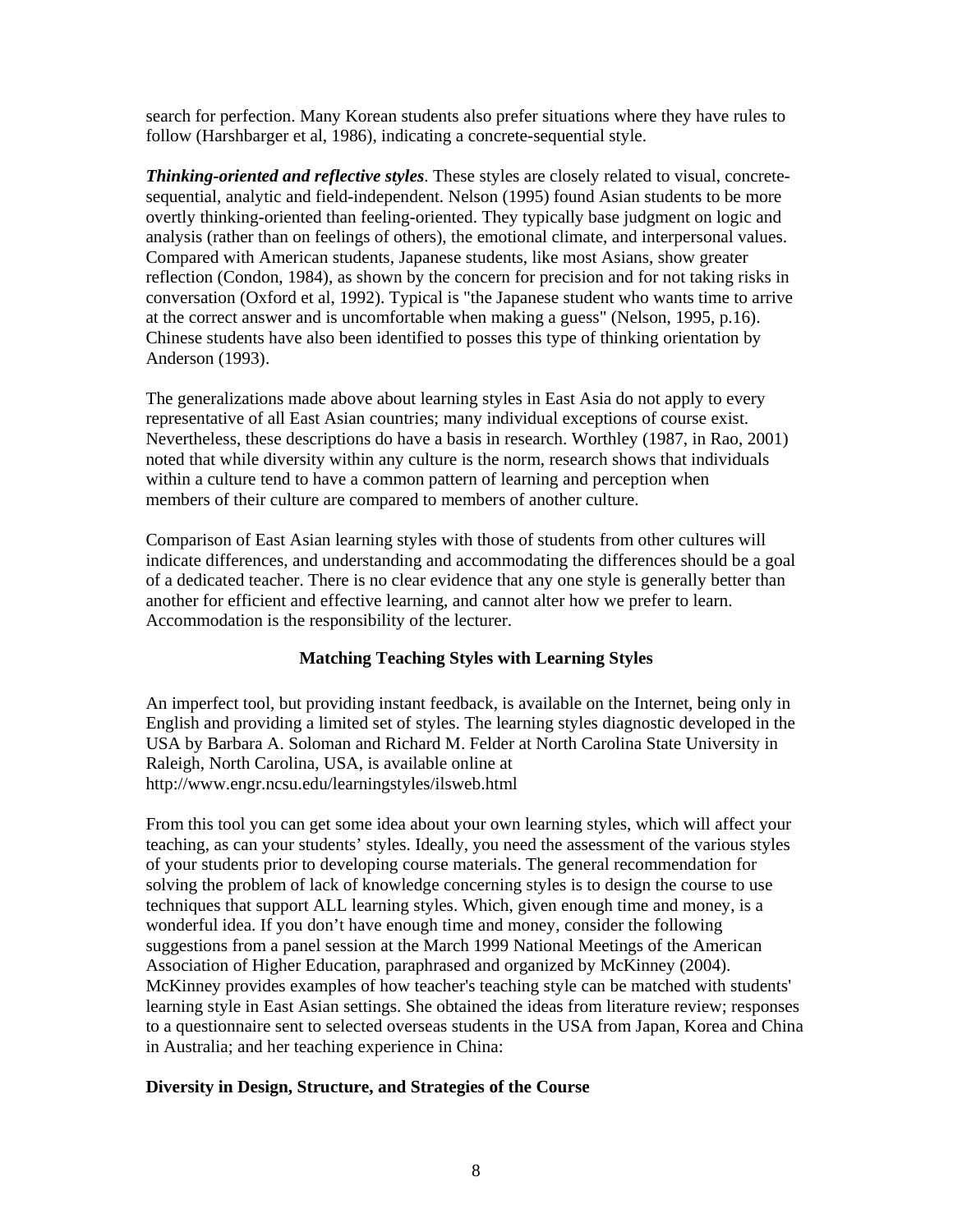McKinney (2004) suggests some techniques for accommodating a variety of student learning styles in class:

- Have your students take surveys of their learning styles and adjust the class to who they are, or provide more options based on the diversity of styles;
- Use several diverse forms of assessment (oral exams, take-home exams, essay exams, portfolios, projects, group work, journals, group quizzes, performances, presentations, creative writing, poster sessions, etc.);
- Give students background knowledge tests (pretests) and adjust material or provide alternative learning sequences;
- Use multimedia, broadly defined: text, audio, video, overheads, computers, discussion, group work, lecture, poetry, music, art, touch to present material;
- Present verbal material in more than one way and use many examples;
- Make use of technology to vary modes of learning, and for asynchronous learning
- Recommend or require diverse out-of-class learning opportunities.

Identifiable learning styles exist for students in most East Asian societies. A native Westerneducated and experienced lecturer engaged in teaching East Asian students is likely to confront a teaching-learning style conflict. Such style differences between students and teachers consistently and negatively affect student performance (Wallace and Oxford, 1992). Matching appropriate teaching approaches with students' learning styles can increase motivation and achievement (Brown, 1994).

## **Chinese School Class Organization**

Chinese students, in the past, and in many cases today, are grouped into classes with no concern for ability, and the grouping may remain relatively stable from lower grades through university level education. These class groups may take all their classes together and stay together throughout their educational career. A "Class Manager" is usually elected by the class or appointed by the university. The Class Manager is responsible for managing communications between the students, the departments, the instructors, and the school administration. He or she will take attendance in classes and report to the instructor, arrange and supervise study periods, plan class outings, and organize and supervise most class activities. There may be co-managers, a male and a female. There is no consistent relationship between being a class manager and academic achievement; other factors are influential. The class manager may change from time to time.

A long tradition in this environment is for the better students in the class to tutor and assist the weaker students in the class. This could include assisting the weaker students during examinations at the university.

In schools in Western cultures the intent of an examination is to measure the knowledge of the individual. In China you may be surprised to see that assisting classmates on examinations, what is called "cheating" in schools in Western cultures, may be ignored or tolerated in Chinese schools. Many consider it a duty for those with greater ability to assist those with less ability, even on exams. If the college group is based upon the middle school attended, this assistance may have been going on for ten or more years. If the lecturer wishes to impose Western standards in class, this should immediately be made clear to the students orally and in writing.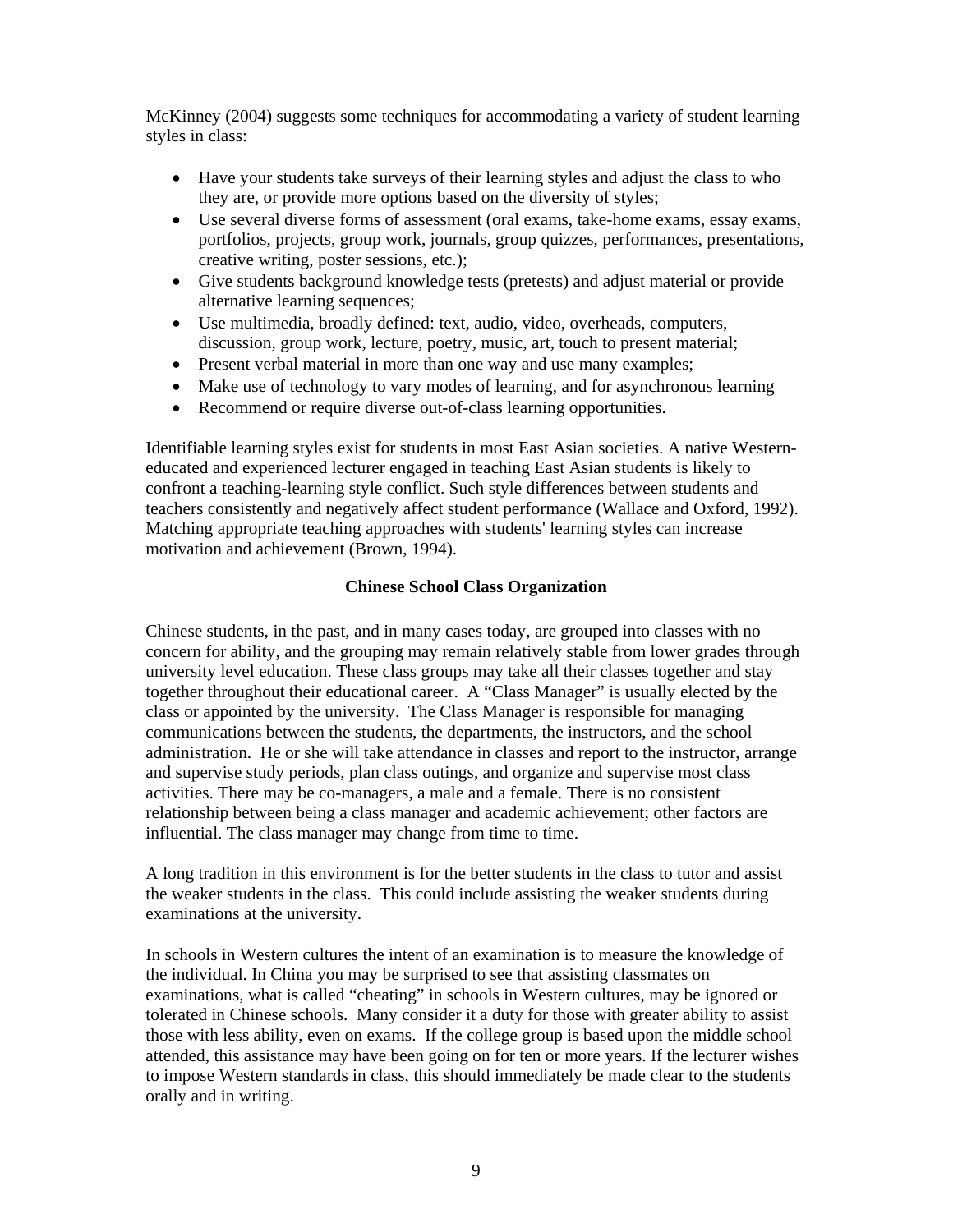Montgomery (2004), a teacher fluent in Chinese and English, related experiences with the behaviour of freshman through senior level Chinese students in Economics classes taught in English. She coins the phrase "lateral learning" to describe in-class learning and for behaviour in in-class quizzes. When she would ask a question about the assigned reading and pause, waiting for a volunteer to answer, instead of one person raising their hand immediately, the students often talked about it first among neighbours in their row. There was a quick, informal agreement process in each row; then the best speaker among them would answer. If she called on people to answer directly they most often said they did not know and that she should ask someone else, usually identifying the best speaker.

In-class quizzes were difficult because in the "lateral learning" approach students would debate the quiz answers aloud despite rules against this. They were busy looking at each other's papers and didn't seem at all embarrassed about it if she told them that was not allowed. Finals and major mid-term tests were highly structured and closely monitored by the Chinese university staff and although some cheating occurred, not very much.

#### Montgomery (2004) comments,

I think for all of the emphasis on teachers as sacred cows in China, the Englishlanguage teachers need to be a lot more sensitive to the structural issues they are facing and adapt to them. I don't think the University I taught in had a clue about what I saw there – they are too embedded in the culture to rethink how to make the English-language classes more effective – "more effective" to me became allowing students the chance to talk more among themselves and self-correct. They learn this process early on.

I also observed these informal, lateral classroom structures in the local elementary school where my (Chinese-speaking) daughter attended school. They are extremely crowded conditions and only one or two teachers per 50+ kids. The desks can't be moved into groups so all kids face forward. But the learning is still "lateral" – by that I mean they check in with each other in the rows, usually five of them. The teacher walks up and down rows if she can or skirts the classroom when there is not enough room.

The thinking and correcting goes in a lateral fashion among those who find the answer first and pass it through the rows. This helps the teacher too. The students then ask each other questions. If they still don't get it students gather around the one who doesn't get it and help him/her until they do understand. The classrooms are quite noisy and chaotic at times. But they sure learn math don't they.

In the USA (for certain classes) we might put four desks together and have students work in these modules to come up with answers. In China, there is simply not enough classroom space.

Needless to say, after re-entry to the USA, students in my daughter's class were shocked when she would lean over both sides of her desk and ask what answers they got! They accused her (rightly so in our culture) of cheating. She felt totally left out of the learning process.

#### **English Language Skills**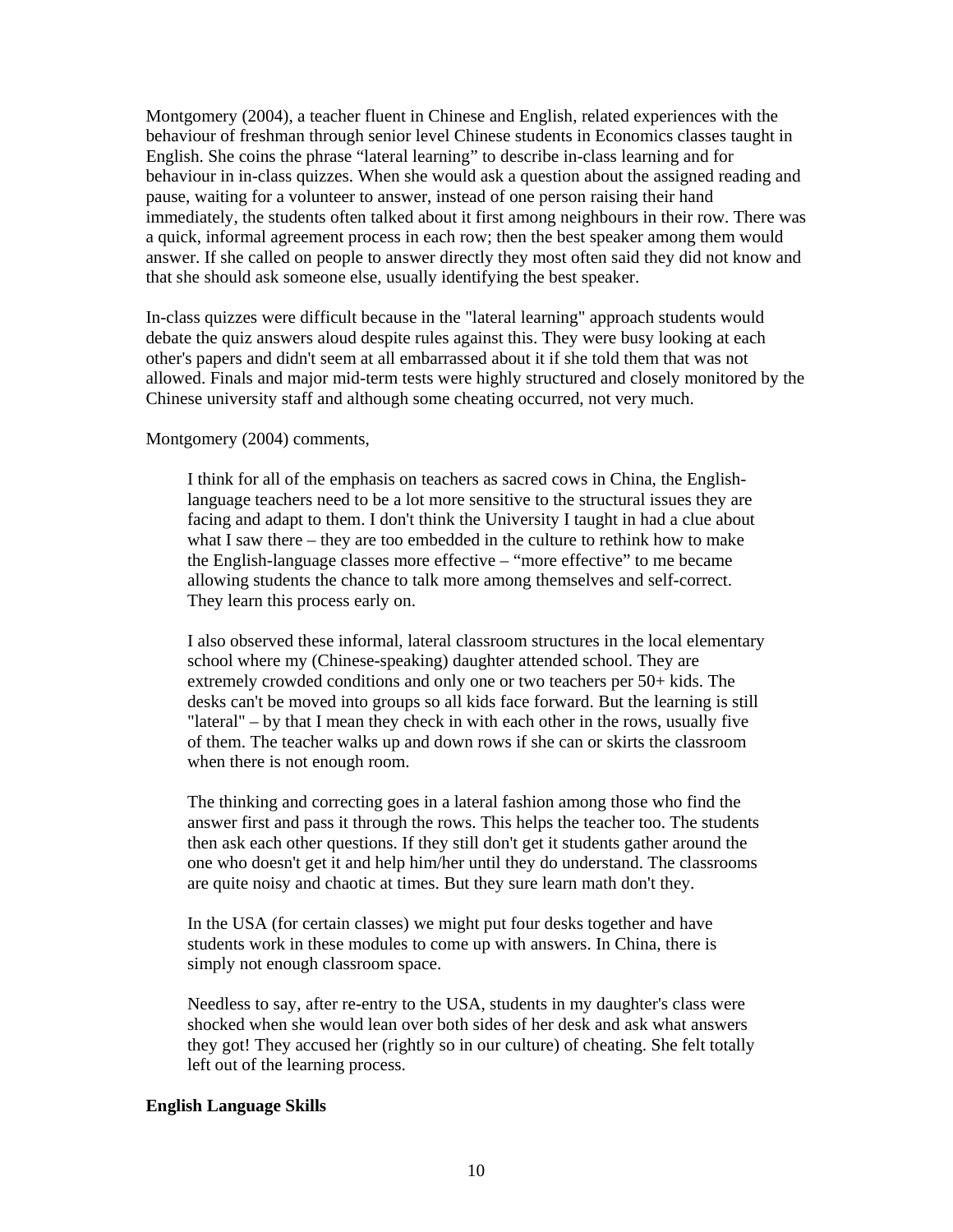As far as what level of English skills the lecturer can expect, language education in Chinese schools is organized into separate "Speaking", "Listening", "Reading", and "Writing" classes. The students attend a "Speaking" class where the instruction may be rote repetition of content read by the instructor. A "Listening" class consists of listening to a foreign language and transcribing it onto paper. A "Writing" class will consist of writing compositions in the foreign language. And a "Reading" class will consist of reading material in the foreign language and being tested by written examinations. In Writing and Reading classes, the students might never hear the language spoken. Much of the oral training is rote memorization. The student may be able to recognize "What university did you go to." but not understand "What school did you attend."

Practically no two-way oral conversation involving exchanging of ideas or information is taught. Those candidates who excel in oral conversation ability have usually supplemented their education by participation in "English Corners", "Japanese Corners", or frequent conversations with foreign teachers or friends.

One may occasionally find students who are able to "speak" English, but cannot understand the language. Obviously it is quite easy to recall and use words you know, but quite difficult to recognize and understand the vocabulary of another person. In interviews, you may find candidates who can read English material aloud with very good pronunciation, but have absolutely no comprehension of what they read.

For a description of the contemporary higher education administrative environment in China see Duan (2003).

#### **Comparisons of Values**

Hofstede (1994) has pointed out,

"Values represent the deepest level of a culture. They are broad feelings, often unconscious and not open to discussion, about what is good and what is bad, clean or dirty, beautiful or ugly, rational or irrational, normal or abnormal, natural or paradoxical, decent or indecent. These feelings are present in the majority of the members of the culture, or at least in those persons who occupy pivotal positions."

There is considerable support for the belief that the behaviour of people coming from a country will be shaped for the most part by the same values and norms as their compatriots (Hofstede, 1991; Smith and Bond, 1998*).* Also, it is important to point out that culture is not the only factor influencing human behaviour. General dimensions of culture can be established at a national or ethnic group level, but they may not necessarily be reflected in the behaviour of each individual from that culture. In other words, using data from one level of analysis (such as the culture level of analysis) at another level of analysis (the individual level) is inappropriate. This type of error is labelled an "ecological fallacy" by Hofstede (2003, 1991). Culture-level analysis always reflects "central tendencies…for the country" (Hofstede, 1991, p.253). It does not predict individual behaviour.

Cateora and Graham (2004) express the opinion that Edward T. Hall is the seminal thinker in cross-cultural analysis, based on his experience in the U.S. Foreign Service, first applying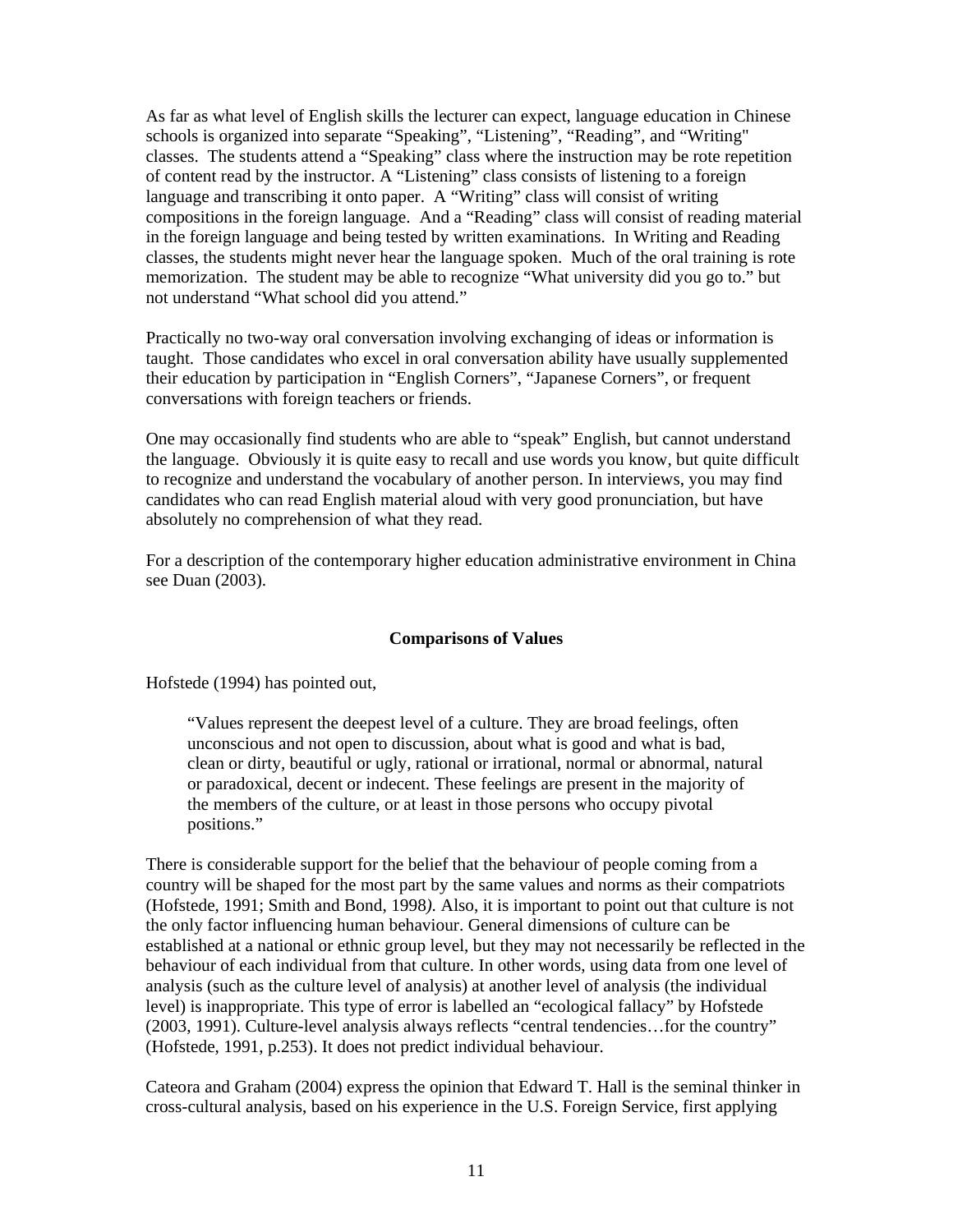anthropological theories to the study of business settings and commerce. His classic article in 1960, "The Silent Language in Overseas Business," is still inspiring researchers in the discipline of management across cultures (Hall, 1960b). Hall (1959, 1960a) makes the fundamental point that we are not aware of the power of culture, because it tends to influence thinking below our level of consciousness through what he then termed "silent languages." Hall specified five such silent languages – those of time, space, things, friendships, and agreements. In subsequent work he extended his ideas about culture and time and distinguished between monochronic (i.e., one thing at a time, time is money, etc.) and polychronic (i.e., multitasking, "doesn't have to be done today", mañana, attitudes, etc.) cultures (Hall, 1983).

Another important contribution was Hall's (1976) delineation of still another important dimension of cultural difference, the varying salience of social context in communication. In so-called "low-context" cultures information provided in communication dominates attention; while in "high-context" cultures relationships (e.g., hierarchy, friendship, etc.) between people are more important.

Building on Hall's ideas, Hofstede (2003) defines culture as the collective programming of the mind that distinguishes the members of one group or category of people from another. Further, culture is composed of visible manifestations (such as symbols, heroes, and rituals) and invisible values; and values are at the core of all its components.

Cateora and Graham (2004, p. 151) synthesize Hall's observations, Hofstede's empirical results, and findings from a variety of other studies regarding commerce and culture in defining an overarching dimension of cultural difference. That is, they label cultures along a continuum as relationship-oriented versus information-oriented. "For example, American culture is low-context, individualistic, low power distance, and obviously linguistically close to English. Bribery is less common and Americans are monochronic time oriented, linguistically direct, foreground focused, and they achieve efficiency through competition. Alternatively, Chinese culture is high-context, collectivistic, high power distance, linguistically distant from English, bribery is more common, polychronic (in part), linguistically indirect, and background focused. Chinese culture achieves efficiency through reduction in costs of transactions through well-established relationships and networks based upon mutual obligation. Thus, Cateora and Graham classify America as an informationoriented culture and China as a relationship-oriented culture.

The ITIM Culture and Management Consultants website (www.itim.org) provides the currently available dimension scores and discussions of their meanings and relationships. On their website http://www.geert-hofstede.com/, one can select the China link, to http://www.geert-hofstede.com/hofstede\_china.shtml

Looking at Chart 1, we see that even among Confucian Asian cultures China is somewhat unique.

Chart 1.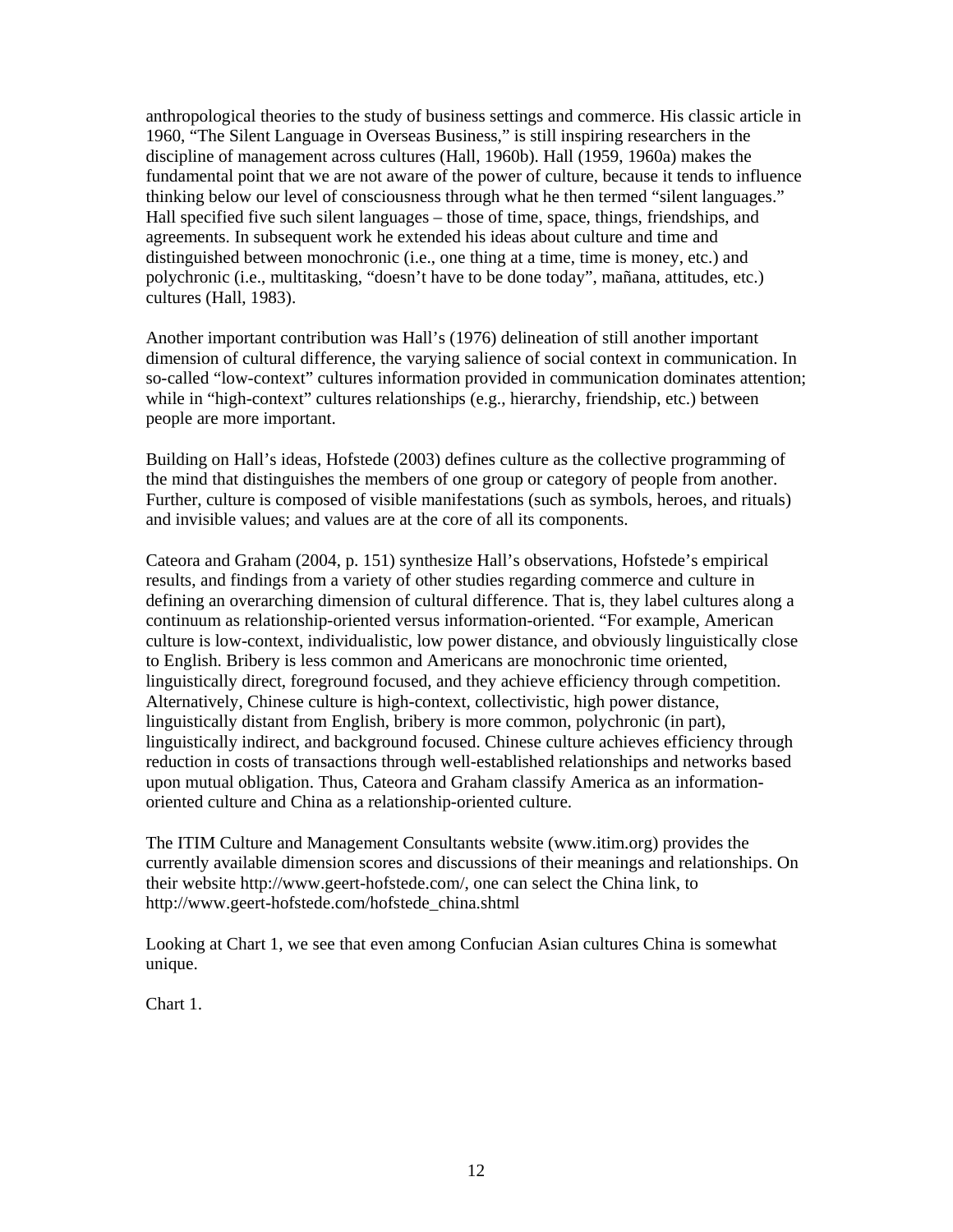

Confucian: China, Hong Kong, Taiwan, Vietnam, Japan, and South Korea

# **Hofstede: "A summary of my ideas about national culture differences"**

The following discussion is based upon Hofstede (2004a); he summarizes his value constructs. These summaries are combined below with The Geert Hofstede™ analyses for China (http://www.geert-hofstede.com/hofstede\_china.shtml).

China's significantly higher Power Distance (PDI) ranking of 80, compared to the other Far East Asian countries' and the world average of 55, is indicative of a high level of inequality of power within the society. Power distance is the extent to which the less powerful members of organizations and institutions (like the family) accept and expect that power is distributed unequally. This represents inequality (more versus less), but defined from below, not from above. The society's level of inequality is endorsed by the followers as much as by the leaders. Power and inequality, of course, are extremely fundamental facts of any society and anyone with international experience will be aware that all societies are unequal, but some are more unequal than others.

China's very low Individualism (IDV) ranking, at 15, reflects close and committed member groups, be that a family, extended family, or extended relationships. Loyalty in a collectivist culture is paramount. The society fosters strong relationships where everyone takes responsibility for fellow members of their group. Individualism on the one side versus its opposite, collectivism is the degree to which individuals are integrated into groups. On the individualist side we find societies in which the ties between individuals are loose; everyone is expected to look after him/herself and his/her immediate family. On the collectivist side, we find societies in which people from birth onwards are integrated into strong, cohesive in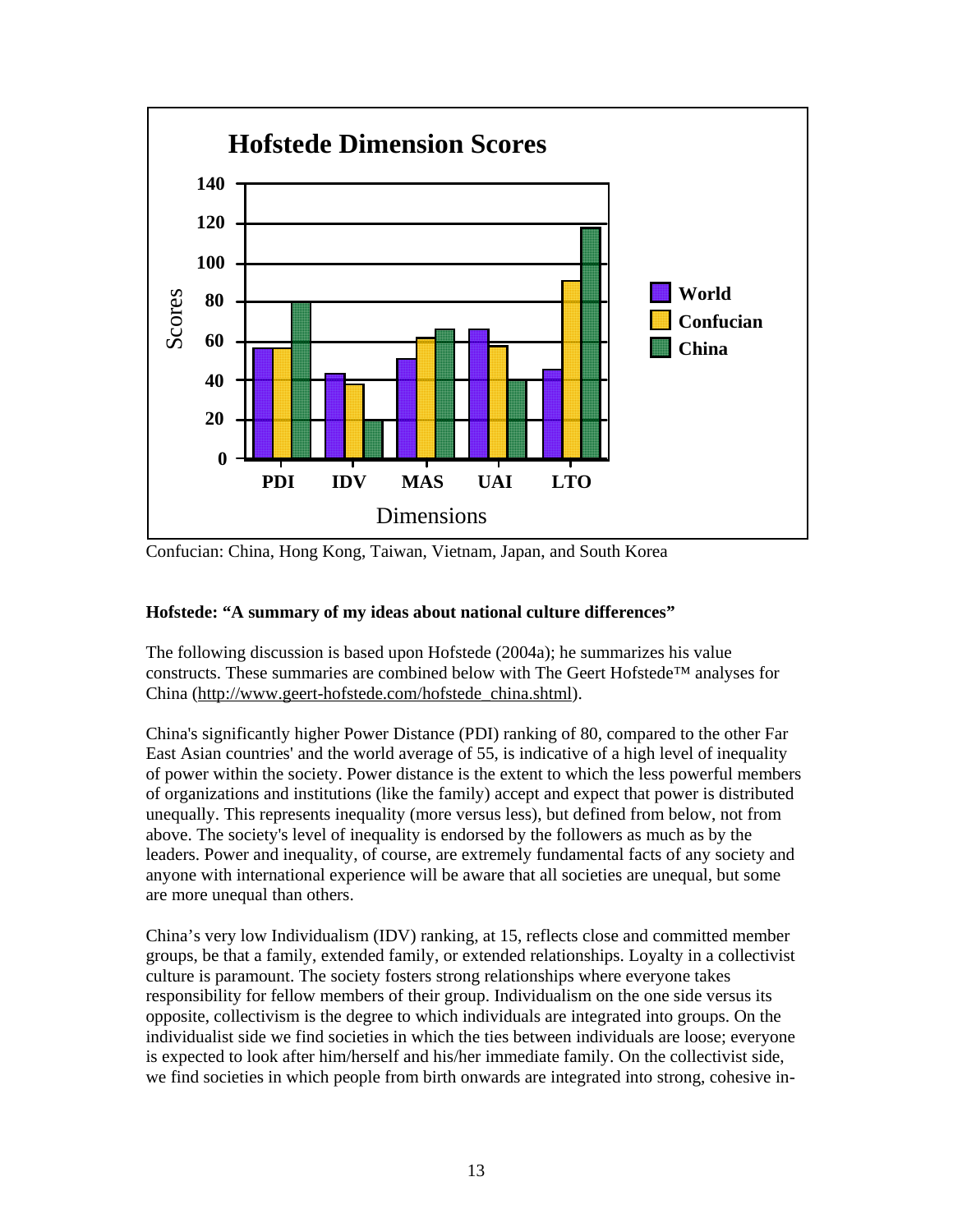groups, often extended families (with uncles, aunts and grandparents) that continue protecting them in exchange for unquestioning loyalty.

China has relatively low uncertainty avoidance. Uncertainty avoidance deals with a society's tolerance for uncertainty and ambiguity. It indicates to what extent a culture programs its members to feel either uncomfortable or comfortable in unstructured situations. Unstructured situations are novel, unknown, surprising, and different from usual. Uncertainty avoiding cultures try to minimize the possibility of such situations by strict laws and rules, safety and security measures, and on the philosophical and religious level by a belief in absolute Truth: "there can only be one Truth and we have it". Uncertainty accepting cultures tend to be more tolerant of opinions different from those they are used to; they try to have as few rules as possible, and on the philosophical and religious level they are relativist and allow many currents to flow side by side.

Long-term Orientation (LTO), China's highest-ranking factor (114), indicates a society's time perspective and an attitude of persevering; that is, overcoming obstacles with time and patience, if not with will and strength. The long-term versus short-term orientation dimension was derived in a study of students in 23 countries around the world, using a questionnaire designed by Chinese scholars. Values associated with Long Term Orientation are thrift and perseverance; respect for tradition, fulfilling social obligations, and protecting one's face. Both the positively and the negatively rated values of this dimension are found in the teachings of Confucius; however, the dimension also applies to countries without a Confucian heritage.

Concerning values and education, Hofstede (2002) has conveniently provided us with charts, see Table 1, defining a few critical descriptions of the expectations of members of cultures having higher and lower scores on the original four value dimensions for various social milieu.

| <b>Small Power Distance Societies</b>      | <b>Large Power Distance Societies</b>       |
|--------------------------------------------|---------------------------------------------|
| In the family:                             |                                             |
| 1. Children encouraged to have a will of   | 1. Children educated towards obedience to   |
| their own                                  | parents                                     |
| 2. Parents treated as equals               | 2. Parents treated as superiors             |
| At school:                                 |                                             |
| 1. Student-cantered education (student)    | 1. Teacher-cantered education (order)       |
| initiative)                                | 2. Learning represents personal "wisdom"    |
| 2. Learning represents impersonal "truth"  | from teacher (expert, guru)                 |
| At work place:                             |                                             |
| 1. Hierarchy means an inequality of roles, | 1. Hierarchy means existential inequality   |
| established for convenience                | 2. Subordinates expect to be told what to   |
| 2. Subordinates expect to be consulted     | do                                          |
| 3. Ideal boss is resourceful democrat      | 3. Ideal boss is benevolent autocrat (good) |
|                                            | father)                                     |
| <b>Collectivist Societies</b>              | <b>Individualist Societies</b>              |
| In the family:                             |                                             |

**Table 1. Hofstede's (2002) descriptions of expected behaviours as a function of cultural value scores and environment.**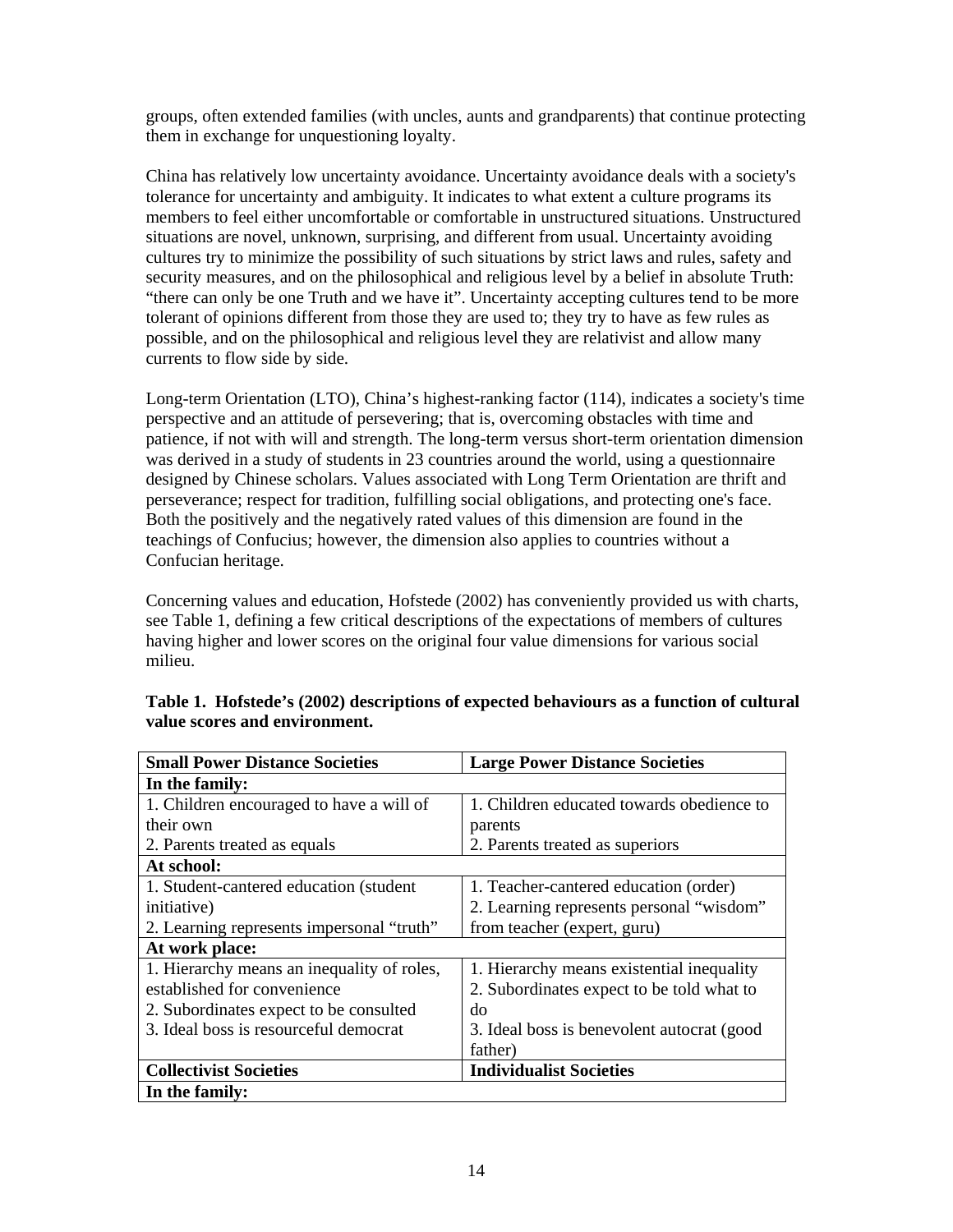| Education towards "we" consciousness          | Education towards "I" consciousness           |
|-----------------------------------------------|-----------------------------------------------|
| Opinions pre-determined by group              | Private, personal opinions expected           |
| Obligations to family or in-group:            | Obligations to self:                          |
| - Harmony                                     | - Self-interest                               |
| - Respect                                     | - Self actualization                          |
| - Shame                                       | - Guilt                                       |
| At school:                                    |                                               |
| Formal learning is for the young only         | Education can be lifelong                     |
| Learn how to do                               | Learn how to learn                            |
| At work place:                                |                                               |
| Value standards different for in-group and    | Same value standards apply to all:            |
| out-groups: particularism                     | universalism                                  |
| Other people are seen as members of their     | Other people seen as potential resources      |
| group                                         | Task prevails over relationship               |
| Relationship prevails over task               | Calculative model of employer-employee        |
| Moral model of employer-employee              | relationship                                  |
| relationship                                  |                                               |
| <b>Feminine Societies</b>                     | <b>Masculine Societies</b>                    |
| In the family:                                |                                               |
| 1. Stress on relationships                    | 1. Stress on achievement                      |
| 2. Solidarity                                 | 2. Competition                                |
| 3. Resolution of conflicts by compromise      | 3. Resolution of conflicts by fighting them   |
| and negotiation                               | out                                           |
|                                               |                                               |
| At school:                                    |                                               |
| 1. Average student is norm                    | 1. Best students are norm                     |
| 2. System rewards student's social            | 2. System rewards student's academic          |
| adaptation                                    | performance                                   |
| 3. Student's failure at school is relatively  | 3. Student's failure at school is disaster,   |
| minor accident                                | may lead to suicide                           |
| At work place:                                |                                               |
| 1. Assertiveness ridiculed                    | 1. Assertiveness appreciated                  |
| 2. Undersell yourself                         | 2. Oversell yourself                          |
| 3. Stress on life quality                     | 3. Stress on careers                          |
| 4. Intuition                                  | 4. Decisiveness                               |
|                                               |                                               |
| <b>Weak Uncertainty Avoidance Societies</b>   | <b>Strong Uncertainty Avoidance Societies</b> |
| In the family:                                |                                               |
| 1. What is different is ridiculous or curious | 1. What is different is dangerous             |
| 2. Ease, indolence, low stress                | 2. Higher anxiety and stress                  |
| 3. Aggression and emotions not shown          | 3. Showing of aggression and emotions         |
|                                               | accepted                                      |
|                                               |                                               |
| At school:                                    |                                               |
| 1. Students comfortable with:                 | 1. Students comfortable with:                 |
| 2. Unstructured learning situations           | 2. Structured learning situations             |
| 3. Vague objectives                           | 3. Precise objectives                         |
| 4. Broad assignments                          | 4. Detailed assignments                       |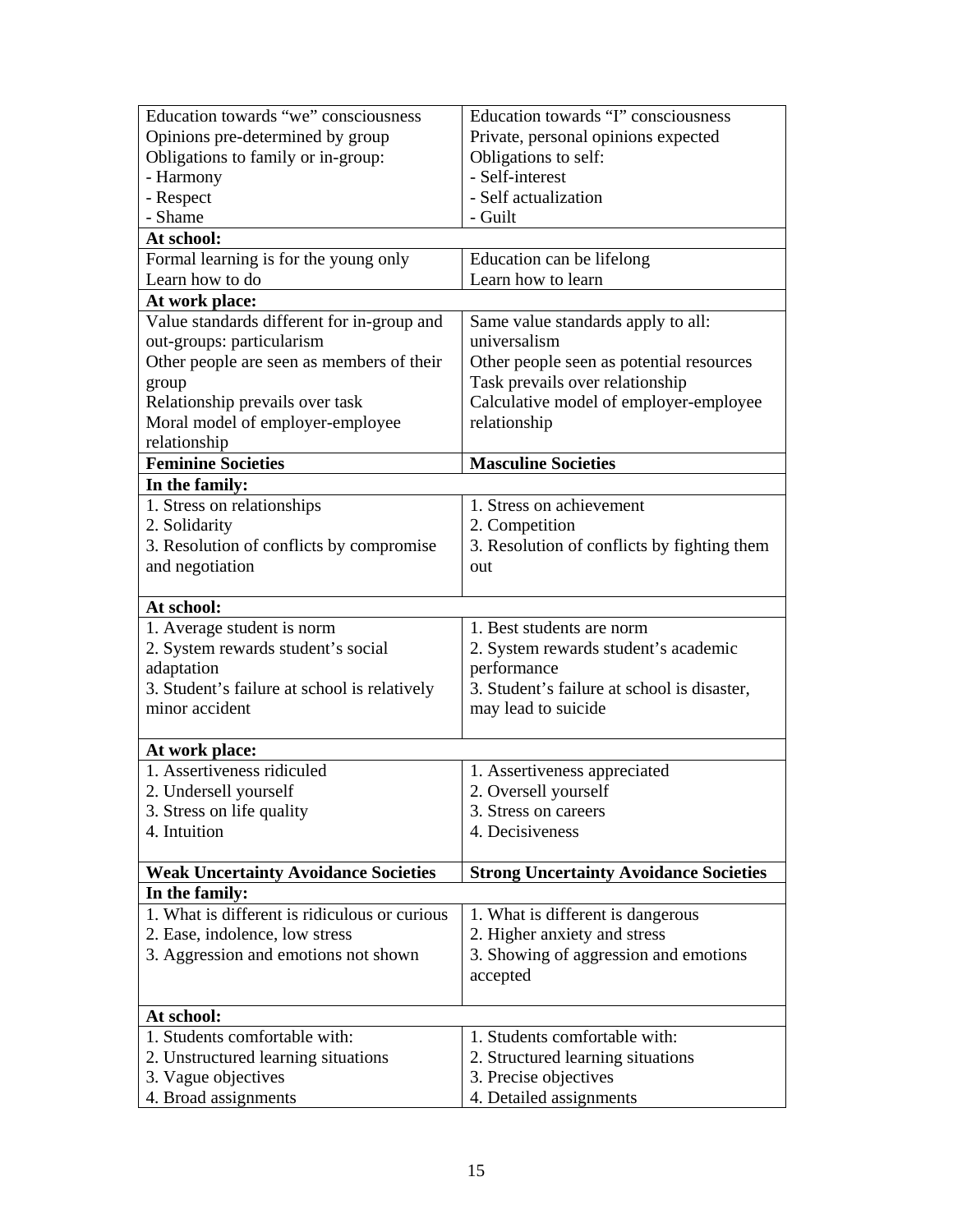| 5. No time tables<br>6. Teachers may say "I don't know" | 5. Strict time tables<br>6. Teachers should have all the answers |
|---------------------------------------------------------|------------------------------------------------------------------|
| At work place:                                          |                                                                  |
| 1. Dislike of rules, written or unwritten               | 1. Emotional need for rules, written or                          |
| 2. Less formalization and standardization               | unwritten                                                        |
|                                                         | 2. More formalization and standardization                        |

In Hofstede (2002), the five dimensions of national cultures were related to expectations of behaviour.

1. Expectations of Inequality can lead to reticence of students to interact with lecturer: Less interaction: Large Power Distance More interaction: Small Power Distance

2. Reaction to the unfamiliar can influence openness to new ideas and new ways of doing things:

Fight: Strong Uncertainty Avoidance Tolerate: Weak Uncertainty Avoidance

3. Relation with in-group can affect the perception of the lecturer as and insider or outsider, and determine attitudes toward assisting other students:

Loose relationship: Individualism Tight relationship: Collectivism

4. Emotional gender roles might affect attitudes toward male and female lecturers and fellow students:

Different: Masculinity Same: Femininity

5. Need gratification:

Later: Long Term Orientation Now: Short Term Orientation

Chinese practices that arise out of their national cultural value of high Power Distance are as follows:

- Inequalities are expected, accepted, and desired
- Less powerful subordinates should be dependent on the powerful superiors who must protect them and take care of their careers and welfare
- Parents, teachers, bosses, must all be obeyed (and not questioned).
- Age brings seniority in the firm or organization
- The ideal boss is a benevolent autocrat, parent
- Privileges for managers are expected and popular
- Subordinates expect to be told what to do

Lecturers experienced in working in low Power Distance cultures, and who expect students to engage in considerable amounts of interaction and give-and-take in the classroom, will need to carefully plan and nurture development of the interaction. Using the traits of "expecting to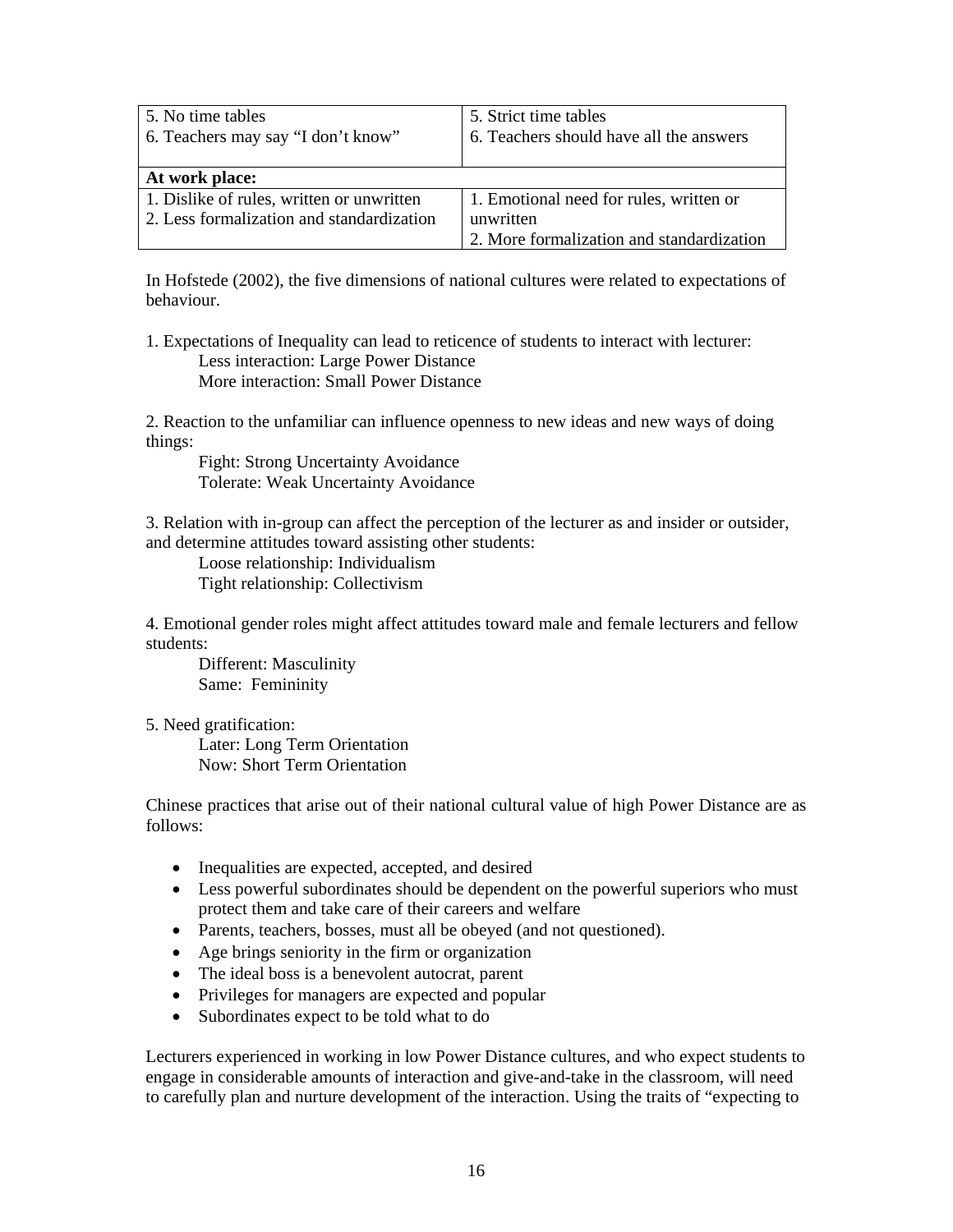be told what to do" and "obeying and not questioning superiors" the lecturer can lead the class to develop student-teacher oral interaction, perhaps even to the point of questioning the validity of the opinions expressed by the lecturer.

# **Placing Yourself in Context**

After becoming familiar with the definitions of Hofstede's value dimensions one can fairly accurately place oneself on the continua. Differences in the values of your society and the expected values of students from a Chinese culture can provide guidelines for explaining your approach to teaching vs. their approach to learning. It can also help you design instruction.

Some average cross-national expectations have been derived by Sundqvist, Lauri, and Puumalainen (2001), depicted in Table 2.

| From Sundqvist, Lauri, and Puumalainen (2001) |                      |                      |                   |                           |                    |  |  |  |  |  |  |
|-----------------------------------------------|----------------------|----------------------|-------------------|---------------------------|--------------------|--|--|--|--|--|--|
| <b>Mean Scores:</b>                           | <b>Cluster 1</b>     | <b>Cluster 2</b>     | <b>Cluster 3</b>  | <b>Cluster 4</b>          | <b>Cluster 5</b>   |  |  |  |  |  |  |
| <b>Uncertainty</b>                            | 81.83 (H)            | 53.71 (M)            | 78.60 (H)         | $25.67$ (L)               | 42.80(M)           |  |  |  |  |  |  |
| <b>Avoidance</b>                              |                      |                      |                   |                           |                    |  |  |  |  |  |  |
| Individualism                                 | 52.92 (M)            | 73.86 (H)            | $22.20$ (L)       | $20.00$ (L)               | 71.40(H)           |  |  |  |  |  |  |
| <b>Masculinity</b>                            | 58.33 (M)            | 64.71 (M)            | 42.20 (M)         | 51.67 (M)                 | 13.80(L)           |  |  |  |  |  |  |
| Power                                         | $62.50$ (H)          | $28.14$ (L)          | $69.65$ (H)       | 74.00(H)                  | $30.20$ (L)        |  |  |  |  |  |  |
| <b>Distance</b>                               |                      |                      |                   |                           |                    |  |  |  |  |  |  |
| <b>Countries:</b>                             | Argentina<br>Belgium | Australia<br>Austria | Chile<br>Colombia | China<br><b>Hong Kong</b> | Denmark<br>Finland |  |  |  |  |  |  |
|                                               | <b>Brazil</b>        | Ireland              | Costa Rica        | <b>Singapore</b>          | <b>Netherlands</b> |  |  |  |  |  |  |
|                                               | France               | Israel               | Ecuador           |                           | Norway             |  |  |  |  |  |  |
|                                               | Germany              | Switzerland          | El Salvador       |                           | Sweden             |  |  |  |  |  |  |
|                                               | Greece               | UK                   | Estonia           |                           |                    |  |  |  |  |  |  |
|                                               | Italy                | <b>USA</b>           | Iran              |                           |                    |  |  |  |  |  |  |
|                                               | Japan                |                      | Korea             |                           |                    |  |  |  |  |  |  |
|                                               | Poland               |                      | Latvia            |                           |                    |  |  |  |  |  |  |
|                                               | Spain                |                      | Lithuania         |                           |                    |  |  |  |  |  |  |
|                                               | Turkey               |                      | Pakistan          |                           |                    |  |  |  |  |  |  |
|                                               | <b>UAE</b>           |                      | Panama            |                           |                    |  |  |  |  |  |  |
|                                               |                      |                      | Peru              |                           |                    |  |  |  |  |  |  |
|                                               |                      |                      | Portugal          |                           |                    |  |  |  |  |  |  |
|                                               |                      |                      | Romania           |                           |                    |  |  |  |  |  |  |
|                                               |                      |                      | Slovenia          |                           |                    |  |  |  |  |  |  |
|                                               |                      |                      | Taiwan            |                           |                    |  |  |  |  |  |  |
|                                               |                      |                      | Thailand          |                           |                    |  |  |  |  |  |  |

**Table 2. Hierarchical Cluster Analysis of Hofstede Dimension Scores with Averages** 

The estimation failed to converge in the cluster analysis for the following countries: Canada, Czech, East Africa, Guatemala, India, Indonesia, Jamaica, Kazakhstan, Malaysia, Mexico, New Zealand, Philippines, Russia, Slovakia, South Africa, Uruguay.

Venezuela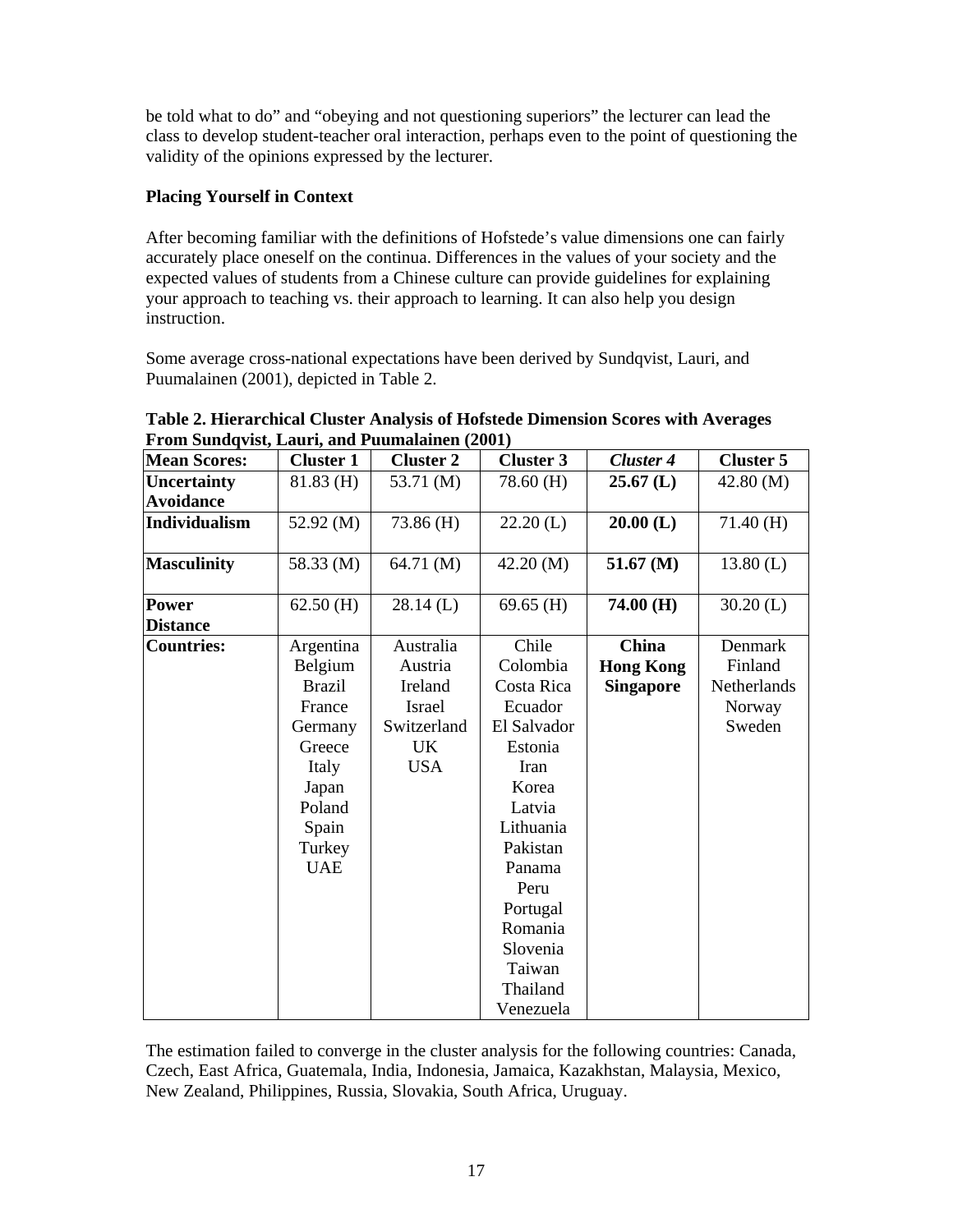For readers more accustomed to using Fons Trompenaars schema of cultural dimensions, correlations with Hofstede's are presented in Appendix A.

#### **Shalom Schwartz' Cultural Values System**

The work of Shalom Schwartz considers relations of cultural value emphases to national differences in the importance of values or goals. Schwartz' (1992, 1994a, 1994b) basic contention is that the types of goals whose pursuit is encouraged and rewarded, rather than discouraged and sanctioned, depend in part on the prevailing cultural value emphases in a society. Moreover, other things being equal, the goals chosen by teachers to motivate students will be more effective if they are compatible with prevailing cultural emphases. No one type of goal setting is likely to be the most effective across all cultures.

Correlations between these measures and Hofstede's indicate that although these new measures may have some advantages, Hofstede's data is more dependable than many had thought.<sup>2</sup>

Ralston's China and Vietnam studies (Ralston et al., 1993, 1996, 1997, 1999a, 1999b, Egri and Ralston, 2004) employing the Schwartz Value Survey to assess managerial values are by far the most thorough and significant work in the study of differences between values of managers in East Asia and other national cultures. Results from studies yielding comparisons across several years between Chinese managers and US and Hong Kong Managers can be seen in Appendix B. Major differences between US managers and Chinese managers are:

**US Managers Higher Scores:** Compared to Chinese managers, the US mangers had significantly higher scores for,

**Hedonism**: The motivational goal of this type is pleasure or sensuous gratification for oneself. This value type is derived from needs for intense emotional excitement and the pleasure associated with satisfying them.

**Stimulation:** The motivational goal of people with Stimulation values is excitement, novelty, and challenge in life. This value type is derived from the need for variety and Stimulation in order to maintain an optimal level of activation. Thrill seeking can be the result of strong Stimulation needs.

**Self-Direction**: The motivational goal of this value type is independent thought and action (for example, choosing, creating, exploring). Self-direction comes from the need for control and mastery along with the need for autonomy and independence.

**Chinese Managers Higher Scores:** Compared to US managers, the Chinese mangers had significantly higher scores for,

**Tradition**: The motivational goal of people with Tradition values is respect, commitment, and acceptance of the customs and ideas that one's culture or religion imposes on the

-

 $2$  Schwartz and Ros (1995) discuss cultural level value differences between US, East Asian, and European teachers and students. The relationships in the article are rather complex, and their analysis is beyond the scope of this chapter. The findings concerning relative values across the three regions do not differ from those discussed here.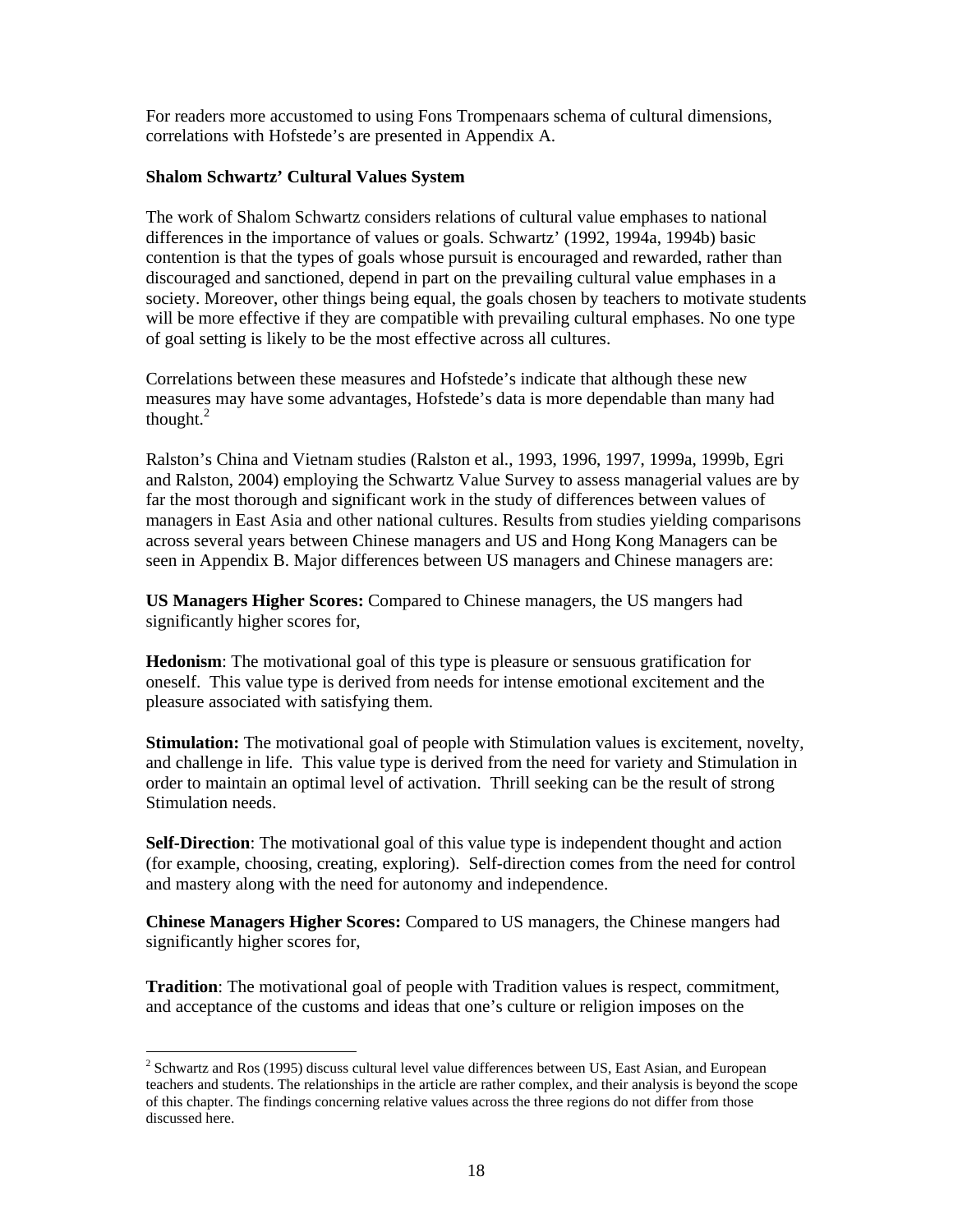individual. A Traditional mode of behaviour becomes a symbol of the group's solidarity and an expression of its unique worth and, hopefully, its survival.

**Conformity**: The motivational goal of this type is restraint of action, inclinations, and impulses likely to upset or harm others and violate social expectations or norms. It is derived from the requirement that individuals inhibit inclinations that might be socially disruptive.

**Security**: The motivational goal of this type is safety, harmony, and stability of society or relationships, and of self.

These findings are consistent with the bulk of the literature, and underscore the rather dramatic differences between US and Chinese managers' values. All groups yielded very high scores on:

**Achievement**: The primary goal of this type is personal success through demonstrated competence. Competence is based on what is valued by the system or organization in which the individual is located.

These differences are consistent with Hofstede's characterizations presented and discussed above.

Let us not forget that motivation, while highly valuable, cannot substitute for intelligence or past preparation. Ability will be distributed across the students, and cultural traits, while often helpful, do not guarantee academic success.

#### **Expectations of "Western" Lecturers**

Another difference in East Asian and Western students is the collection of environmental actors that transmit values. Astill, Feather, and Keeves (2002) from a study of 12<sup>th</sup> year Australian high school students showed that sex of student, language background, the religious involvement of the student, parental social position and the values held by parents and peer groups had much greater effects upon the students' values than the schools and their teachers. From this study it is evident that to be maximally effective, teachers of culturally distant and diverse students must consider differences between the lecturer's values and those of the students. Contrasting this finding with the Confucian philosophy and East Asian classroom practices noted above, the expectations of Confucian culture students and "Western" lecturers can be at odds.

#### **Changing Values**

Recent research indicates that values, once thought to be relatively constant, change in response to environmental contingencies (Egri and Ralston, 2004, Olivas-Lujan, Harzing and McCoy, 2004, and Selmer and Littrell, 2004). Concerning values of tertiary students, Kumar and Thibodeaux (1997) compared the value systems of USA-resident Anglo-American, newly arrived Far Eastern students, and Far Eastern students who had spent a considerable amount of time in the USA. Subjects for this study were students, the majority of whom were enrolled in business management programs at two universities in the USA. Two hundred and thirty one (231) subjects were from the Anglo-American cultural cluster (the majority was from the United States), of which 145 were males and 86 were females. Two hundred and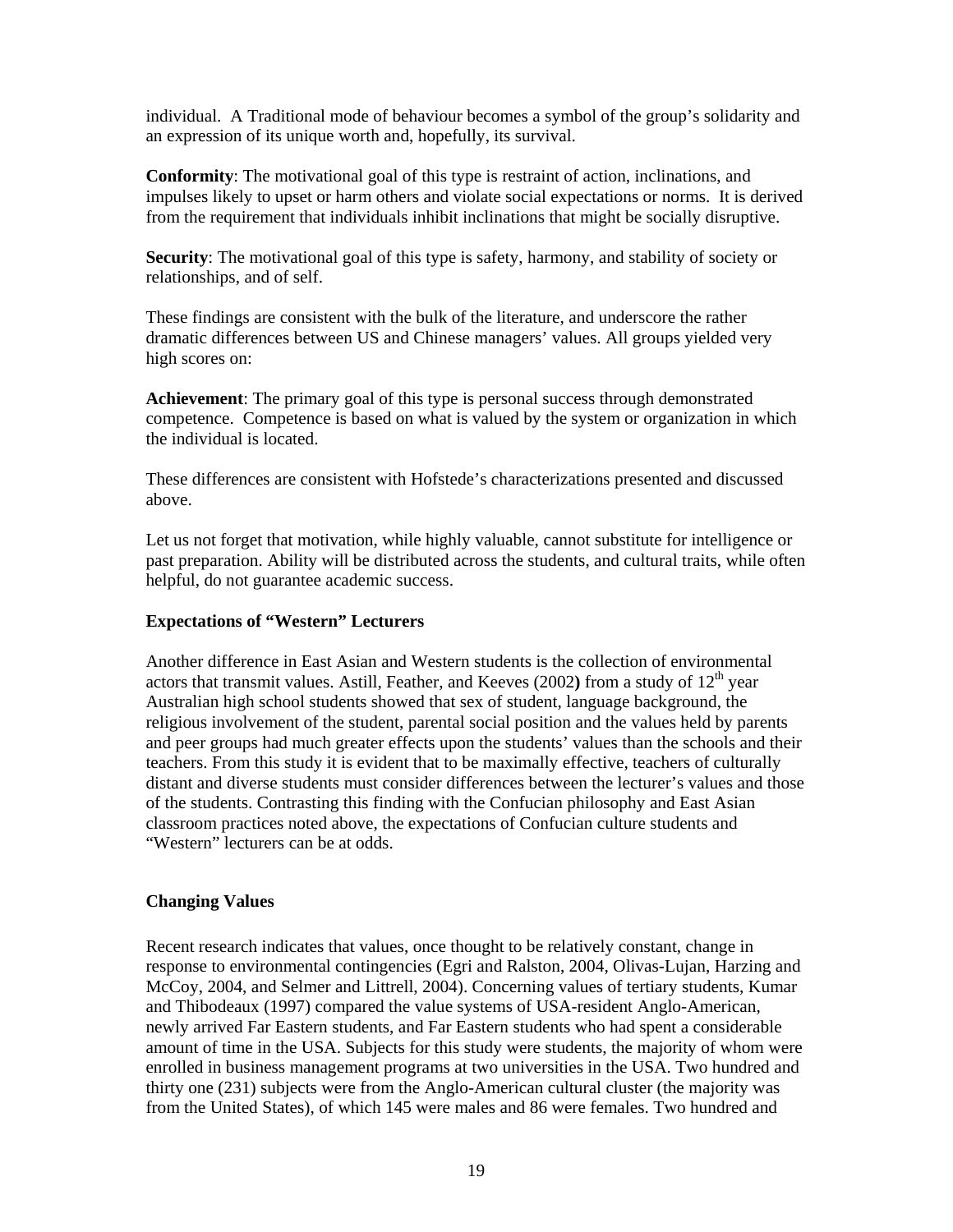two (202) subjects were from Far Eastern countries: Taiwan, Malaysia, Thailand, Singapore, Hong Kong, and Indonesia. Of these students 113 were male and 89 were female. Using the *Study of Values,* developed by Allport, Vernon, and Lindzey (1970), six total scores of basic evaluative attitudes were collected. The six scales and results are described in Table xx. In the first analysis, Anglo-Americans were compared to all Far Eastern students, then with Long Resident Far Eastern and New Far Eastern. The results are in Table 3.

# **TABLE 3 Multiple group comparison, evaluative attitudes: New Far Eastern, old Far Eastern and Anglo-American students**

| <b>Sample</b><br>Groups | 1. Anglo-<br>American | 2. Long<br><b>Resident</b><br>Far<br><b>Eastern</b> | <b>3. New</b><br>Far<br><b>Eastern</b> | F<br>Value | <b>Differences</b> | All<br>Far<br><b>Eastern</b> | <b>F</b> Value<br>Anglo $-$<br>Far<br><b>Eastern</b> |
|-------------------------|-----------------------|-----------------------------------------------------|----------------------------------------|------------|--------------------|------------------------------|------------------------------------------------------|
|-------------------------|-----------------------|-----------------------------------------------------|----------------------------------------|------------|--------------------|------------------------------|------------------------------------------------------|

*Theoretical.* Theoretical persons are characterized by a dominant interest in empirical, critical, rational and intellectual approach. They show a strong cognitive attitude, one that looks for identities and differences, and seeks to observe and to reason:

| 39.19  | 39.38                | 36.95       | $16.61*$ | $1 - 1$<br>$2 - 3$ | 37.90                | 21**<br>12.J 1 |
|--------|----------------------|-------------|----------|--------------------|----------------------|----------------|
| (4.26) | (3.98)<br>$\sqrt{2}$ | 19)<br>2.17 |          |                    | (3.72)<br>ر ے . د را |                |
|        |                      |             |          |                    |                      |                |

*Economic.* The economic persons are characteristically interested in what is useful and practical. They want education to be practical and regard unapplied knowledge as waste. The economic attitude confirms closely to the prevailing stereotype of average American businesspersons:

| 46.06                            | 27<br>46.37                                     | 43.83                              | $\bigcap$ 1 $\psi$<br>$\sim$<br>$\mathbf{1}$<br>∽<br>$\cdot$ vi | .<br>∽ | $\circ$<br>44.8∠ | $.56**$ |
|----------------------------------|-------------------------------------------------|------------------------------------|-----------------------------------------------------------------|--------|------------------|---------|
| $\sqrt{2}$<br>$\Omega$<br>$\sim$ | $10^{\circ}$<br>$\tilde{\phantom{1}}$<br>(J.IU) | 65)<br>$\sqrt{2}$<br>$\sim$ $\sim$ |                                                                 |        | (3.08)           |         |

*Aesthetic.* The aesthetic persons see highest value in form and harmony. They judge each experience from the standpoint of grace, symmetry or fitness. They need not be creative, but are interested in artistic episodes of life:

|        | .                                   |        |          |            |                |           |
|--------|-------------------------------------|--------|----------|------------|----------------|-----------|
| 39.37  | 39.15                               | 39.15  | $00.22*$ | No         | 39.<br><i></i> | $00.43**$ |
| (4.00) | $\sim$<br>50)<br>( J . J <i>)</i> 1 | (2.03) |          | difference | (2.74)         |           |
|        |                                     |        |          |            |                |           |

*Social.* The social persons are kind, sympathetic, and unselfish. They have love for people that is expressed in altruism and philanthropy:

| 37.07  | 37.18  | 39.95 | $60*$<br>$\sim$ 1<br>$\cdot$ | シーン | 38.87          | $16**$<br>2J.1U |
|--------|--------|-------|------------------------------|-----|----------------|-----------------|
| (2.80) | (4.28) | (4,3) |                              |     | $\sim$<br>4.53 |                 |

*Political.* The political persons are interested primarily in power. Above all, they wish for influence and renown. Competition and struggle plays an important part in their lives:

| 42.24                  | 40.91  | 38.52  | $37.63*$ | $\times$ 1-3 $^{\circ}$<br>$1 - 2$<br>$\prime -$ | 39.46 | `つ**<br>74. |
|------------------------|--------|--------|----------|--------------------------------------------------|-------|-------------|
| റാ<br>$\overline{a}$ . | (5.34) | .4.16) |          |                                                  | (4.7) |             |
|                        |        |        |          |                                                  |       |             |

*Religious.* The religious persons are concerned with the unity of all experiences. They have mystical inclinations and seek to transcend life through self-denial, and seek to unite themselves with higher reality:

| 35.99               | 36.34                             | 39.04  | $5.80*$ | . — | 38.00           | $56.63**$ |
|---------------------|-----------------------------------|--------|---------|-----|-----------------|-----------|
| $49^\circ$<br>・ム・サフ | Q <sub>1</sub><br>$\sim$<br>しん・フェ | (4.61) |         |     | $\cap$<br>(4.2) |           |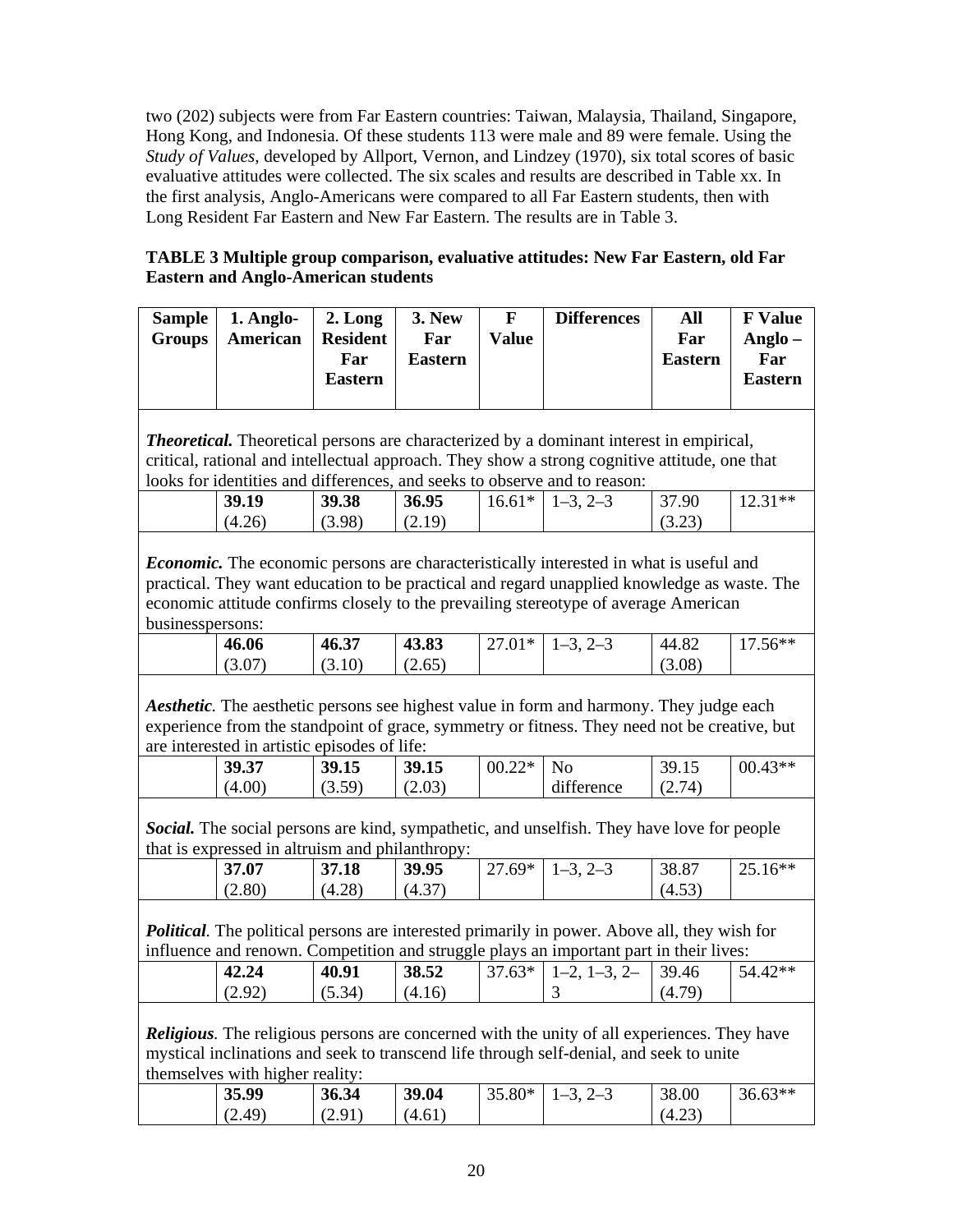Standard deviations are in parentheses; \* significant at  $p = 0.05$  level; \*\* Significant at  $\lt$ 0.001 level. Anglo-American students ( $n = 231$ ), old Far Eastern students ( $n = 79$ ), newly arrived Far Eastern Students (*n* = 123).

Cultural milieu and education appear to be among the factors through which social influences operate to shape an individual's value patterns. Old Far Eastern students were found to have higher scores on the Theoretical component of value than newly arrived Far Eastern students. This change is reflective of increased interest in empirical, critical and rational approach to various issues, perhaps as a result of Western higher education. Changes in the economic, social and religious components, together, appear to underscore the importance of cultural milieu in value development. Sustained exposure to the American business environment (both in and outside of the classroom) appears to have modified the economic outlook of Far Eastern students, who now put greater emphasis on usefulness and practicality. In a way the economic value dimension of these students had changed to confirm more closely to the stereotype of average American business people (Allport et al., 1970).

Ralston et al. (1999b) in a study of the work values of Vietnamese managers found managers in Hanoi to have higher Individualistic values than managers in Ho Chi Min City. In conjunction with previous findings on China (Ralston et al., 1993; Ralston et al., 1996), he suggests that initially it is easier to adopt new individualistic values than it is to forsake longheld Confucian-based values. Moving toward a market economy from an historical communistic economy and Confucian cultural philosophy results in a cross-verging set of values that incorporate both old and new creating a unique form of Confucian marketeconomic principles.

Egri and Ralston (2004), using the Schwartz Value Survey, found considerable intergenerational value differences between both US and Chinese managers. The younger Chinese generations since the establishment of Communist China were significantly more open to change and self-enhancing but less conservative and self-transcendent than the Republican Era generation.

Findings of these studies suggest that frequent and sustained cross-cultural contacts are likely to result in changes in the value patterns of individuals. More specifically, the value patterns of individuals who have spent considerable time studying and living in a new cultural environment are modified in such ways as to include some of the values preferred and desired in the new social environment.

The results of the studies could relate to the behaviour of a foreign lecturer in China, who, after long residence, can find him- or herself changing to accommodate the local culture.

#### **A Prescription**

Frequently lecturers from tertiary institutions do not have formal education in methods of teaching. Under the best of circumstances, with intelligent students and lecturers dedicated to teaching and learning, this lack is not an issue in performance in the classroom. However, with a lecturer and students from two or more different cultural backgrounds, one or the other operating in a second language, good teaching technique can go a long way in making life easier for everyone.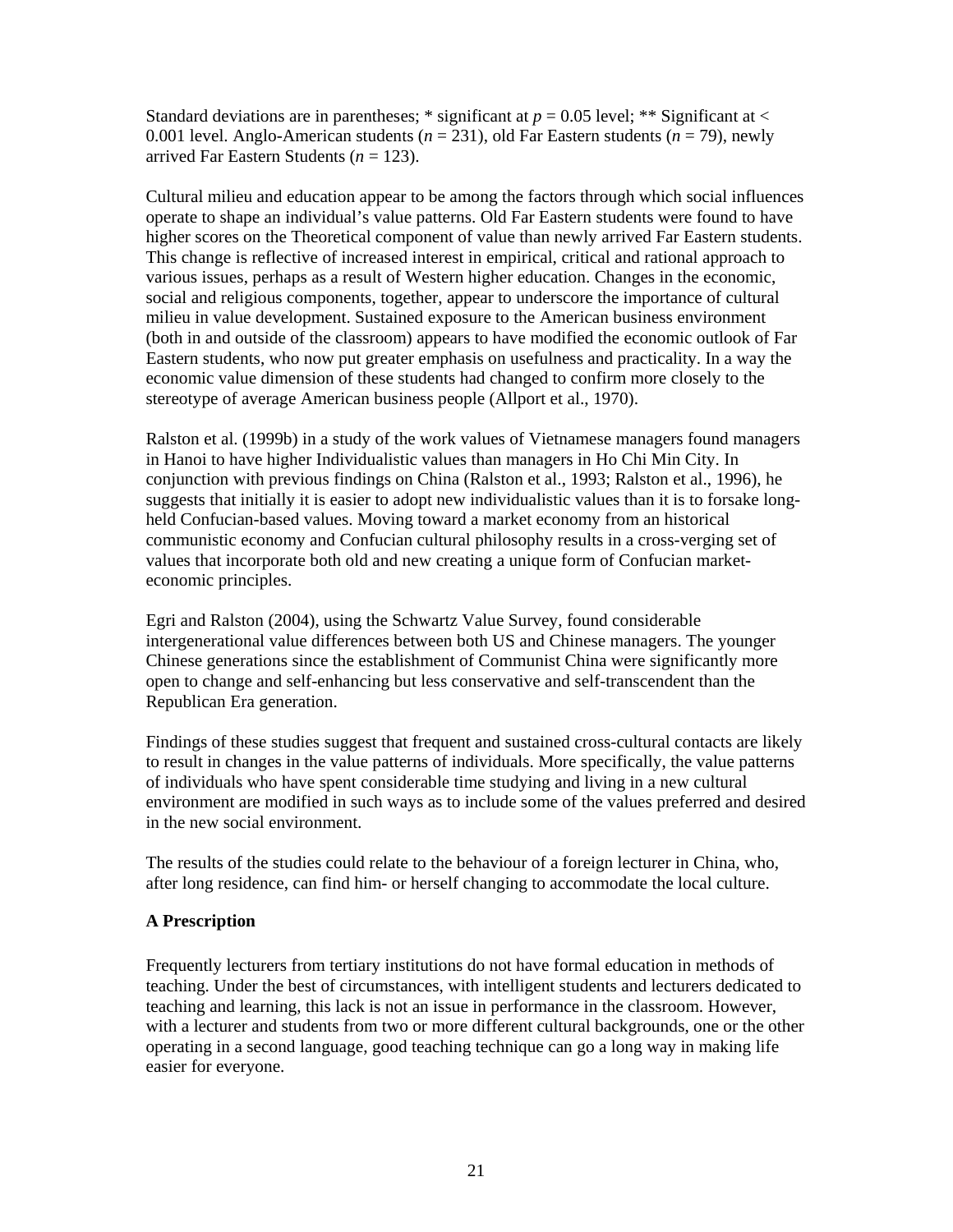Teaching tertiary education requires instilling in students and appreciation of the balance between learning and performance. The lecturer's objective is to impart learning; students have been motivated by parents, teachers, admissions offices, and employers to earn high performance ratings, sometimes at the expense of thorough knowledge of a content area. The burden usually falls on the teacher to ensure that measures of performance encourage learning.

Reading of academic journals presenting educator-oriented articles, particularly the *Journal of Teaching in International Business* (all business is international, even the part-time lawnmowing service), and conversations with students as to what they want to learn.

Chalmers and Fuller (1996) and the *Teaching and Educational Development Institute* of Australia, www.tedi.uq.edu.au indicate that for maximum student learning and retention, approximately only 50 percent of the material presented in any lecture should be new. The rest of class time should be devoted to material or activities designed to reinforce the material in students' minds. Chalmers and Fuller specify processes to follow:

- *1. Provide a preview of information prior to an explanation:* Research suggests that this can be done effectively in one of three ways: An overview, designed to familiarize students with what is to be learned, can both facilitate student achievement and create positive student perception of a lecturer's presentations. Specifically an overview should be short and precise, providing a statement of the overall idea to be presented, the importance of the information to be learned, and a statement that outlines the structure of the content to be presented. A second preview is a *set induction*, which consists of two parts. Prior to the presentation, students are given a commonly known referent in the form of an analogy. During the presentation, new information is constantly referred back to the introductory analogy. This procedure allows students to link unfamiliar material with a concept they already understand. Research suggests this approach encourages student involvement, creates a positive student perception of the lecture, and increases student achievement with regard to both short term and long term retention. The third preview strategy is the *advance organizer*, which is an introductory statement at a higher level of abstraction than the detailed, related information in the presentation. The advance organizer, therefore, provides an appropriate conceptual framework, depending upon the age and level of the students, for understanding the material to follow. Also, the organizer should provide a link between students' previous understanding and the material to follow, giving concrete examples wherever possible.
- *2. Organize information within a step-by-step lesson sequence:* When exposed to too much material at one time, student learning is reduced. It is important that the presentation begins with information that is simple, concrete, familiar and explicit, then progresses to information that is increasingly complex, abstract, unfamiliar, not explicit, and long.
- *3. Assess student learning when information is being given:* The instructor should actively and frequently determine if student understand the material that has been presented. Specific strategies to engage students could include discussion questions, written responses (summaries, analytical lists, "what didn't you understand?" in-class journals), formative (un-graded) quizzes, written problems,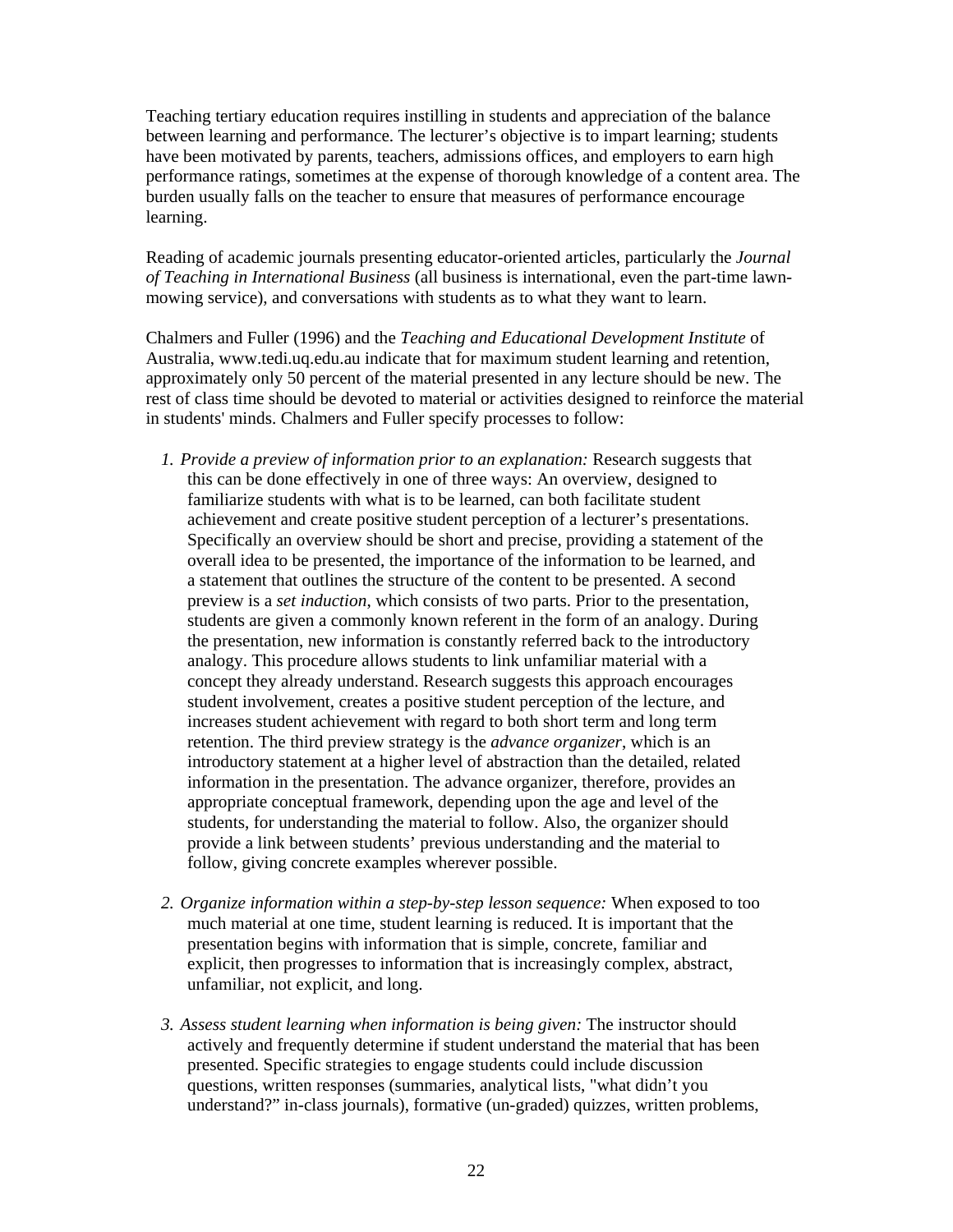etc. Whatever the technique, the goal is systematically and explicitly to see if students understand what was being presented.

- *4. Signal transitions between information:* Transitions allow students to switch attention between topics, maintain focus and reduce confusion. The key is to make the transition explicit, then to relate the previous information to the new information.
- *5. Use multiple examples to illustrate information points:* Well-chosen examples illustrate and clarify the conceptual material being presented by making the abstract concrete and understandable. Multiple examples lead to increased student learning and retention of material. Obtain student feedback to see if the examples are understood.
- *6. Stress important points during explanations:* Lecturers need to draw students' attention to the material that is most crucial in the presentation being given. It is particularly important to stress anticipated difficult points, using detailed, redundant explanations for difficult concepts. Other techniques include 1) writing and underling key concepts on the blackboard; 2) enumerating points; and 3) using voice inflection or pausing after a point; or employing verbal signals such as "It is important to remember".
- *7. Provide for brief pauses at appropriate times during the lecture:* As a result of rapid teacher-talk students often are not given adequate time to process information. This has two consequences: 1) students have trouble taking good notes and 2) they often cannot make sense of what is being said. Research suggests that the amount of notes a student takes correlates positively with achievement. Yet, while teachers talk at a rate of 120-240 words per minute, many students are only capable of taking notes at a rate of 20 words per minute. In addition, one study (Ruhl et al. 1987) demonstrated that pausing periodically for as much as two minutes so that students could compare notes, led to a significant increase (both statistically and educationally) in both short-term and long-term recall.
- *8. Eliminate additional unexplained content nonessential to current explanation:*  Research shows that presenting less is more effective.
- *9. Review information frequently:* Periodically during a presentation, but particularly at the end of difficult material, lecturers need to review and summarize the main points. These reviews, carefully presented, demonstrably increase student learning.

Carefully designing classroom processes and procedures will facilitate learning in crosscultural, multi-lingual situations by providing a more structured environment for both lecturer and students.

#### **E-Learning in China**

Electronic distance learning has been implemented in China via broadcast TV-based education since the 1980's (personal communication, Mrs. Ning Zhang, 1996). The author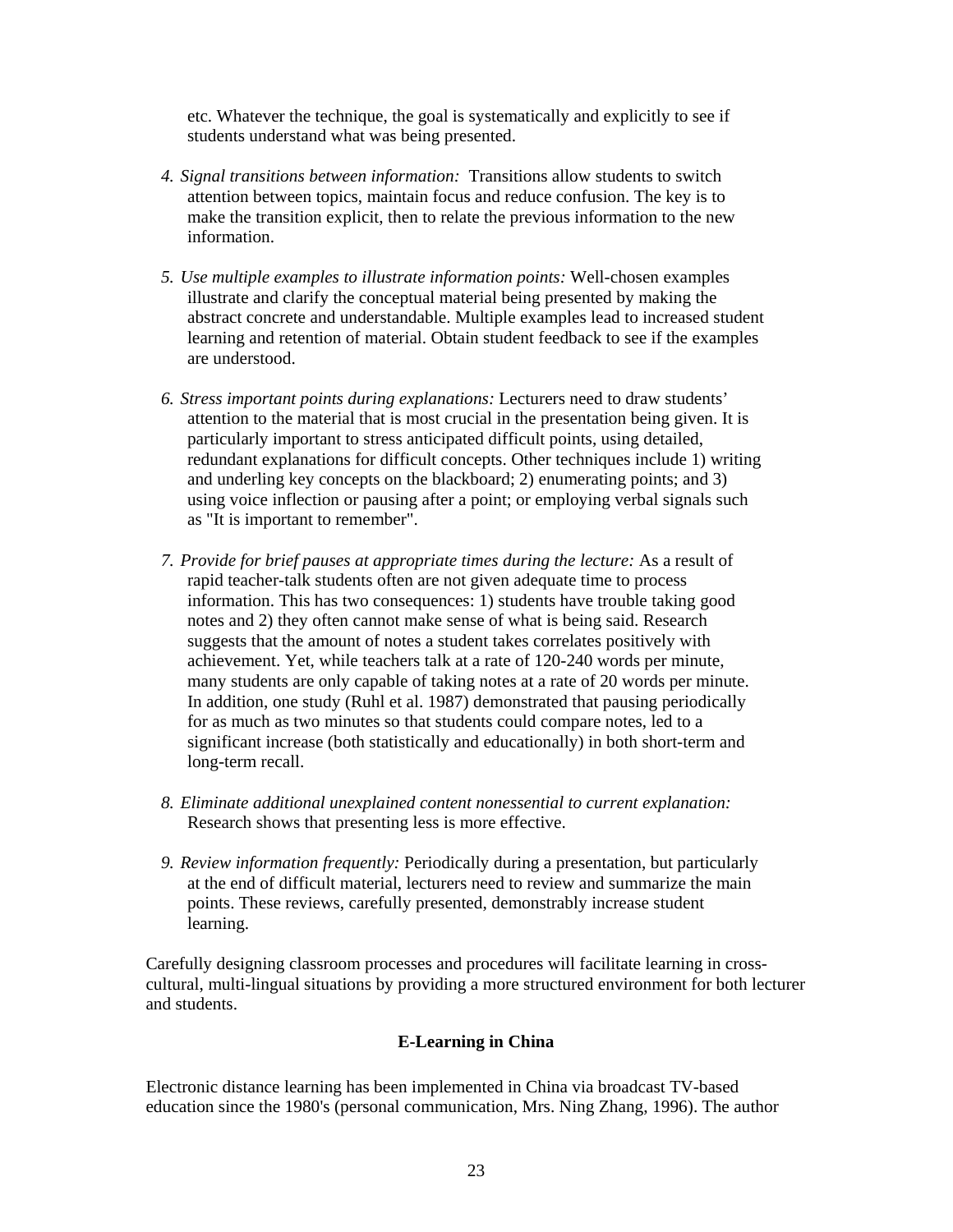personally observed the development of distance learning based on Internet technologies the 1990's. The China Education and Research Network<sup>3</sup> places great emphasis on electronic learning. E-Learning includes learning systems that include radio, video and IT, and forms part of the solution for growing demands for education and shortages of teachers in China.

Friesner and Hart (2004) point out a useful site, www.marketingteacher.cn, a free e-learning website based upon a case study (interestingly, the website has a link to cheathouse.com, selling essays and papers). The English site, Marketingteacher.com was created in 2000, and said to be dedicated to educating marketing learners, teachers and professionals

Tang (2000) presented an overview of recent Internet development in China. The Chinese government has been committed to developing information technology research and development since the late 1980's and demonstrated this by implementing its "High Tech Research and Development Program", launching the four Golden Projects in the 1990's: The Golden Bridge provided the information technology infrastructure, the Golden Duty aimed to connect financial and taxation organizations, the Golden Card's goal was to allow the acceptance of credit/debit cards in stores and at ATM's, and the Golden Trade was designed to assist Chinese businesses to trade in Chinese *hanzi* characters in global markets. It remains difficult to determine how successful the Golden Projects have been. For example, it is still very difficult to arrange credit card transactions in Renminbi (RMB) over the Internet, something that Western e-commerce systems take for granted.

Hofstede (1996) discussed the *Confucian dynamism* (LTO) dimension, pointing out Confucianism as a Chinese trait includes a strong bias toward obedience, the importance of rank and hierarchies and the need for smooth social relations. Friesner and Hart (2004) postulate that the Chinese e-learner may feel that they are subservient to the teacher as producer of the content, and this could prove problematic when no physical tutor exists. There could also be an indication that if problems exist the learner may not or cannot contact the teacher/website for assistance. They could accept second-rate materials or simply not revisit a website. From the findings of Song (1995), discussed above, Asian students are reluctant to "stand out" by expressing their views or raising questions, particularly if this might be perceived as expressing public disagreement.

A negative finding from Smith and Whiteley (2000) is that students with a holistic learning style received higher exam marks than students with an analytic learning style (a typical East Asian style) on material delivered via the web. No differences were found on lecture-based material. Hedberg and Brown (2002) note that in Chinese grammar is context specific. A reader builds up a picture of the meaning of the characters as the text is being read. Hence graphics and pop-ups can distract the reader and confuse the context of the communication. Thoughtlessly designed webpages with content that are intended to grab attention can confuse the non-Western reader (not to exclude the Western reader).

Even if your site is not blocked, international copyright of material on the Internet remains a huge grey area. This means that website content could be copied or reproduced without permission.

#### **Government Filtering**

-

<sup>&</sup>lt;sup>3</sup> http://www.edu.cn/HomePage/english/education/disedu/index.shtml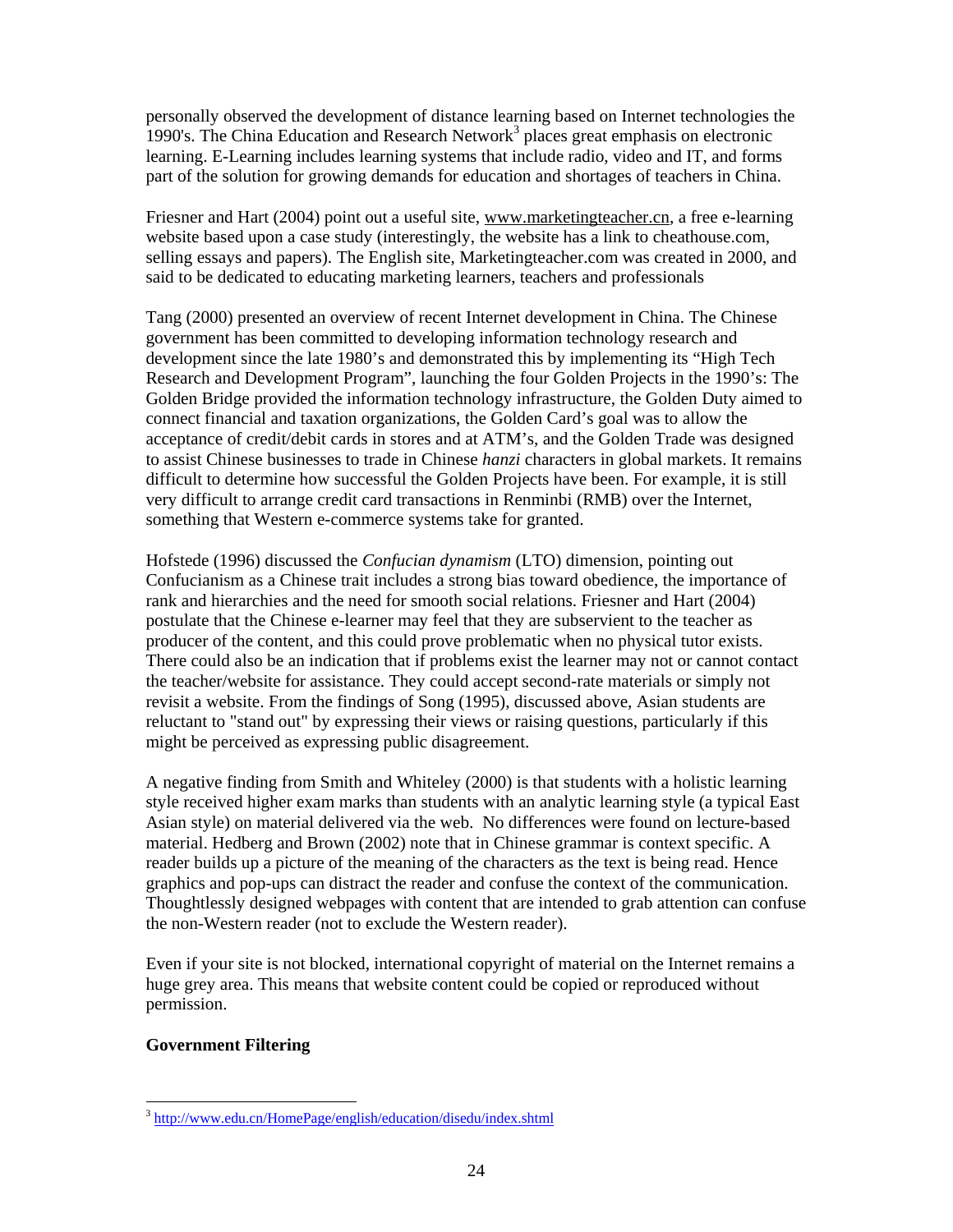Filtering and blocking of websites by the Peoples Republic of China (PRC) government is a problem for Western websites. The government censors websites by blocking access by users China, and still maintains an active interest in preventing users from viewing certain web content. It has managed to configure overlapping nationwide systems to effectively block such content, and the blocking systems are becoming more refined (Zittrain and Edelman 2003). Blocked sites tend to fall into categories including democracy, health, news, government, religion, Taiwan, Tibet, entertainment, and education. Such sites as Massachusetts Institute of Technology, the Learning Channel, and 700 or so sites listed in Yahoo's education directories are blocked (Zittrain and Edelman 2003). The Chinese government does not cooperate on the issue of filtering, and this makes it difficult to accurately assess the extent of the problem. Until a dialogue is opened, Western-based online education producers should be wary of producing online materials for the PRC, only to find that the site has been filtered and that no right of appeal exists.

#### **Conclusions**

Many tertiary educators already have considerable experience dealing with culturally diverse groups of students, due to the explosive growth of export education in developed and developing countries. Nonetheless, the situation is changed when the educator is asked to perform in a country with a high cultural distance from the home country. Careful planning and execution of classroom education is of particular importance, and should include:

- As thorough a study as possible of the history, sociology, psychology, anthropology, legal systems, and business practices of the culture in which the educator will work to develop an awareness of differences
- A thorough understanding of the culture and value *differences* between the educators home country and the country in which the education will be delivered; a presentation and discussion of these differences at the beginning of the course is helpful to everyone
- Specific knowledge of the variety of learning styles that may be common to students in the cultural environment in which the educator is working
- Thoughtful design and delivery of classroom instruction that takes multiple learning styles into consideration
- Focus on the delivery rate of speech, with frequent feedback checks from students
- Adjustment of expectations as to what can be taught and read in the time schedule of the course, compared to the educator's home country
- From personal experience teaching in China, the author has found performance on assessments in English to be improved when reading material to be studied is available in both English and Chinese; quite a number of publishers provide both English and Chinese translations of popular textbooks; the University of Western Ontario, for example, produces some case studies in multiple languages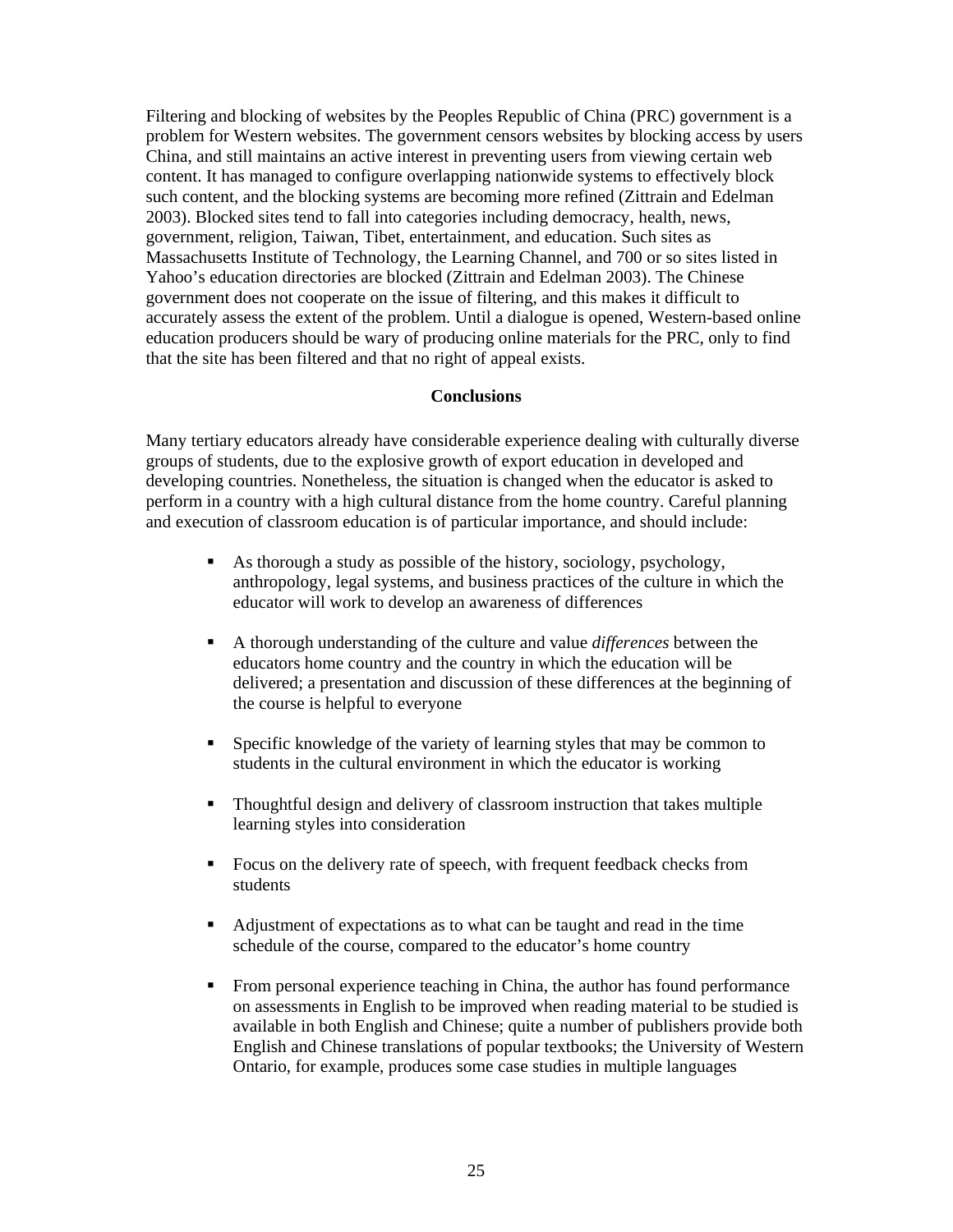When designing content for delivery in China, Chinese branding and images need to be considered when constructing case studies or using examples. The People's Daily newspaper website http://english.peopledaily.com.cn/ publishes articles on Chinese brands, and the annual top-ranked brands report. Publication of case studies of Chinese businesses is growing, with many available from the University of Hong Kong, the University of Western Ontario Ivey Business School, Harvard Business School, and the European Case Clearing House at Cranfield University in the UK.

We use averages, generalizations, summaries and such to create categories that we can comprehend and remember. However, individual behaviour is in response to a unique set of genetic, learning, and contingency factors. The competent educator is one who can quickly and effectively adapt to changing information.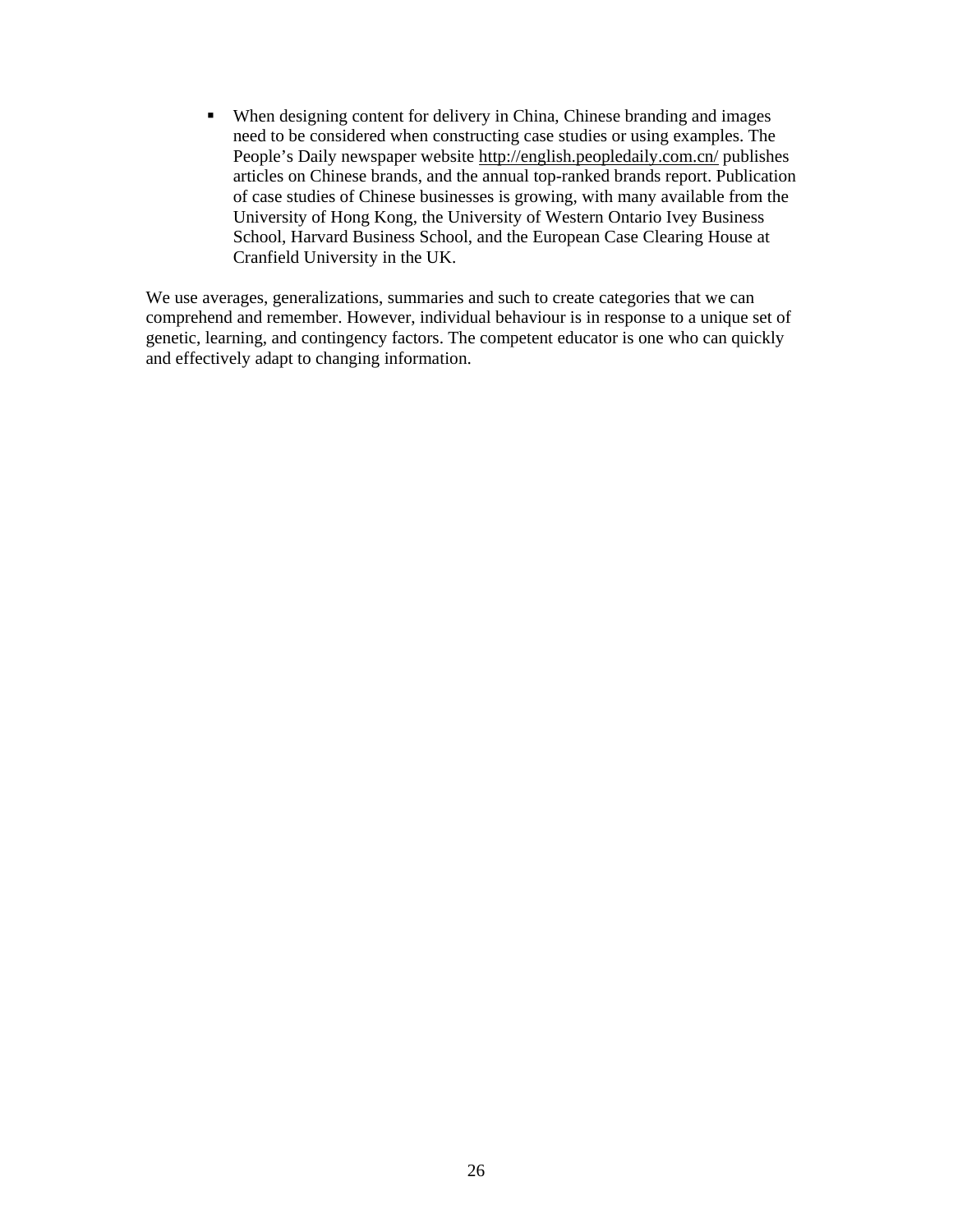#### **References**

Allport, G.W., P.E. Vernon and G Lindzey 1970. *Manual for the study of values*. Boston: Houghton Mifflin.

Anderson, J. 1993. Is a communicative approach practical for teaching English in China? Pros and cons. *System*, 21, No. 4, 471-480.

Astill, B.R., N.T. Feather, and J.P. Keeves. 2002. A multilevel analysis of the effects of parents, teachers and schools on student values. *Social Psychology of Education,* 5, No. 4, 345-363.

Brown, H. 1994. *Principles of language learning and teaching*. Englewood Cliffs, NJ: Prentice Hall Regents.

Carroll, J. B. 1968. The psychology of language testing. In *Language Testing Symposium. A Psycholinguistic Approach,* pp. 46-70. Edited by A. Davies. Oxford: Oxford University Press.

Chalmers, D. and R Fuller. 1996. *Teaching for learning at university*, London: Kogan Page.

Clenton, J. 1998. Learning styles and the Japanese, MA dissertation,. University of Sussex Language Institute, http://www.sussex.ac.uk/langc/skills/LearningStylesJapanese.pdf, [accessed 1 October 2004].

Clenton, J. 1998. Learning Styles and the Japanese, MA dissertation,. University of Sussex Language Institute, http://www.sussex.ac.uk/langc/skills/LearningStylesJapanese.pdf, (accessed 1 October 2004) and in Rao, Z. 2001. Matching Teaching Styles with Learning Styles in East Asian Contexts. *The Internet TESL Journal*, VII, No. 7, http://iteslj.org/Techniques/Zhenhui-TeachingStyles.html (18 September 2004).

Condon, J. 1984. *With respect to the Japanese*. Yarmouth, ME: Intercultural Press.

Duan, X-R. 2003. Chinese higher education enters a new era. *Academe*, 89, No. 6, 22.

Egri, C. and D. Ralston. 2004. Generation cohorts and personal values: A comparison of China and the United States. *Organization Science*, 15, No. 2, 210-230.

Friesner, T. and M. Hart. 2004 A Cultural analysis of e-learning for China. *Electronic Journal of e-Learning*, 2, No. 1, 81-88.

Hall, Edward T. and Hall, Mildred Reed. 1987. *Hidden differences:Ddoing business with the japanese***.** Garden City, NY: Anchor Press, Reprint edition, 1990.

Hall, Edward Twitchell and Hall, Mildred Reed. 1990. *Understanding cultural differences: Germans, French, and Americans*. Yarmouth, ME: Intercultural Press.

Hall, Edward Twitchell. 1959. *The Silent Language.* Garden City, NY: Doubleday/Anchor Books.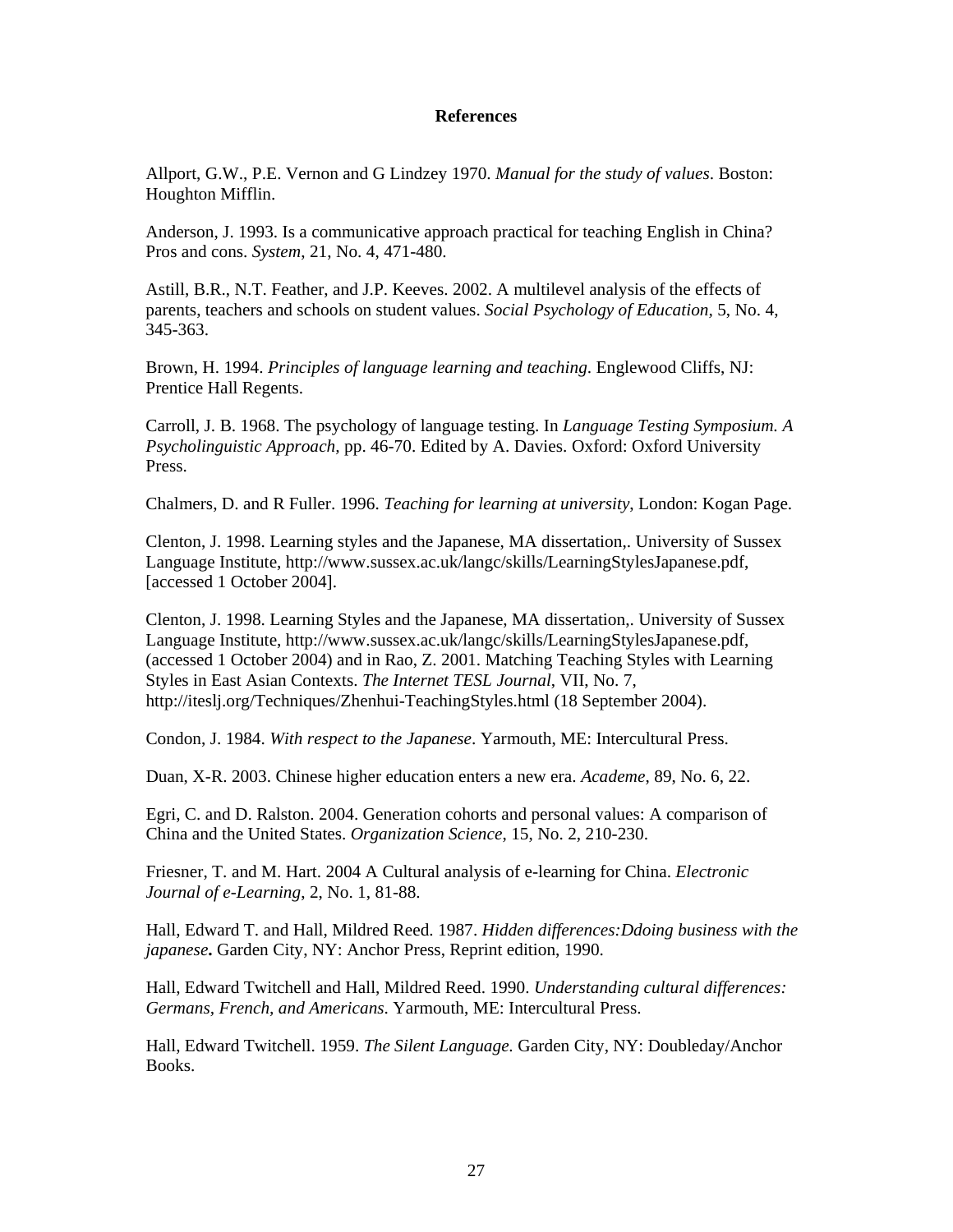Hall, Edward Twitchell. 1966. *The Hidden Dimension*, Garden City, NY: Anchor Books, Reprint edition, 1990.

Hall, Edward Twitchell. 1977. *Beyond culture*. Garden City, NY: Anchor Books.

Hall, Edward Twitchell. 1983. *The dance of life: The other dimension of time***.** Peter Smith Pub Inc., Reprint edition, 1996.

Hall, Edward Twitchell. 1984. *The Dance of life: The other dimension of time*. Garden City, NY, Doubleday/Anchor Books.

Hall, Edward Twitchell. 1985. *Hidden Differences: Studies in International Communication*. Hamburg: Grunder & Jahr.

Harshbarger, B., T. Ross, S. Tafoya, and K. Via. 1986. Dealing with multiple learning styles in the ESL classroom. Symposium presented at the Annual Meeting of Teachers of English to Speakers of Other Languages, San Francisco, CA. in http://www.cat.ilstu.edu/teaching\_tips/handouts/support.shtml (accessed 16 September 2004).

Hedberg, J. and I. Brown. 2002. Understanding cross-cultural meaning through visual media. *Educational Media International*, 39, No. 1, 23-30.

Hofstede, Geert. 1996. *Cultures and organizations : Software of the mind*. London: McGraw-Hill.

Hofstede, Geert. 1994. The Business of international business is culture. *International Business Review*, 3, No. 1: 1-14.

Hofstede, Geert. 2001. *Culture's consequences: Comparing values, behaviors, institutions, and organizations across nations. Second edition*. Sage. Beverly Hills.

Hofstede, Geert. 2002 Europe: Strengths and pitfalls of diversity. *2nd International Conference on Human Resource Management in Europe Trends and Challenges*, Athens University of Economics and Business, Athens, October 17. http://www.mbc.aueb.gr/hrconference/application.htm (accessed 21 June 2003).

Hofstede, Geert. 2003 *Culture's consequences : Comparing values, behaviors, institutions and organizations across nations, 2nd edition*, Newbury Park, CA: Sage.

Hofstede, Geert. 2004a. A summary of my ideas about national culture differences. http://feweb.uvt.nl/center/hofstede/page3.htm, (accessed 24 September 2004.

Hofstede, Geert. 2004b. Private communication.

Kumar, K. and M.S. Thibodeaux. 1999. Differences in Value Systems of Anglo-American and Far Eastern Students: Effects of American Business Education. *Journal of Business Ethics*, 17, No. 3, 253-262.

Little, R. and W. Reed 1989. *The Confucian renaissance*. Sydney: The Federation Press.

Liu, N.F. and W. Littlewood. 1997. Why do many students appear reluctant to participate in classroom learning discourse? *System,* 25, No. 3: 371-384.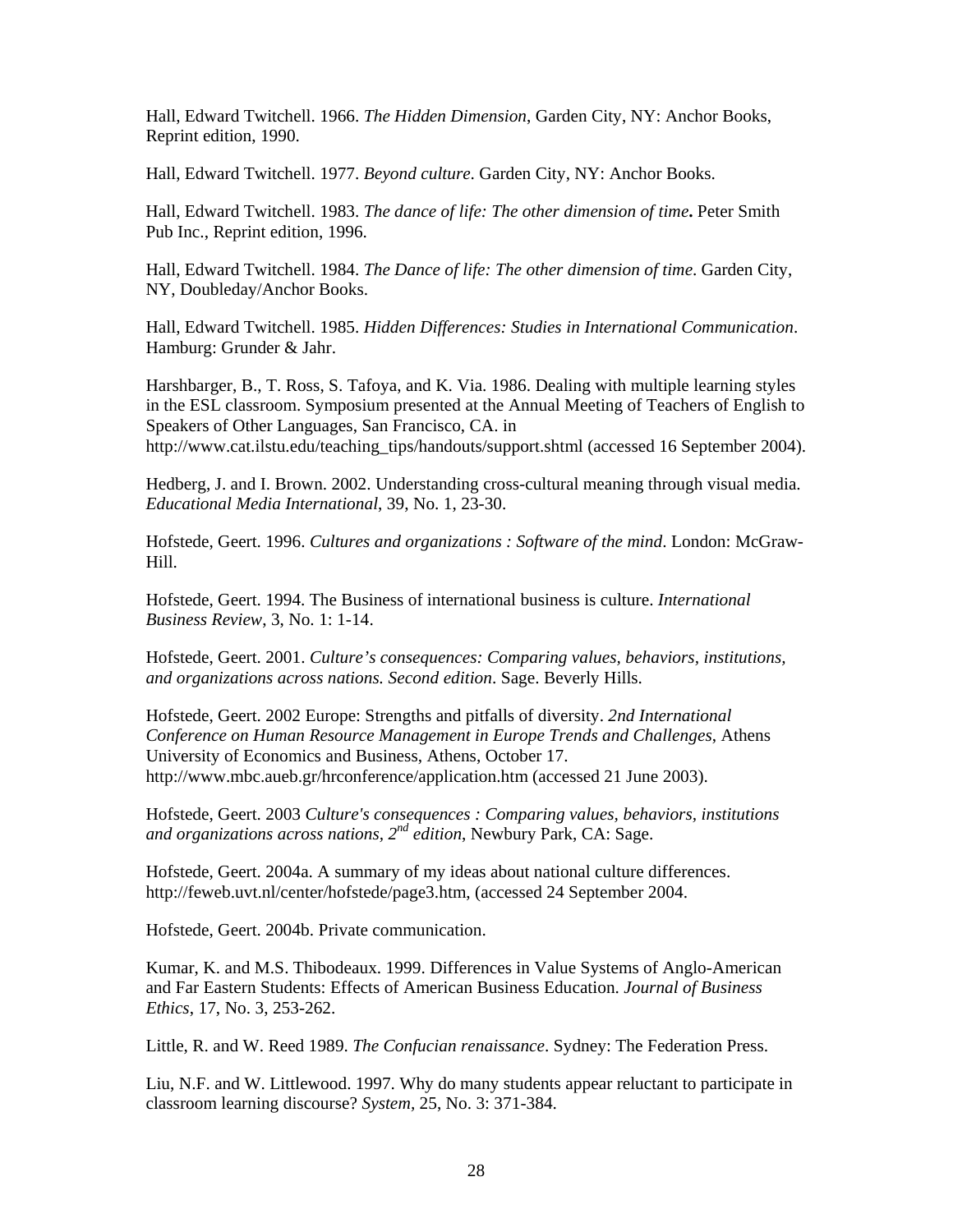Lu, L. 2003. "Influences of Confucianism on the market Economy of China," In *Chinese Culture, Organizational Behaviour and International Business Management*. Edited by Ilan Alon. Westport, CT: Preager.

McKinney, Kathleen. 2004. Center for the advancement of teaching, Illinois State University.

Montgomery, Elizabeth. 2004. Ph.D. student at the Fielding Graduate Institute, California, private communication.

Nelson, G. 1995. Cultural differences in learning styles. In Reid, J. (ed., *Learning styles in the ESL/EFL classroom*, *3-18*. Boston, MA: Heinle & Heinle.

Olivas-Lujan, M.R., A-W. Harzing, and S. McCoy. 2004. September 11, 2001: Two quasiexperiments on the influence of threats on cultural values and cosmopolitanism, *International Journal of Cross Cultural Management,* 2, No. 42: 211-228.

Oxford, R.L. and J.A. Burry-Stock. 1995. Assessing the use of language learning strategies worldwide with ESL/EFL version of the Strategy Inventory for Language Learning (SILL. *System*, 23, No. 2: 153-175.

Oxford, R.L., M.E. Hollaway, and D. Murillo. 1992. Language learning styles: research and practical considerations for teaching in the multicultural tertiary ESL/EFL classroom. *System*, 20, No. 4: 439-445.

Peacock, M. 2001. Match or mismatch? Learning styles and teaching styles in EFL International Journal of Applied Linguistics, 11, No. 1: 1-20.

Ralston, D.A., C.P. Egri, S. Stewart, R.H. Terpstra, K. Yu. 1999b. Doing business in the 21st century with the new generation of Chinese managers: A study of generational shifts in work values in China. *Journal of International Business Studies*, 30: 415 – 427.

Ralston, D.A., D.H. Holt, R.H. Terpstra and K-C. Yu. 1997. The impact of national culture and economic ideology on managerial work values: A study of the United States, Russia, Japan, and China**.** *Journal of International Business Studie*s, 28: 177 – 207.

Ralston, D.A., D.J. Gustafson, F.M. Cheung and R.H. Terpstra. 1993. Differences in managerial values: A Study of U.S., Hong Kong and PRC managers. *Journal of International Business Studies.* 24: 249 – 275.

Ralston, D.A., K.C. Yu, X. Wang, R.H. Terpstra, and W. He. 1996. The cosmopolitan Chinese manager: Findings of a study on managerial values across the six regions of China. *Journal of International Management*, 2: 79-109.

Ralston, D.A., N.V. Thang and N.K. Napier 1999a. A comparative study of the work values of North and South Vietnamese managers. *Journal of International Business Studies*, 30, No. 4: 655-673.

Rao, Z. 2001. Matching teaching styles with learning styles in East Asian contexts. *The Internet TESL Journal*, VII, No. 7, http://iteslj.org/Techniques/Zhenhui-TeachingStyles.html (accessed 18 September 2004).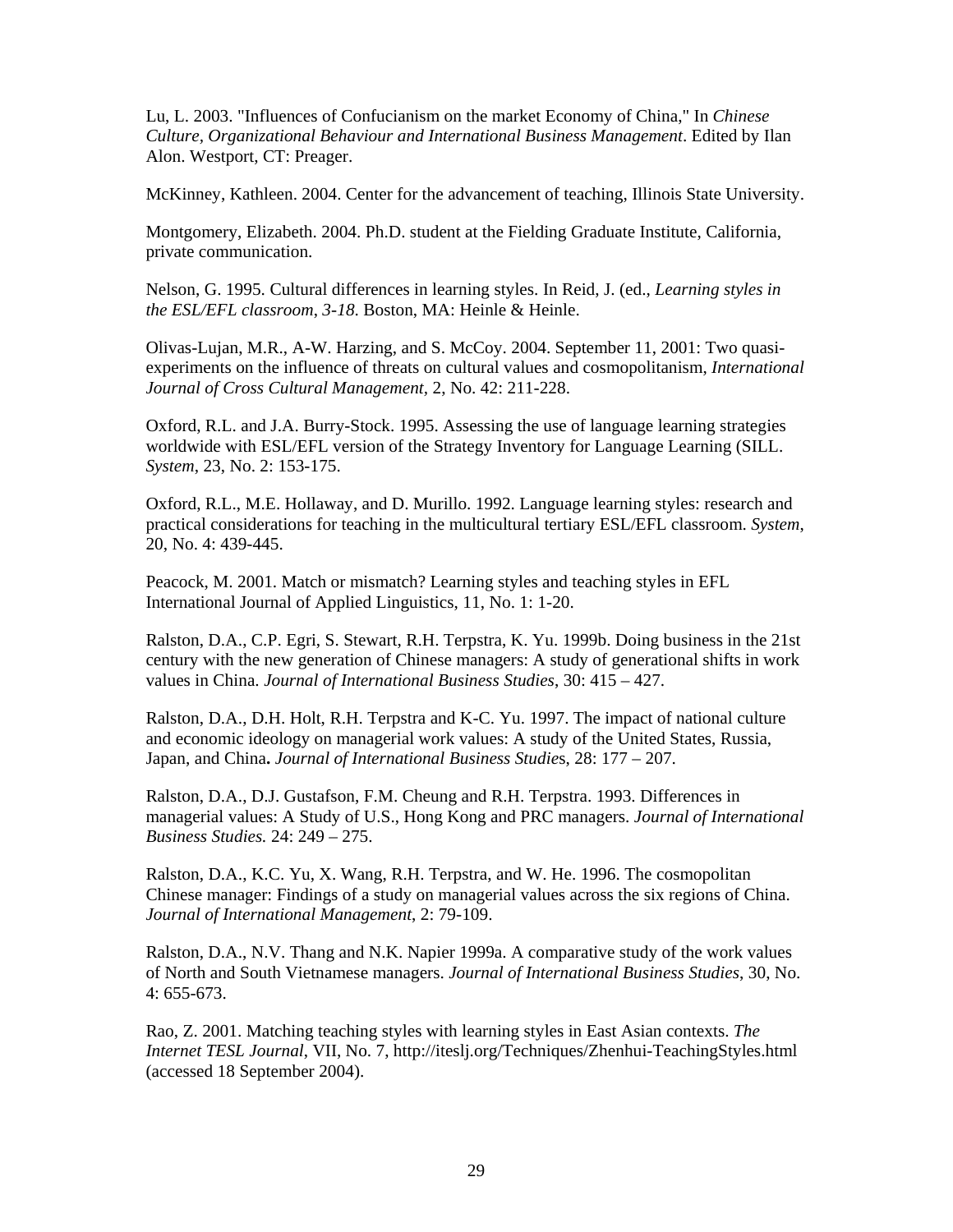Reid, J. 1987. The learning style preferences of ESL students. *TESOL Quarterly*, 21, No. 1: 87-111.

Reid, J.M. 1998. *Understanding learning styles in the second language classroom*, Upper Saddle River, NJ: Pearson Education.

Sato, C. 1982. Ethnic styles in classroom discourse. In Mary, E.H. & William, R (Edited by. *On TESOL*. Washington, DC: Teachers of English to Speakers of Other Languages.

Schwartz, S. H. 1994a. Beyond individualism/collectivism: New cultural dimensions of values. In *Individualism and collectivism: Theory, method and applications.* Edited by U. Kim, H.C. Triandis, C. Kagitcibasi, S-C. Choi, & G. Yoon. pp. 85-119. Newbury Park, CA: Sage.

Schwartz, S.H. 1992. Universals in the content and structure of values: Theory and empirical tests in 20 countries. In *Advances in experimental social psychology.* 25: 1-65. Edited by M. Zanna. New York: Academic Press.

Schwartz, S.H. 1994b. Are there universal aspects in the content and structure of values?. *Journal of Social Issues*, 50: 19-45.

Schwartz, S.H. and M. Ros. 1995 Values in the West: A theoretical and empirical challenge to the Individualism–Collectivism cultural dimension. *World Psychology*, 1: 99–122.

Selmer, Jan. and Littrell, Romie F. 2004. Work value change during economic decline: A longitudinal study of Hong Kong managers. Working Paper, Institute for Enterprise Development and Management Research, School of Business, Hong Kong Baptist University, http://net2.hkbu.edu.hk/~brc/HRSWP200405.PDF (accessed 28 September 2004).

Smith, PeterB. and Bond, Michael H. 1998. *Social Psychology Across Cultures: Analysis and Perspectives, 2nd edition*. London: Allyn & Bacon.

Smotherman, R. and S. Kooros 2001. Assessing cultural differences: Comparing Hofstede's and Trompenaars' dimensions, Proceedings, 2001 Conference of the Academy of Business Disciplines, http://www.abdwebsite.com/2001proceedings/01pSmotherman-Kooros.pdf, (accessed 17 August 2003).

Song, B. 1995. What does reading mean for East Asian students? *College ESL*, 5, No. 2: 35- 48.

Sue, D.W. and B.A. Kirk. 1972. Psychological characteristics of Chinese-American students. J*ournal of Counseling Psychology*, 19: 471-478.

Sundqvist, S., L. Frank and K. Puumalainen. 2001. Cross-cultural adoption of wireless communications: Effects of cultural distance And country characteristics. http://marketing.byu.edu/htmlpages/ccrs/proceedings01/papers/Sundqvist-Frank-Puumalainen.doc. (accessed 31 July 2003).

Tang, J. 1998. 'The Four Golden Project in China: the pathway to electronic commerce,' *Information Development*, 14, No 3: 133-135.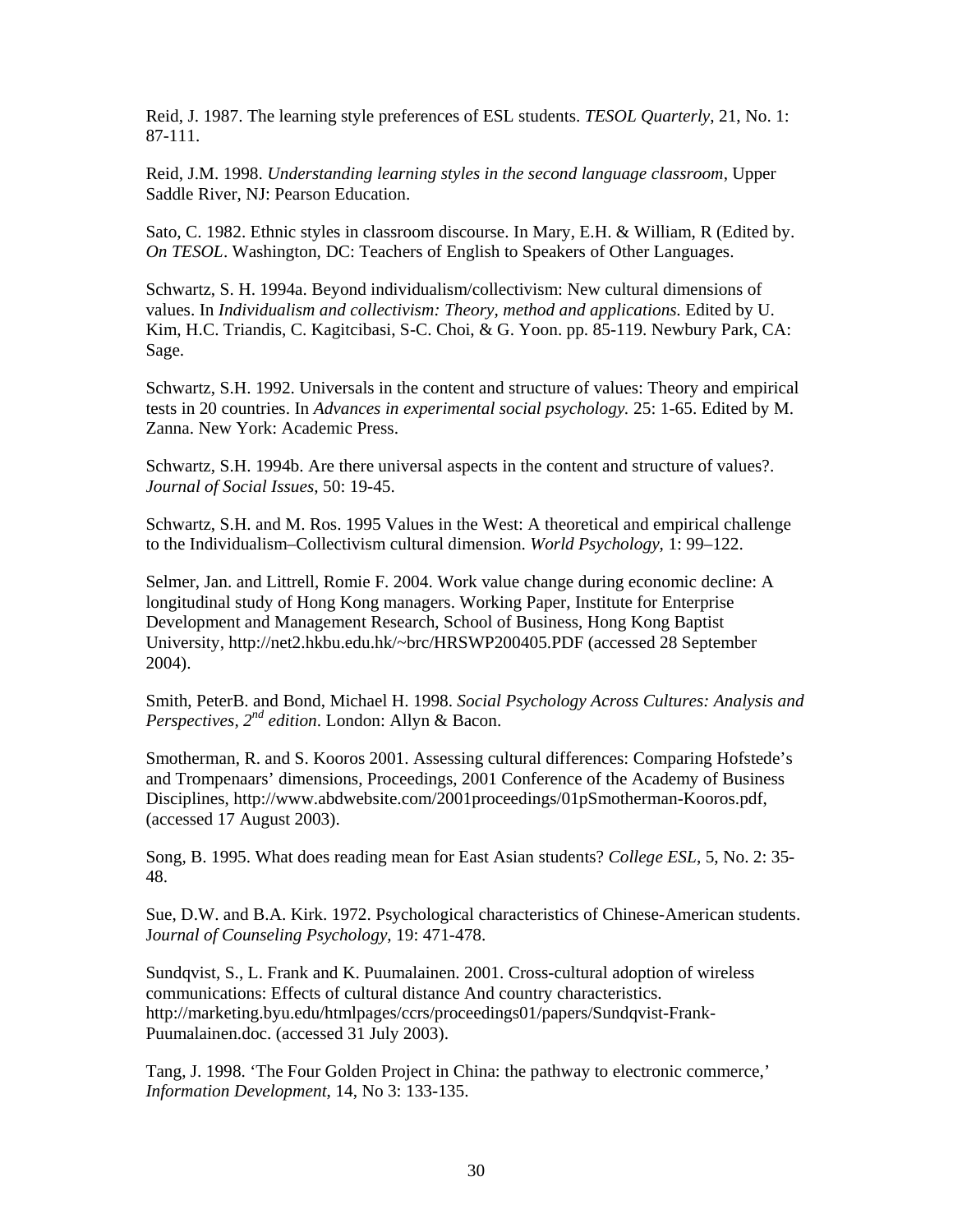Tang, J. 2000. Recent Internet Developments in the People's Republic of China: an overview. *Online Information Review*, 24, No. 4: 316-321.

Taylor, O.L. 1990. *Cross-cultural communication: An essential dimension of effective education, r*evi*sed edition*. Washington, D.C.: The Mid-Atlantic Equity Center.

Trompenaars, Fons. 1993. *Riding the waves of culture: Understanding diversity in global business*. Irwin. New York.

Upshur, J.A. 1979. Functional proficiency theory and a research role for language tests. In *Concepts in Language Testing: Some Recent Studies*. Edited by Briere, E., & Hinofotis, F., 75-100. Washington, DC: TESOL.

Wallace, B., and R.L. Oxford. 1992. Disparity in learning styles and teaching styles in the ESL classroom: Does this mean war? *AMTESOL (Alabama-Mississippi Teachers of English to Speakers of Other Languages Journal*, 1, 45-68. http://www.ce.msstate.edu/eslc/amtesol/, (accessed 1 October 2004).

Worthey, K.M. 1987. Learning style factors of field dependence/independence and problemsolving strategies of Hmong refugee students. Unpublished master's thesis. University of Wisconsin, Stout, WI. Discussed and referenced in numerous articles, esp. in Rao, Z 2001 Matching Teaching Styles with Learning Styles in East Asian Contexts. *The Internet TESL Journal*, VII, No. 7, http://iteslj.org/Techniques/Zhenhui-TeachingStyles.html (accessed 18 September 2004).

Yu, L. 1999. *The Analects of Confucius (English & Chinese)*, translated into English by Arthur Waley, translated into Modern Chinese by Yang Bojun. Beijing: Foreign Languages Press.

Zhang, Ning. 2004. P.R. China university graduate, private communication.

Zittrain, J. and B. Edelman. 2003. Internet filtering in China, *IEEE Internet Computing Online*, 7, No. 2, 70-77.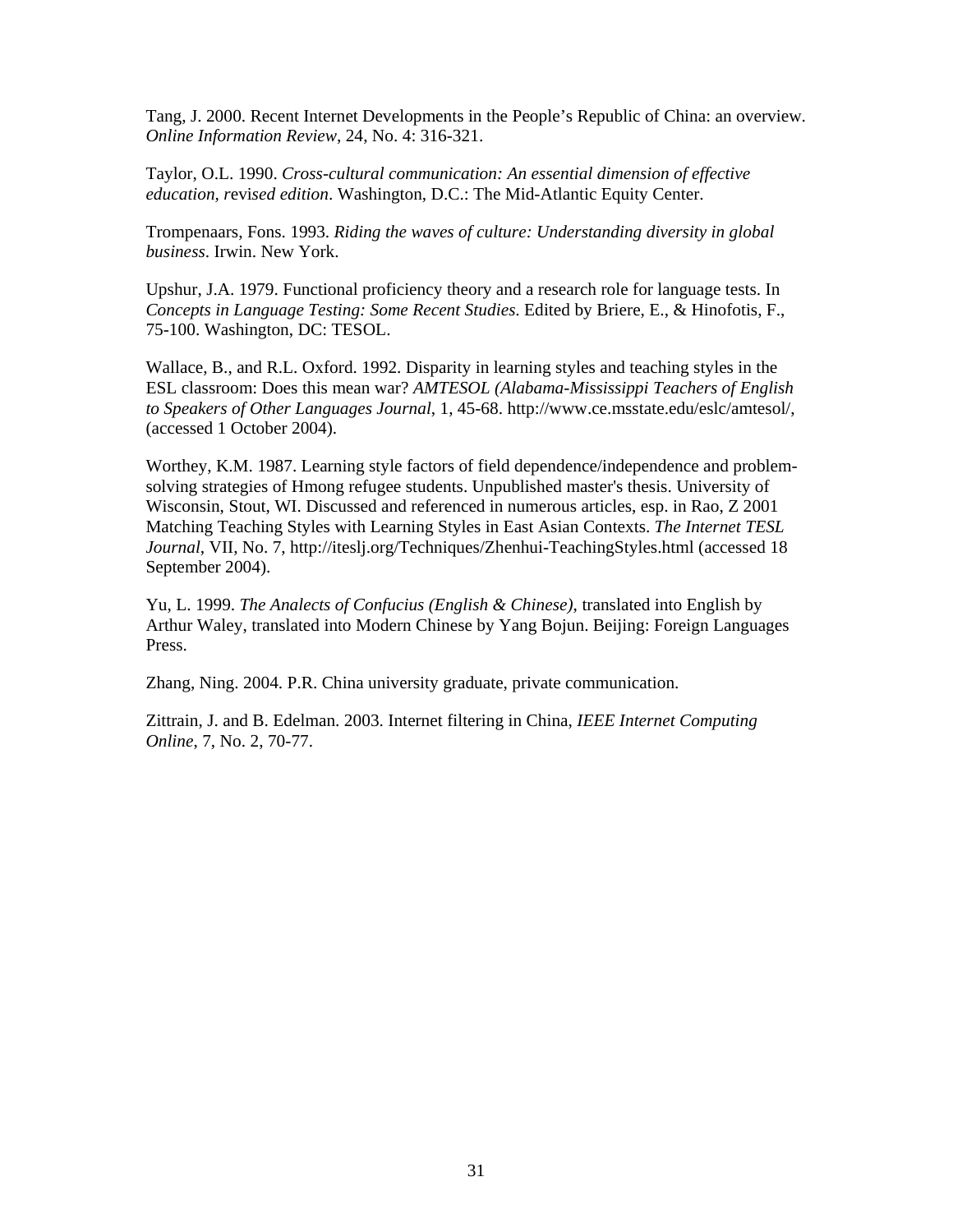# **Appendix A**

#### **Definitions of the Hofstede Dimensions (itim.com**

**Power Distance Index (PDI** focuses on the degree of equality, or inequality, between people in the country's society. A High Power Distance ranking indicates that inequalities of power and wealth have been allowed to grow within the society. These societies are more likely to follow a caste system that does not allow significant upward mobility of its citizens. A Low Power Distance ranking indicates the society de-emphasizes the differences between citizen's power and wealth. In these societies equality and opportunity for everyone is stressed.

**Individualism (IDV** focuses on the degree the society reinforces individual or collective achievement and interpersonal relationships. A High Individualism ranking indicates that individuality and individual rights are paramount within the society. Individuals in these societies may tend to form a larger number of looser relationships. A Low Individualism ranking typifies societies of a more collectivist nature with close ties between individuals. These cultures reinforce extended families and collectives where everyone takes responsibility for fellow members of their group.

**Masculinity (MAS** focuses on the degree the society reinforces, or does not reinforce, the traditional masculine work role model of male achievement, control, and power. A High Masculinity ranking indicates the country experiences a high degree of gender differentiation. In these cultures, males dominate a significant portion of the society and power structure, with females being controlled by male domination. A Low Masculinity ranking indicates the country has a low level of differentiation and discrimination between genders. In these cultures, females are treated equally to males in all aspects of the society.

**Uncertainty Avoidance Index (UAI** focuses on the level of tolerance for uncertainty and ambiguity within the society - i.e. unstructured situations. A High Uncertainty Avoidance ranking indicates the country has a low tolerance for uncertainty and ambiguity. This creates a rule-oriented society that institutes laws, rules, regulations, and controls in order to reduce the amount of uncertainty. A Low Uncertainty Avoidance ranking indicates the country has less concern about ambiguity and uncertainty and has more tolerance for a variety of opinions. This is reflected in a society that is less rule-oriented, more readily accepts change, and takes more and greater risks.

**Long-Term Orientation (LTO** focuses on the degree the society embraces, or does not embrace, long-term devotion to traditional, forward thinking values. High Long-Term Orientation ranking indicates the country prescribes to the values of long-term commitments and respect for tradition. This is thought to support a strong work ethic where long-term rewards are expected as a result of today's hard work. However, business may take longer to develop in this society, particularly for an "outsider". A Low Long-Term Orientation ranking indicates the country does not reinforce the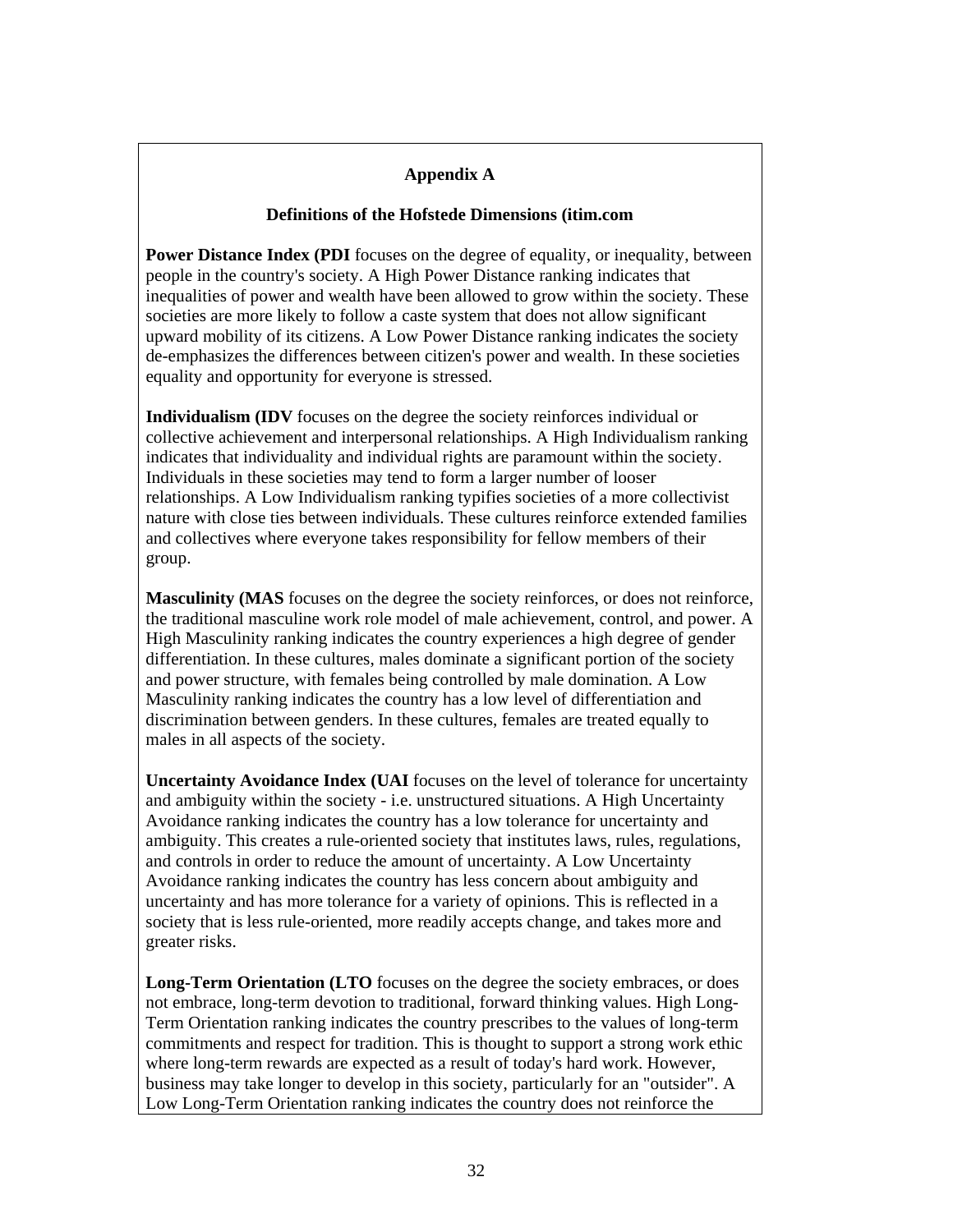concept of long-term, traditional orientation. In this culture, change can occur more rapidly as long-term traditions and commitments do not become impediments to change.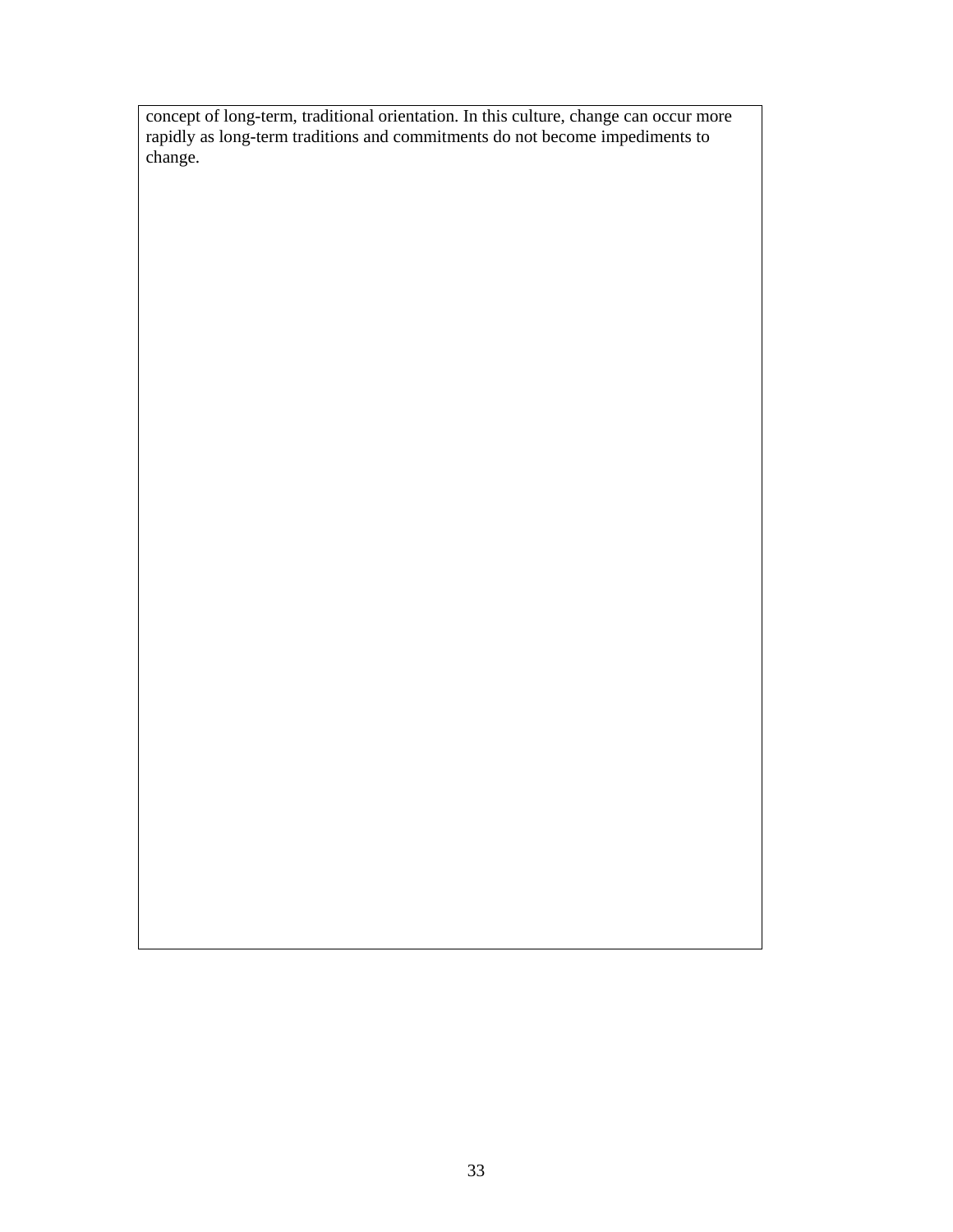# **Appendix B**

## **Smotherman and Kooros (2001**

# **Comparing Hofstede's and Trompenaars' Dimensions**

Carrying out a meta-analysis of data from the two studies:

Hofstede, G. (2001. *Culture's consequences: Comparing values, behaviors, institutions, and organizations across nations. Second edition*. Sage. Beverly Hills.

Trompenaars, F. (1993. *Riding the waves of culture: Understanding diversity in global business*. Irwin. New York.

Smotherman and Kooros calculated the Pearson correlation results between Hofstede's and Trompenaars' cultural dimension indices. Four out of five of Hofstede's cultural dimensions and five out of six of Trompenaars' dimensions found significant correlation at the 0.01 level with one or more of the dimensions defined by the other study. Observation and comparison of the qualitative characteristics of the correlated dimensions revealed distinct similarity of cultural characteristics and values.

- Hofstede's power distance dimension shows a significant negative correlation at the .01 level to Trompenaars' Universalist dimension, individualist dimension and specific dimension. Additionally, power distance maintains a significant correlation at the .05 level to Trompenaars' achievement dimension.
- Hofstede's uncertainty avoidance dimension reports a significant negative correlation at the 99% confidence interval with Trompenaars' achievement dimension.
- Hofstede's individualist dimension shows a significant positive correlation at the .01 level between and Trompenaars' Universalist dimension, individualist dimension, specific dimension, and achievement dimension.
- Hofstede's long-term orientation dimension finds significant negative correlation at the .01 level to Trompenaars' Specific dimension and Internalist dimension, while significant correlation at the .05 level exists with Trompenaars' Universalist dimension and achievement dimension.

Hofstede's masculinity dimension found no significant correlation to any of Trompenaars' dimensions.

Trompenaars' neutralist dimension found no significant correlation to any of Hofstede's dimensions.

Comparison of the qualitative characteristics of the neutralist dimension and the masculinity dimension reveals several similar cultural traits. Quantitatively, the neutralist dimension shows indices for just ten countries computed from only one survey question. This narrow response window could skew results. Further study is needed on these dimensions.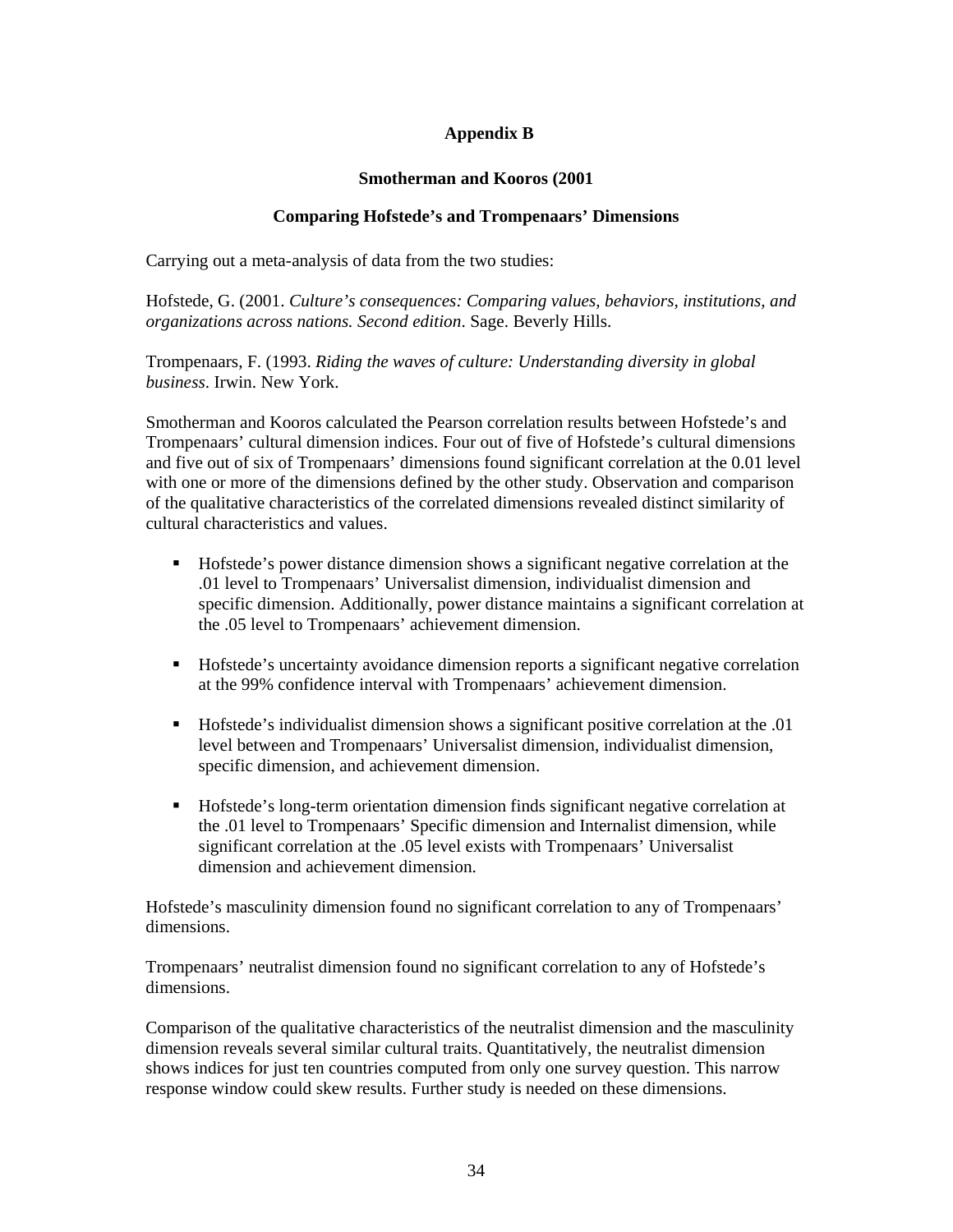|                 | Power       | Uncertainty | Individualism/ | Masculinity/ | Long Term   |
|-----------------|-------------|-------------|----------------|--------------|-------------|
|                 | Distance    | Avoidance   | Collectivism   | Feminism     | Orientation |
| Universalist /  | $-0.636$    |             | 0.721          |              | $-0.528$    |
| Particularist   | $p=0.000$   |             | $p=0.000$      |              | $p=0.020$   |
| Individualist / | $-0.574$    |             | 0.569          |              |             |
| Collectivist    | $p = 0.000$ |             | $p = 0.000$    |              |             |
| Specific /      | $-0.493$    |             | 0.655          |              | $-0.619$    |
| Diffuse         | $p = 0.003$ |             | $p = 0.000$    |              | $p = 0.006$ |
| Achievement /   | $-0.367$    | $-0.468$    | 0.590          |              | $-0.566$    |
| Ascription      | $p = 0.030$ | $p = 0.005$ | $p = 0.000$    |              | $p = 0.014$ |
| Internalist /   |             |             |                |              | $-0.628$    |
| Externalist     |             |             |                |              | $p=0.005$   |

# **Table 4. Pearson Correlation of Hofstede (2001 and Trompenaars (1993**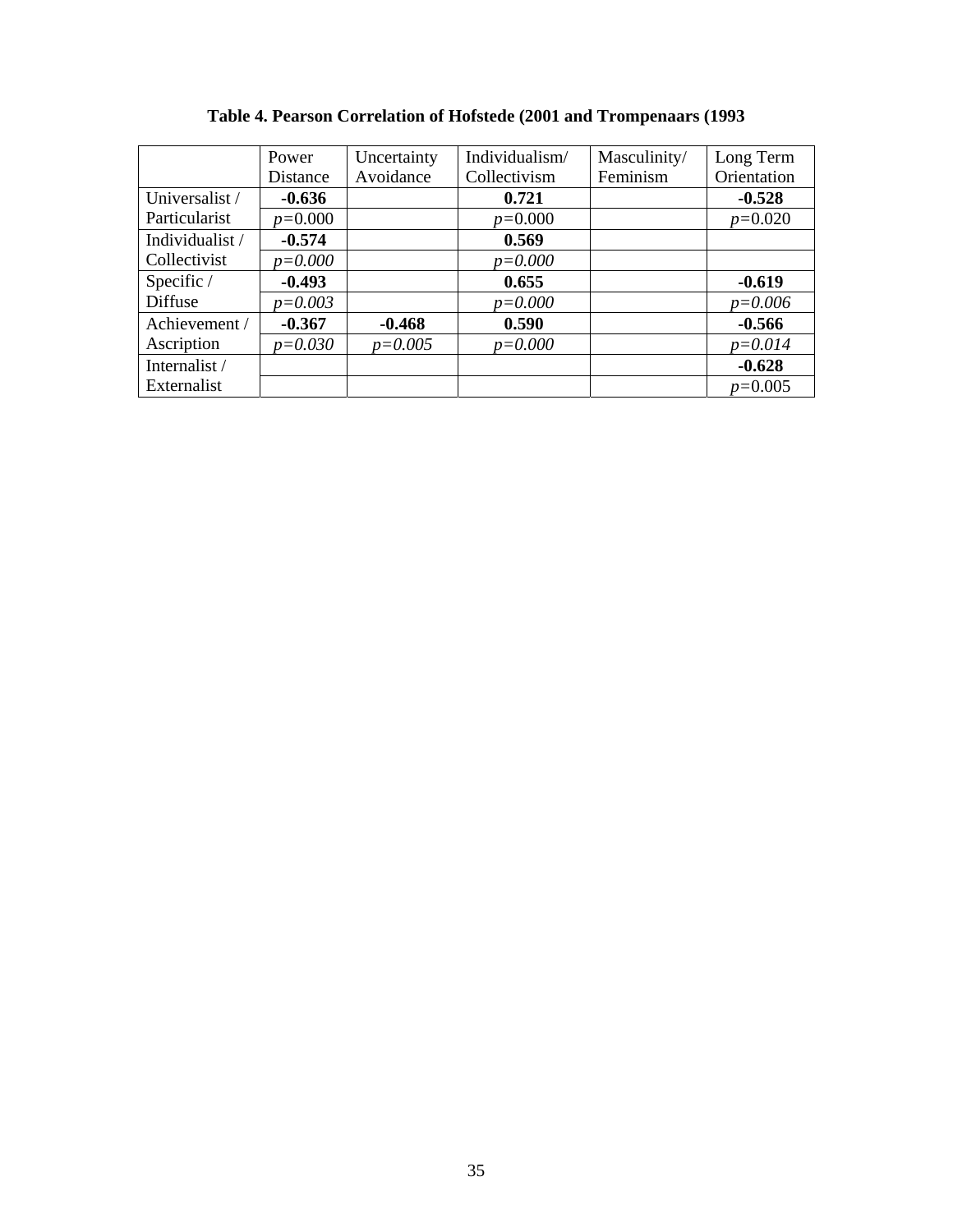# **Appendix C**

# **Ralston's China Studies, 1995, 1996, 1997, 1999, Comparing Managers on the Ten Universal Schwartz Value Survey [SVS] Motivational Subdimensions Higher Scores Indicate a Higher Value of the Motivational Subdimension Derived From a 9-point Likert Scale That Ranged from O***pposed to My Values* **[-1] Through** *Important* **[3] to O***f Supreme Importance* **[7]. Specific Regional Data in China was Reported in 1996.**

| <b>Value Name and Description</b>                       |                  | Mean | S.D. |
|---------------------------------------------------------|------------------|------|------|
| <b>Power:</b> The motivational goal of people with high | U.S.-1997        | 2.79 | 1.1  |
| power values is the attainment of social status and     | U.S.-1995        | 3.27 | 1.2  |
| prestige, and the control or dominance over other       |                  |      |      |
| people and resources.                                   | Hong Kong-1995   | 3.48 | 1.6  |
|                                                         |                  |      |      |
|                                                         | China-1997       | 2.73 | 1.1  |
|                                                         | Guangzhou/Shangh | 3.58 | 1.2  |
|                                                         | Beijing/Dalian   | 3.36 | 1.1  |
|                                                         | Chengdu/Lanzhou  | 3.29 | 1.2  |
| <b>Achievement:</b> The primary goal of this type is    | U.S.-1997        | 4.79 | 0.8  |
| personal success through demonstrated                   | U.S.-1995        | 4.85 | 0.9  |
| competence. Competence is based on what is              |                  |      |      |
| valued by the system or organization in which the       | Hong Kong-1995   | 4.34 | 1.0  |
| individual is located.                                  |                  |      |      |
|                                                         | China-1997       | 4.36 | 1.0  |
|                                                         | Guangzhou/Shangh | 4.71 | 1.0  |
|                                                         | Beijing/Dalian   | 4.65 | 0.8  |
|                                                         | Chengdu/Lanzhou  | 4.33 | 1.0  |
| <b>Hedonism:</b> The motivational goal of this type is  | U.S.-1997        | 4.52 | 1.2  |
| pleasure or sensuous gratification for oneself.         | U.S.-1995        | 4.49 | 1.4  |
| This value type is derived from orgasmic needs          |                  |      |      |
| and the pleasure associated with satisfying them.       | Hong Kong-1995   | 3.51 | 1.1  |
|                                                         |                  |      |      |
|                                                         | China-1997       | 2.90 | 1.4  |
|                                                         | Guangzhou/Shangh | 3.63 | 1.4  |
|                                                         | Beijing/Dalian   | 3.49 | 1.4  |
|                                                         | Chengdu/Lanzhou  | 3.13 | 1.5  |
| <b>Stimulation:</b> The motivational goal of people     | U.S.-1997        | 4.05 | 1.2  |
| with Stimulation values is excitement, novelty,         | U.S.-1995        | 3.66 | 1.2  |
| and challenge in life. This value type is derived       |                  |      |      |
| from the need for variety and Stimulation in order      | Hong Kong-1995   | 2.54 | 1.5  |
| to maintain an optimal level of activation. Thrill      |                  |      |      |
| seeking can be the result of strong Stimulation         | China-1997       | 3.35 | 1.2  |
| needs.                                                  | Guangzhou/Shangh | 3.84 | 1.2  |
|                                                         | Beijing/Dalian   | 3.61 | 1.1  |
|                                                         | Chengdu/Lanzhou  | 3.16 | 1.3  |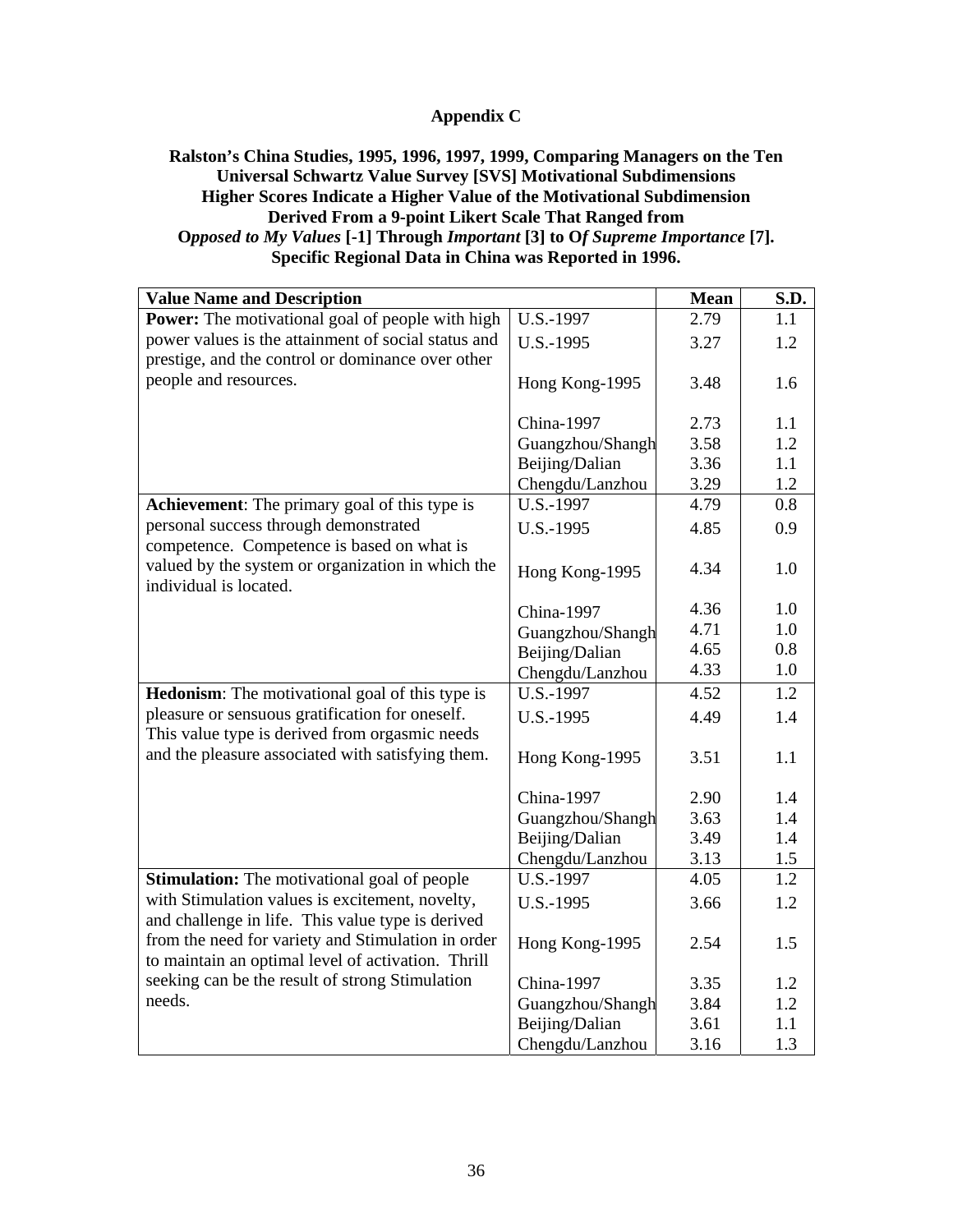| <b>Self-Direction:</b> The motivational goal of this     | U.S.-1997        | 4.92 | 0.7 |
|----------------------------------------------------------|------------------|------|-----|
| value type is independent thought and action (for        | U.S.-1995        | 4.92 | 0.8 |
| example, choosing, creating, exploring. Self-            |                  |      |     |
| direction comes from the need for control and            | Hong Kong-1995   | 4.49 | 0.9 |
| mastery along with the need for autonomy and             |                  |      |     |
| independence.                                            | China-1997       | 3.81 | 0.9 |
|                                                          | Guangzhou/Shangh | 4.38 | 1.0 |
|                                                          | Beijing/Dalian   | 4.31 | 0.9 |
|                                                          | Chengdu/Lanzhou  | 4.04 | 1.0 |
| Universalism: The motivational goal of                   | U.S.-1997        | 4.06 | 0.9 |
| Universalism is the understanding, appreciation,         | U.S.-1995        | 4.06 | 0.8 |
| tolerance, and protection of the welfare of all          |                  |      |     |
| people and nature.                                       | Hong Kong-1995   | 3.90 | 0.9 |
|                                                          |                  |      |     |
|                                                          | China-1997       | 4.03 | 0.9 |
|                                                          | Guangzhou/Shangh | 4.18 | 0.9 |
|                                                          | Beijing/Dalian   | 3.74 | 0.8 |
|                                                          | Chengdu/Lanzhou  | 3.74 | 0.9 |
| Benevolence: The motivational goal of people             | U.S.-1997        | 4.66 | 0.8 |
| with benevolent values is to preserve and enhance        | U.S.-1995        | 4.58 | 0.7 |
| the welfare of people with whom one is in                |                  |      |     |
| frequent personal contact. This is a concern for         | Hong Kong-1995   | 4.31 | 0.8 |
| the welfare of others that is more narrowly              |                  |      |     |
| defined than Universalism.                               | China-1997       | 4.62 | 0.8 |
|                                                          | Chengdu/Lanzhou  | 4.42 | 0.8 |
|                                                          | Beijing/Dalian   | 4.30 | 0.8 |
|                                                          | Guangzhou/Shangh | 4.23 | 0.8 |
| <b>Tradition:</b> The motivational goal of people with   | U.S.-1997        | 2.44 | 0.9 |
| Tradition values is respect, commitment, and             |                  |      |     |
| acceptance of the customs and ideas that one's           | U.S.-1995        | 1.99 | 0.9 |
| culture or religion imposes on the individual. A         |                  |      | 1.1 |
| Traditional mode of behaviour becomes a symbol           | Hong Kong-1995   | 3.07 |     |
| of the group's solidarity and an expression of its       | China-1997       |      | 1.0 |
| unique worth and, hopefully, its survival.               |                  | 2.90 |     |
|                                                          | Chengdu/Lanzhou  | 2.64 | 1.0 |
|                                                          | Guangzhou/Shangh | 2.56 | 0.9 |
|                                                          | Beijing/Dalian   | 4.18 | 0.9 |
| <b>Conformity:</b> The motivational goal of this type is | U.S.-1997        | 3.89 | 1.0 |
| restraint of action, inclinations, and impulses          | U.S.-1995        | 3.77 | 1.0 |
| likely to upset or harm others and violate social        |                  |      |     |
| expectations or norms. It is derived from the            | Hong Kong-1995   | 4.34 | 1.0 |
| requirement that individuals inhibit inclinations        |                  |      |     |
| that might be socially disruptive.                       | China-1997       | 4.21 | 1.0 |
|                                                          | Chengdu/Lanzhou  | 4.13 | 1.0 |
|                                                          | Beijing/Dalian   | 4.01 | 0.9 |
|                                                          | Guangzhou/Shangh | 3.82 | 1.0 |